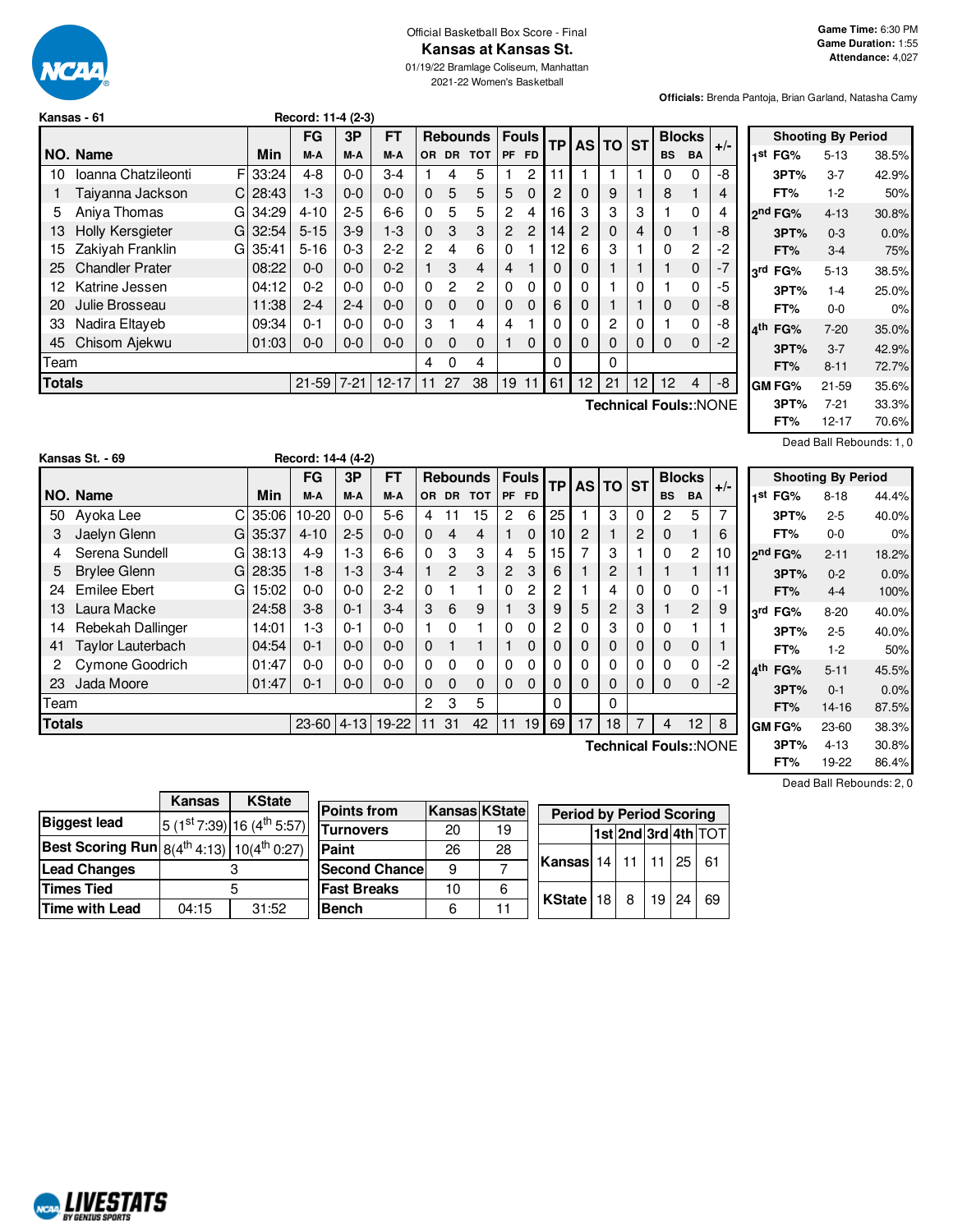

#### **Kansas at Kansas St.**

01/19/22 Bramlage Coliseum, Manhattan 2021-22 Women's Basketball

**Officials:** Brenda Pantoja, Brian Garland, Natasha Camy

#### **Period 1**

| <b>Quarter Starters:</b> |                                                                             |             |                   |      |                                                     |                                                              |
|--------------------------|-----------------------------------------------------------------------------|-------------|-------------------|------|-----------------------------------------------------|--------------------------------------------------------------|
| <b>KState</b>            | 3 Glenn J                                                                   | 4 Sundell S | 5 Glenn B         |      | 24 Ebert E                                          | 50 Lee A                                                     |
| Kansas                   | 1 Jackson T                                                                 | 5 Thomas A  | 10 Chatzileonti I |      | 13 Kersgieter H                                     | 15 Franklin Z                                                |
| <b>Game Time</b>         | <b>KState</b>                                                               |             | <b>Score</b>      | Diff |                                                     | Kansas                                                       |
| 10:00                    | 50 LEE A jumpball won                                                       |             |                   |      | 1 JACKSON T jumpball lost                           |                                                              |
| 09:39                    | 5 GLENN B 2pt FG in the paint, layup missed                                 |             |                   |      |                                                     |                                                              |
| 09:36                    |                                                                             |             |                   |      | 10 CHATZILEONTI I defensive rebound (1)             |                                                              |
| 09:23                    |                                                                             |             |                   |      | 1 JACKSON T turnover bad pass (1)                   |                                                              |
| 09:14                    | 50 LEE A 2pt FG from turnover in the paint, turnaround jump<br>shot blocked |             |                   |      |                                                     |                                                              |
| 09:14                    |                                                                             |             |                   |      | 1 JACKSON T block (1)                               |                                                              |
| 09:14                    |                                                                             |             |                   |      | 15 FRANKLIN Z defensive rebound (1)                 |                                                              |
| 09:01                    |                                                                             |             |                   |      | 1 JACKSON T turnover travel (2)                     |                                                              |
| 08:47                    | 5 GLENN B 2pt FG from turnover in the paint, jump shot missed               |             |                   |      |                                                     |                                                              |
| 08:44                    |                                                                             |             |                   |      | 1 JACKSON T defensive rebound (1)                   |                                                              |
| 08:37                    |                                                                             |             |                   |      | 13 KERSGIETER H 3pt FG, jump shot missed            |                                                              |
| 08:34                    | 3 GLENN J defensive rebound (1)                                             |             |                   |      |                                                     |                                                              |
| 08:29                    | 24 EBERT E turnover bad pass (1)                                            |             |                   |      | 10 CHATZILEONTI I steal (1)                         |                                                              |
| 08:16                    |                                                                             |             | $0 - 2$           | -2   | made $(2)$                                          | 10 CHATZILEONTI I 2pt FG from turnover in the paint, layup   |
| 08:16                    |                                                                             |             |                   |      | 5 THOMAS A assist (1)                               |                                                              |
| 07:55                    | 5 GLENN B turnover lost ball (1)                                            |             |                   |      | 5 THOMAS A steal (1)                                |                                                              |
| 07:39                    |                                                                             |             | $0-5$             | -5   | 5 THOMAS A 3pt FG from turnover, jump shot made (3) |                                                              |
| 07:39                    |                                                                             |             |                   |      | 15 FRANKLIN Z assist (1)                            |                                                              |
| 07:24                    | 50 LEE A 2pt FG in the paint, turnaround jump shot blocked                  |             |                   |      |                                                     |                                                              |
| 07:24                    |                                                                             |             |                   |      | 1 JACKSON T block (2)                               |                                                              |
| 07:19                    |                                                                             |             |                   |      | 10 CHATZILEONTI I defensive rebound (2)             |                                                              |
| 07:15                    |                                                                             |             |                   |      |                                                     | 10 CHATZILEONTI I 2pt FG outside the paint, jump shot missed |
| 07:11                    | 3 GLENN J defensive rebound (2)                                             |             |                   |      |                                                     |                                                              |
| 07:04                    | 3 GLENN J 3pt FG, jump shot made (3)                                        |             | $3-5$             | -2   |                                                     |                                                              |
| 07:04                    | 4 SUNDELL S assist (1)                                                      |             |                   |      |                                                     |                                                              |
| 06:48                    | 5 GLENN B substitution out                                                  |             |                   |      |                                                     |                                                              |
| 06:48                    | 24 EBERT E substitution out                                                 |             |                   |      |                                                     |                                                              |
| 06:48                    | 13 MACKE L substitution in                                                  |             |                   |      |                                                     |                                                              |
| 06:48                    | 14 DALLINGER R substitution in                                              |             |                   |      |                                                     |                                                              |
| 06:43                    | 50 LEE A foul shooting (1 - 1)                                              |             |                   |      | 13 KERSGIETER H foul drawn (1)                      |                                                              |
| 06:43                    |                                                                             |             | 3-6               | $-3$ | 13 KERSGIETER H free throw 1 - 2 made (1)           |                                                              |
| 06:43                    |                                                                             |             |                   |      | 13 KERSGIETER H free throw 2 - 2 missed             |                                                              |
| 06:41                    | 13 MACKE L defensive rebound (1)                                            |             |                   |      |                                                     |                                                              |
| 06:25                    | 4 SUNDELL S turnover travel (1)                                             |             |                   |      |                                                     |                                                              |
| 06:10                    |                                                                             |             |                   |      | missed                                              | 13 KERSGIETER H 2pt FG from turnover in the paint, layup     |
| 06:08                    | 13 MACKE L defensive rebound (2)                                            |             |                   |      |                                                     |                                                              |
| 06:03                    | 14 DALLINGER R 2pt FG in the paint, layup blocked                           |             |                   |      |                                                     |                                                              |
| 06:03                    |                                                                             |             |                   |      | 1 JACKSON T block (3)                               |                                                              |
| 06:03                    | offensive rebound (5)                                                       |             |                   |      |                                                     |                                                              |
| 06:03                    |                                                                             |             |                   |      | 13 KERSGIETER H substitution out                    |                                                              |
| 06:03                    |                                                                             |             |                   |      | 25 PRATER C substitution in                         |                                                              |

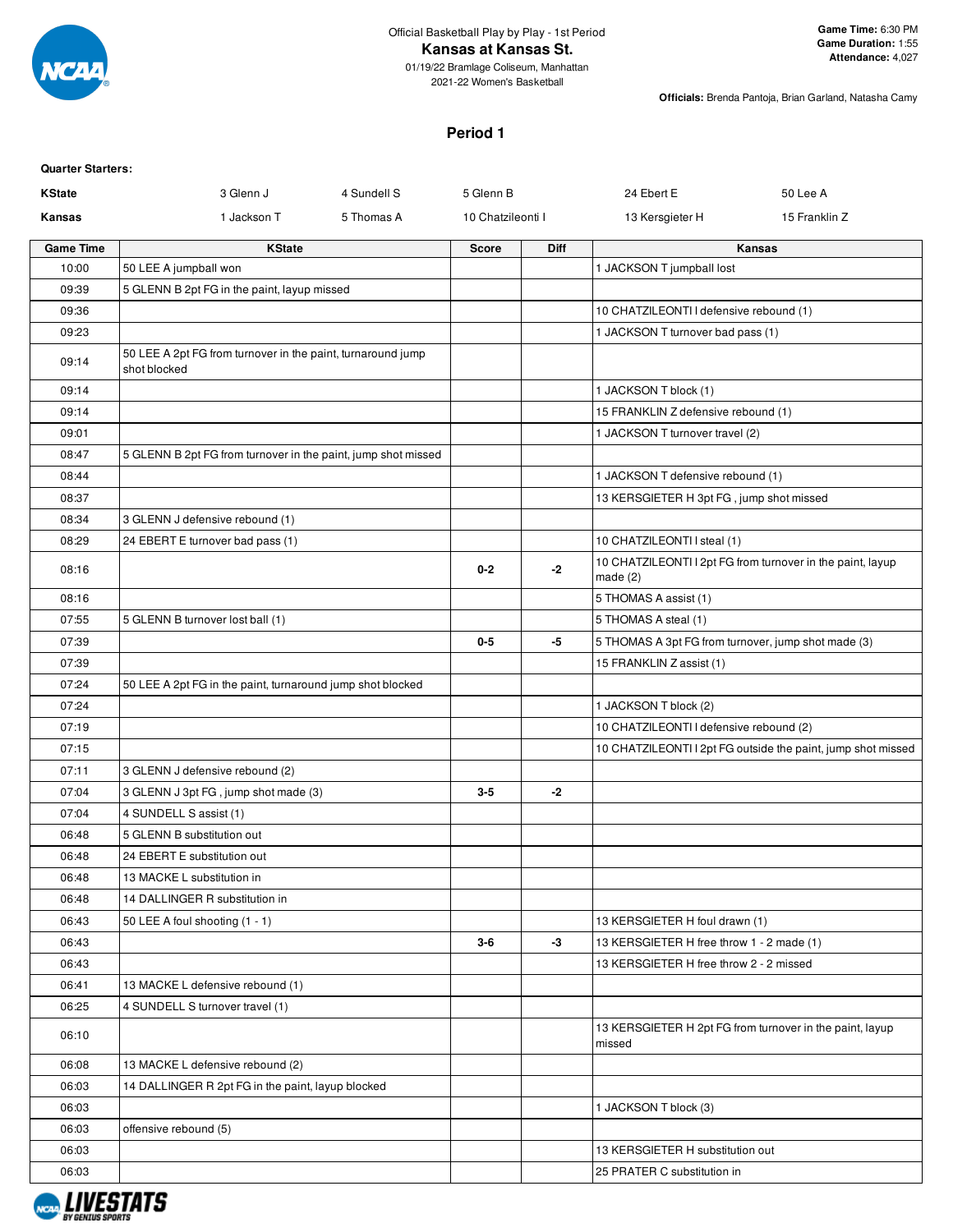

# Official Basketball Play by Play - 1st Period **Kansas at Kansas St.**

2021-22 Women's Basketball

| <b>Game Time</b> | <b>KState</b>                                                              | <b>Score</b> | Diff          | <b>Kansas</b>                                       |  |  |  |  |
|------------------|----------------------------------------------------------------------------|--------------|---------------|-----------------------------------------------------|--|--|--|--|
| 05:52            | 4 SUNDELL S 3pt FG second chance, jump shot missed                         |              |               |                                                     |  |  |  |  |
| 05:49            | 50 LEE A offensive rebound (1)                                             |              |               |                                                     |  |  |  |  |
| 05:44            | 4 SUNDELL S 2pt FG second chance outside the paint, jump<br>shot made (2)  | $5-6$        | $-1$          |                                                     |  |  |  |  |
| 05:44            | 50 LEE A assist (1)                                                        |              |               |                                                     |  |  |  |  |
| 05:10            |                                                                            |              |               | 1 JACKSON T turnover 3 seconds (3)                  |  |  |  |  |
| 05:10            | 50 LEE A substitution out                                                  |              |               |                                                     |  |  |  |  |
| 05:10            | 41 LAUTERBACH T substitution in                                            |              |               |                                                     |  |  |  |  |
| 05:10            |                                                                            |              |               | 1 JACKSON T substitution out                        |  |  |  |  |
| 05:10            |                                                                            |              |               | 10 CHATZILEONTI I substitution out                  |  |  |  |  |
| 05:10            |                                                                            |              |               | 15 FRANKLIN Z substitution out                      |  |  |  |  |
| 05:10            |                                                                            |              |               | 12 JESSEN K substitution in                         |  |  |  |  |
| 05:10            |                                                                            |              |               | 20 BROSSEAU J substitution in                       |  |  |  |  |
| 05:10            |                                                                            |              |               | 33 ELTAYEB N substitution in                        |  |  |  |  |
| 04:55            | 13 MACKE L foul drawn (1)                                                  |              |               | 25 PRATER C foul personal (1 - 1)                   |  |  |  |  |
| 04:55            |                                                                            |              | Timeout media |                                                     |  |  |  |  |
| 04:51            | 13 MACKE L 2pt FG from turnover in the paint, layup blocked                |              |               |                                                     |  |  |  |  |
| 04:51            |                                                                            |              |               | 25 PRATER C block (1)                               |  |  |  |  |
| 04:46            | 14 DALLINGER R offensive rebound (1)                                       |              |               |                                                     |  |  |  |  |
| 04:45            | 14 DALLINGER R 3pt FG from turnover second chance, jump<br>shot missed     |              |               |                                                     |  |  |  |  |
| 04:43            |                                                                            |              |               | 25 PRATER C defensive rebound (1)                   |  |  |  |  |
| 04:33            |                                                                            | $5 - 8$      | $-3$          | 5 THOMAS A 2pt FG in the paint, layup made (5)      |  |  |  |  |
| 04:18            | 3 GLENN J 3pt FG, jump shot made (6)                                       | $8 - 8$      | 0             |                                                     |  |  |  |  |
| 03:55            |                                                                            |              |               | 12 JESSEN K 2pt FG in the paint, jump shot missed   |  |  |  |  |
| 03:51            | 41 LAUTERBACH T defensive rebound (1)                                      |              |               |                                                     |  |  |  |  |
| 03:47            | 4 SUNDELL S foul drawn (1)                                                 |              |               | 25 PRATER C foul personal (2 - 2)                   |  |  |  |  |
| 03:47            | 41 LAUTERBACH T substitution out                                           |              |               |                                                     |  |  |  |  |
| 03:47            | 50 LEE A substitution in                                                   |              |               |                                                     |  |  |  |  |
| 03:47            |                                                                            |              |               | 5 THOMAS A substitution out                         |  |  |  |  |
| 03:47            |                                                                            |              |               | 12 JESSEN K substitution out                        |  |  |  |  |
| 03:47            |                                                                            |              |               | 25 PRATER C substitution out                        |  |  |  |  |
| 03:47            |                                                                            |              |               | 33 ELTAYEB N substitution out                       |  |  |  |  |
| 03:47            |                                                                            |              |               | 1 JACKSON T substitution in                         |  |  |  |  |
| 03:47            |                                                                            |              |               | 10 CHATZILEONTI I substitution in                   |  |  |  |  |
| 03:47            |                                                                            |              |               | 13 KERSGIETER H substitution in                     |  |  |  |  |
| 03:47            |                                                                            |              |               | 15 FRANKLIN Z substitution in                       |  |  |  |  |
| 03:41            | 3 GLENN J 3pt FG, jump shot missed                                         |              |               |                                                     |  |  |  |  |
| 03:37            | 50 LEE A offensive rebound (2)                                             |              |               |                                                     |  |  |  |  |
| 03:31            | 50 LEE A 2pt FG second chance in the paint, turnaround jump<br>shot missed |              |               |                                                     |  |  |  |  |
| 03:26            |                                                                            |              |               | 13 KERSGIETER H defensive rebound (1)               |  |  |  |  |
| 03:19            |                                                                            |              |               | 15 FRANKLIN Z 2pt FG in the paint, hook shot missed |  |  |  |  |
| 03:13            | 4 SUNDELL S defensive rebound (1)                                          |              |               |                                                     |  |  |  |  |
| 03:06            | 50 LEE A 2pt FG in the paint, hook shot made (2)                           | $10-8$       | $\mathbf{2}$  |                                                     |  |  |  |  |
| 03:06            | 3 GLENN J assist (1)                                                       |              |               |                                                     |  |  |  |  |
| 02:50            |                                                                            |              |               | 20 BROSSEAU J 3pt FG, jump shot missed              |  |  |  |  |
| 02:46            | 3 GLENN J defensive rebound (3)                                            |              |               |                                                     |  |  |  |  |
| 02:32            | 13 MACKE L 2pt FG in the paint, turnaround jump shot made (2)              | $12 - 8$     | 4             |                                                     |  |  |  |  |
| 02:14            |                                                                            | $12 - 11$    | 1.            | 20 BROSSEAU J 3pt FG, jump shot made (3)            |  |  |  |  |

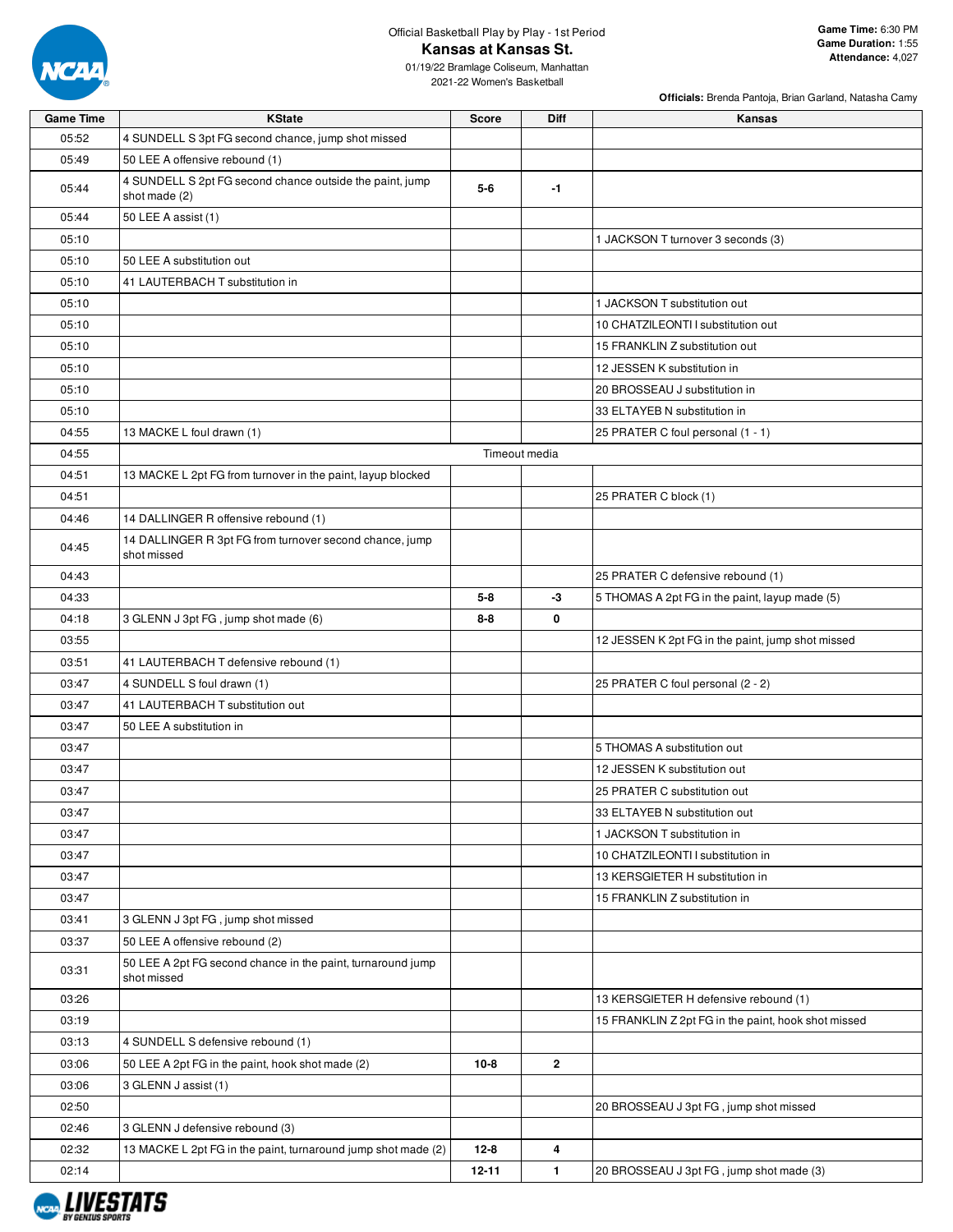

## Official Basketball Play by Play - 1st Period **Kansas at Kansas St.**

2021-22 Women's Basketball

**Officials:** Brenda Pantoja, Brian Garland, Natasha Camy

**Game Time:** 6:30 PM

**Attendance:** 4,027

| <b>Game Time</b> | <b>KState</b>                                                            | <b>Score</b>         | <b>Diff</b>    | Kansas                                                 |
|------------------|--------------------------------------------------------------------------|----------------------|----------------|--------------------------------------------------------|
| 02:14            |                                                                          |                      |                | 13 KERSGIETER H assist (1)                             |
| 01:55            | 3 GLENN J turnover bad pass (1)                                          |                      |                |                                                        |
| 01:42            |                                                                          |                      |                | 13 KERSGIETER H 3pt FG from turnover, jump shot missed |
| 01:38            | 4 SUNDELL S defensive rebound (2)                                        |                      |                |                                                        |
| 01:29            | 50 LEE A 2pt FG outside the paint, hook shot made (4)                    | $14 - 11$            | 3              |                                                        |
| 01:29            | 13 MACKE L assist (1)                                                    |                      |                |                                                        |
| 01:17            |                                                                          | $14 - 14$            | 0              | 20 BROSSEAU J 3pt FG, jump shot made (6)               |
| 01:17            |                                                                          |                      |                | 10 CHATZILEONTI I assist (1)                           |
| 00:53            | 4 SUNDELL S 2pt FG in the paint, layup made (4)                          | 16-14                | $\overline{2}$ |                                                        |
| 00:39            | 13 MACKE L steal (1)                                                     |                      |                | 10 CHATZILEONTI I turnover bad pass (1)                |
| 00:25            | 50 LEE A 2pt FG from turnover outside the paint, jump shot<br>made $(6)$ | $18 - 14$            | 4              |                                                        |
| 00:25            | 13 MACKE L assist (2)                                                    |                      |                |                                                        |
| 00:04            |                                                                          |                      |                | 15 FRANKLIN Z 3pt FG, jump shot missed                 |
| 00:00            | 50 LEE A defensive rebound (3)                                           |                      |                |                                                        |
|                  |                                                                          | <b>END OF PERIOD</b> |                |                                                        |
|                  |                                                                          | KState 18-14 Kansas  |                |                                                        |

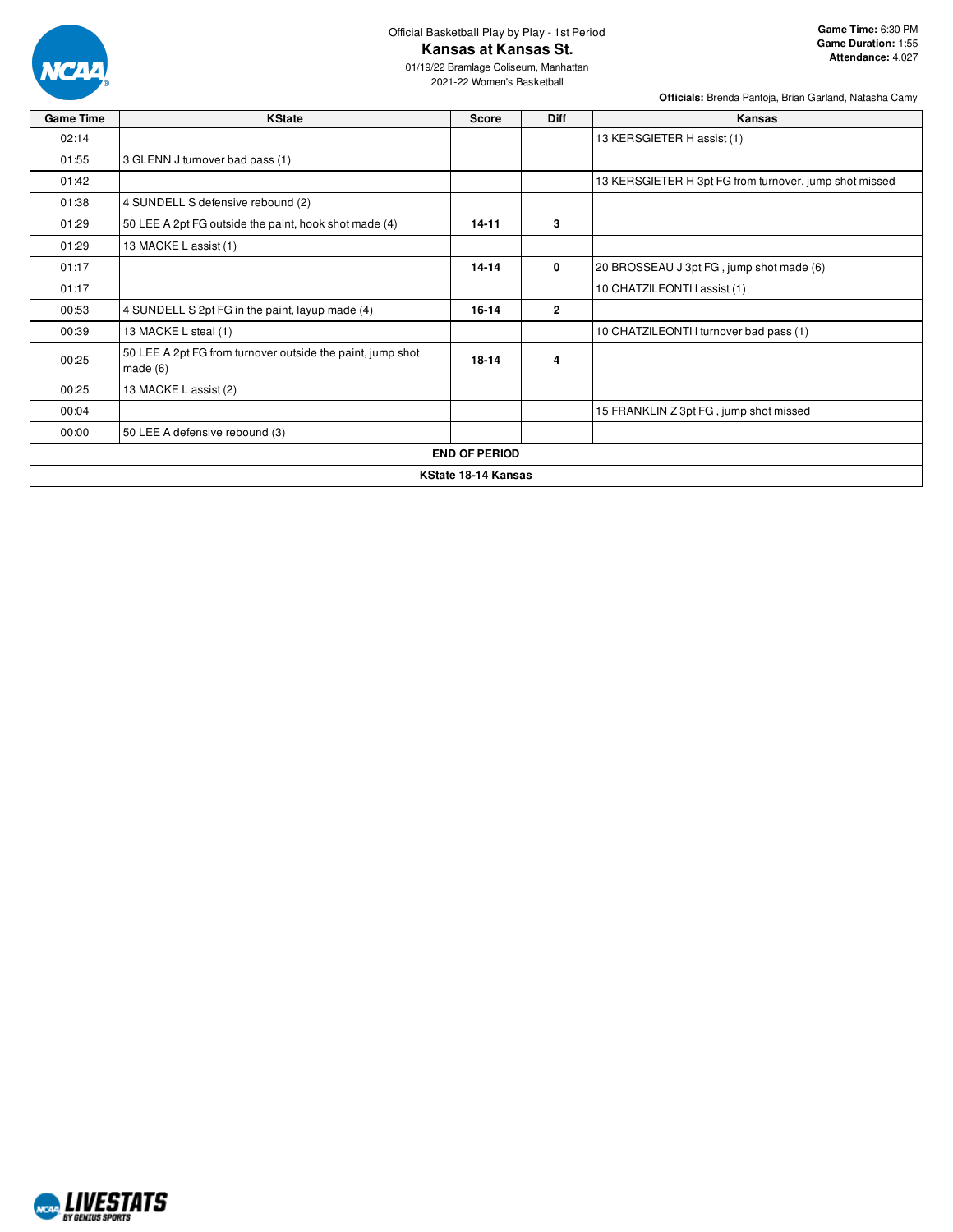

**Kansas - 14**

#### Official Basketball Box Score - 1st Period **Kansas at Kansas St.**

01/19/22 Bramlage Coliseum, Manhattan 2021-22 Women's Basketball

**Officials:** Brenda Pantoja, Brian Garland, Natasha Camy

|               |                              |       | FG       | 3P      | <b>FT</b> |          | <b>Rebounds</b> |            |                | <b>Fouls</b> | <b>TP</b><br><b>AS</b> |   | <b>TO</b>    | <b>ST</b> |           | <b>Blocks</b> | $+/-$ |
|---------------|------------------------------|-------|----------|---------|-----------|----------|-----------------|------------|----------------|--------------|------------------------|---|--------------|-----------|-----------|---------------|-------|
|               | NO. Name                     | Min   | M-A      | M-A     | M-A       | OR.      | <b>DR</b>       | <b>TOT</b> | <b>PF</b>      | <b>FD</b>    |                        |   |              |           | <b>BS</b> | <b>BA</b>     |       |
| 10            | Ioanna Chatzileonti<br>F     | 08:37 | $1-2$    | $0 - 0$ | $0-0$     | 0        | 2               | 2          | $\Omega$       | 0            | 2                      |   |              |           | 0         | 0             | -3    |
|               | Taiyanna Jackson<br>C        | 08:37 | $0 - 0$  | $0-0$   | $0-0$     | 0        |                 |            | $\mathbf{0}$   | $\Omega$     | 0                      | 0 | 3            | $\Omega$  | 3         | $\mathbf{0}$  | -3    |
| 5             | Aniya Thomas<br>G            | 06:13 | $2 - 2$  | $1 - 1$ | $0-0$     | 0        | $\Omega$        | 0          | $\Omega$       | 0            | 5                      |   | $\mathbf{0}$ |           | 0         | 0             |       |
| 13            | <b>Holly Kersgieter</b><br>G | 07:44 | $0 - 3$  | $0 - 2$ | $1-2$     | $\Omega$ |                 |            | $\mathbf{0}$   |              |                        |   | $\Omega$     | 0         | $\Omega$  | $\mathbf{0}$  | - 1   |
| 15            | Zakiyah Franklin<br>G        | 08:37 | $0 - 2$  | $0 - 1$ | $0 - 0$   | 0        |                 |            | $\Omega$       | 0            | 0                      |   | 0            | 0         | 0         | 0             | -3    |
| 25            | <b>Chandler Prater</b>       | 02:16 | $0 - 0$  | $0-0$   | $0 - 0$   | $\Omega$ |                 |            | $\overline{2}$ | $\Omega$     | 0                      | 0 | 0            | 0         |           | $\mathbf{0}$  | -3    |
| 12            | Katrine Jessen               | 01:23 | 0-1      | $0 - 0$ | $0-0$     | 0        | $\Omega$        | 0          | $\Omega$       | 0            | 0                      | 0 | $\mathbf{0}$ | 0         | 0         | 0             | -1    |
| 20            | Julie Brosseau               | 05:10 | $2 - 3$  | $2 - 3$ | $0-0$     | $\Omega$ | $\Omega$        | 0          | $\Omega$       | $\Omega$     | 6                      | 0 | 0            | 0         | $\Omega$  | $\mathbf{0}$  | $-5$  |
| 33            | Nadira Eltaveb               | 01:23 | $0-0$    | $0-0$   | $0-0$     | $\Omega$ | $\Omega$        | 0          | $\Omega$       | 0            | 0                      | 0 | 0            | 0         | 0         | 0             | - 1   |
| Team          |                              |       |          |         |           | 0        | $\Omega$        | 0          |                |              | 0                      |   | $\Omega$     |           |           |               |       |
| <b>Totals</b> |                              |       | $5 - 13$ | $3 - 7$ | $1-2$     | 0        | 6               | 6          | 2              |              | $\overline{4}$         | 4 | 4            | 2         | 4         | 0             | $-4$  |

| <b>Shooting By Period</b> |          |       |  |  |  |  |  |  |  |  |  |  |
|---------------------------|----------|-------|--|--|--|--|--|--|--|--|--|--|
| 1 <sup>st</sup> FG%       | $5 - 13$ | 38.5% |  |  |  |  |  |  |  |  |  |  |
| 3PT%                      | 3-7      | 42.9% |  |  |  |  |  |  |  |  |  |  |
| FT%                       | $1-2$    | 50%   |  |  |  |  |  |  |  |  |  |  |
| <b>GM FG%</b>             | $5 - 13$ | 38.5% |  |  |  |  |  |  |  |  |  |  |
| 3PT%                      | $3 - 7$  | 42.9% |  |  |  |  |  |  |  |  |  |  |
| FT%                       | $1-2$    | 50.0% |  |  |  |  |  |  |  |  |  |  |

Dead Ball Rebounds: 0, 0

**Technical Fouls:**:NONE

|               |                          |       | FG      | 3P           | <b>FT</b>     |          | <b>Rebounds</b> |                |             | <b>Fouls</b> | <b>TP</b> | AS I | TO. | <b>ST</b> | <b>Blocks</b> |                       | $+/-$ |
|---------------|--------------------------|-------|---------|--------------|---------------|----------|-----------------|----------------|-------------|--------------|-----------|------|-----|-----------|---------------|-----------------------|-------|
|               | NO. Name                 | Min   | M-A     | M-A          | M-A           | OR.      | <b>DR</b>       | <b>TOT</b>     | <b>PF</b>   | <b>FD</b>    |           |      |     |           | <b>BS</b>     | <b>BA</b>             |       |
| 50            | C.<br>Ayoka Lee          | 08:37 | $3-6$   | $0-0$        | $0-0$         | 2        |                 | 3              |             | 0            | 6         |      | 0   | 0         | 0             | 2                     | 3     |
| 3             | Jaelyn Glenn<br>G        | 10:00 | $2 - 3$ | $2 - 3$      | $0-0$         | 0        | 3               | 3              | $\mathbf 0$ | $\Omega$     | 6         |      |     | 0         | 0             | $\mathbf 0$           | 4     |
| 4             | Serena Sundell<br>G      | 10:00 | $2 - 3$ | $0 - 1$      | $0-0$         | 0        | $\overline{2}$  | 2              | 0           |              | 4         |      |     | 0         | 0             | 0                     | 4     |
| 5             | <b>Brylee Glenn</b><br>G | 03:12 | $0 - 2$ | $0 - 0$      | $0 - 0$       | $\Omega$ | $\Omega$        | 0              | $\mathbf 0$ | 0            | 0         | 0    |     | 0         | $\mathbf{0}$  | $\mathbf{0}$          | $-2$  |
| 24            | <b>Emilee Ebert</b><br>G | 03:12 | $0-0$   | $0-0$        | $0-0$         | 0        | 0               | 0              | $\Omega$    | 0            | 0         | 0    |     | 0         | 0             | $\Omega$              | $-2$  |
| 13            | Laura Macke              | 06:48 | $1-2$   | $0 - 0$      | $0 - 0$       | 0        | 2               | $\mathfrak{p}$ | $\mathbf 0$ |              | 2         | 2    | 0   |           | 0             |                       | 6     |
| 14            | Rebekah Dallinger        | 06:48 | $0 - 2$ | $0 - 1$      | $0 - 0$       |          | $\Omega$        |                | $\Omega$    | 0            | 0         | 0    | 0   | 0         | 0             |                       | 6     |
| 41            | Taylor Lauterbach        | 01:23 | $0-0$   |              | $0 - 0 0 - 0$ | 0        |                 |                | $\Omega$    | $\Omega$     | 0         | 0    | 0   | 0         | 0             | $\mathbf 0$           |       |
| Team          |                          |       |         |              |               |          | 0               |                |             |              | 0         |      | 0   |           |               |                       |       |
| <b>Totals</b> |                          |       |         | $8-18$   2-5 | $0-0$         | 4        | 9               | 13             |             | 2            | 18        | 5    | 4   |           | 0             | 4                     | 4     |
|               |                          |       |         |              |               |          |                 |                |             |              |           |      |     |           |               | Technical Fouls::NONE |       |

|                     | <b>Shooting By Period</b> |       |
|---------------------|---------------------------|-------|
| 1 <sup>st</sup> FG% | $8 - 18$                  | 44.4% |
| 3PT%                | $2 - 5$                   | 40.0% |
| FT%                 | $0 - 0$                   | 0%    |
| <b>GM FG%</b>       | $8 - 18$                  | 44.4% |
| 3PT%                | $2 - 5$                   | 40.0% |
| FT%                 | $0 - 0$                   | 0.0%  |

Dead Ball Rebounds: 0, 0

|                                                               | <b>Kansas</b> | <b>KState</b>                                                      |                       |                      |              |                                      |   |                 |    |                     |
|---------------------------------------------------------------|---------------|--------------------------------------------------------------------|-----------------------|----------------------|--------------|--------------------------------------|---|-----------------|----|---------------------|
|                                                               |               |                                                                    | <b>Points from</b>    | <b>Kansas KState</b> |              | <b>Period by Period Scoring</b>      |   |                 |    |                     |
| <b>Biggest lead</b>                                           |               | $\left 5\right\rangle(1^{st}7:39)\left 4\right\rangle(1^{st}2:32)$ | <b>Turnovers</b>      | 5                    | 2            |                                      |   |                 |    | 1st 2nd 3rd 4th TOT |
| Best Scoring Run $\mid$ 5(1st 7:39) $\mid$ 7(1st 2:32) $\mid$ |               |                                                                    | Paint                 |                      | 6            |                                      |   |                 |    |                     |
| <b>Lead Changes</b>                                           |               |                                                                    | <b>Second Chancel</b> | 0                    |              | <b>Kansas</b> 14   11   11   25   61 |   |                 |    |                     |
| <b>Times Tied</b>                                             |               |                                                                    | <b>Fast Breaks</b>    | 0                    | 0            |                                      | 8 | 19 <sup>1</sup> | 24 |                     |
| Time with Lead                                                | 03:58         | 02:43                                                              | <b>Bench</b>          | 6                    | <sup>n</sup> | KState   18                          |   |                 |    | -69                 |

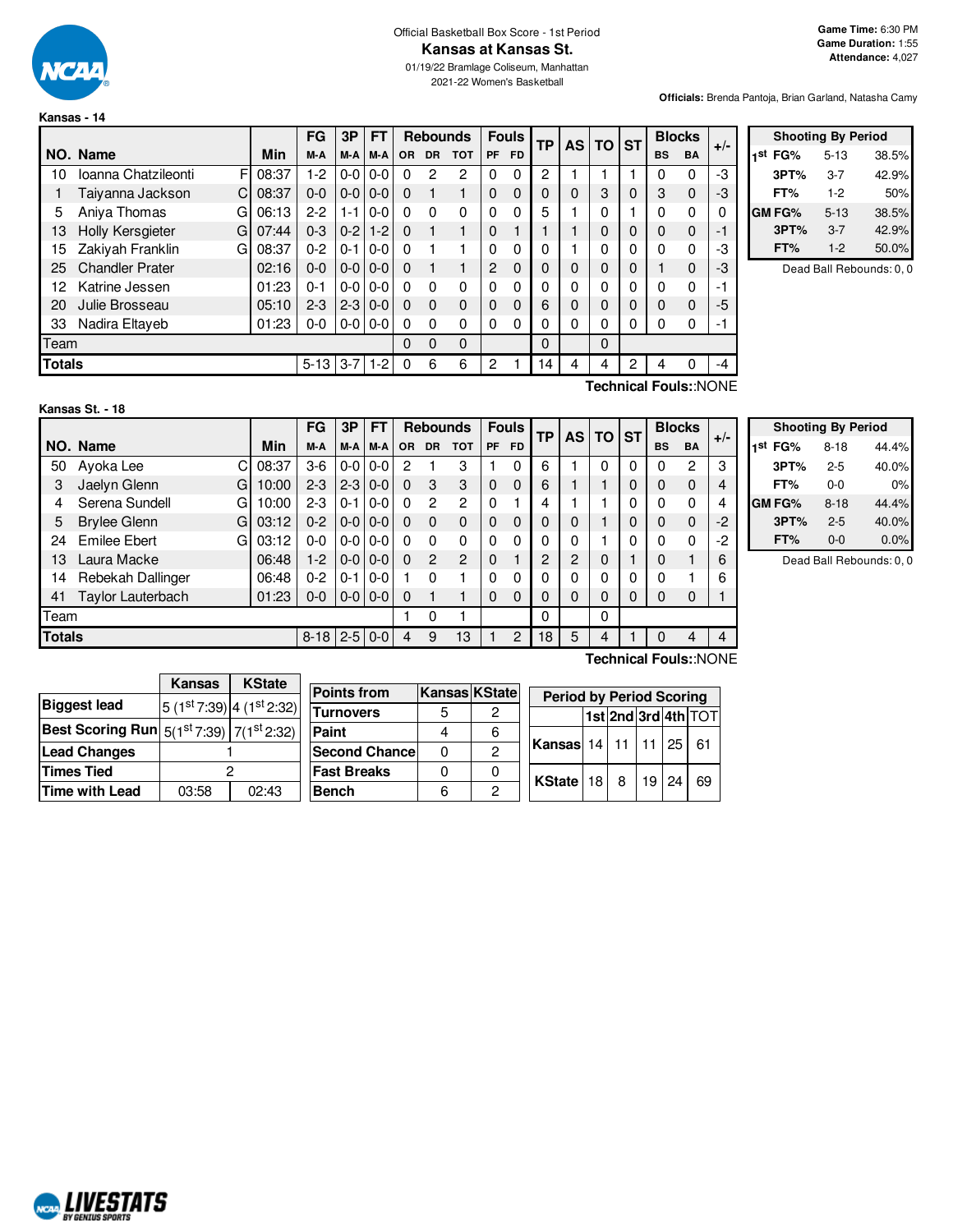

**Officials:** Brenda Pantoja, Brian Garland, Natasha Camy

## **Period 2**

| <b>Quarter Starters:</b> |                                                                              |            |                   |              |                                                         |                                                            |
|--------------------------|------------------------------------------------------------------------------|------------|-------------------|--------------|---------------------------------------------------------|------------------------------------------------------------|
| <b>KState</b>            | 2 Goodrich C                                                                 | 5 Glenn B  | 23 Moore J        |              | 24 Ebert E                                              | 50 Lee A                                                   |
| Kansas                   | 1 Jackson T                                                                  | 5 Thomas A | 10 Chatzileonti I |              | 13 Kersgieter H                                         | 15 Franklin Z                                              |
| <b>Game Time</b>         | <b>KState</b>                                                                |            | <b>Score</b>      | <b>Diff</b>  |                                                         | Kansas                                                     |
| 10:00                    | 3 GLENN J substitution out                                                   |            |                   |              |                                                         |                                                            |
| 10:00                    | 4 SUNDELL S substitution out                                                 |            |                   |              |                                                         |                                                            |
| 10:00                    | 13 MACKE L substitution out                                                  |            |                   |              |                                                         |                                                            |
| 10:00                    | 14 DALLINGER R substitution out                                              |            |                   |              |                                                         |                                                            |
| 10:00                    | 2 GOODRICH C substitution in                                                 |            |                   |              |                                                         |                                                            |
| 10:00                    | 5 GLENN B substitution in                                                    |            |                   |              |                                                         |                                                            |
| 10:00                    | 23 MOORE J substitution in                                                   |            |                   |              |                                                         |                                                            |
| 10:00                    | 24 EBERT E substitution in                                                   |            |                   |              |                                                         |                                                            |
| 10:00                    |                                                                              |            |                   |              | 20 BROSSEAU J substitution out                          |                                                            |
| 10:00                    |                                                                              |            |                   |              | 5 THOMAS A substitution in                              |                                                            |
| 09:48                    |                                                                              |            |                   |              | 10 CHATZILEONTI I 2pt FG in the paint, jump shot missed |                                                            |
| 09:44                    | 24 EBERT E defensive rebound (1)                                             |            |                   |              |                                                         |                                                            |
| 09:28                    | 23 MOORE J 2pt FG in the paint, turnaround jump shot missed                  |            |                   |              |                                                         |                                                            |
| 09:24                    |                                                                              |            |                   |              | 15 FRANKLIN Z defensive rebound (2)                     |                                                            |
| 09:13                    |                                                                              |            |                   |              | 10 CHATZILEONTI I 2pt FG in the paint, jump shot missed |                                                            |
| 09:10                    | 50 LEE A defensive rebound (4)                                               |            |                   |              |                                                         |                                                            |
| 09:01                    | 50 LEE A 2pt FG in the paint, turnaround jump shot missed                    |            |                   |              |                                                         |                                                            |
| 08:57                    |                                                                              |            |                   |              | 13 KERSGIETER H defensive rebound (2)                   |                                                            |
| 08:45                    |                                                                              |            | 18-16             | $\mathbf{2}$ | (4)                                                     | 10 CHATZILEONTI I 2pt FG outside the paint, jump shot made |
| 08:45                    |                                                                              |            |                   |              | 15 FRANKLIN Z assist (2)                                |                                                            |
| 08:13                    | 24 EBERT E turnover travel (2)                                               |            |                   |              |                                                         |                                                            |
| 08:13                    | 2 GOODRICH C substitution out                                                |            |                   |              |                                                         |                                                            |
| 08:13                    | 23 MOORE J substitution out                                                  |            |                   |              |                                                         |                                                            |
| 08:13                    | 24 EBERT E substitution out                                                  |            |                   |              |                                                         |                                                            |
| 08:13                    | 3 GLENN J substitution in                                                    |            |                   |              |                                                         |                                                            |
| 08:13                    | 4 SUNDELL S substitution in                                                  |            |                   |              |                                                         |                                                            |
| 08:13                    | 13 MACKE L substitution in                                                   |            |                   |              |                                                         |                                                            |
| 08:13                    |                                                                              |            |                   |              | 1 JACKSON T substitution out                            |                                                            |
| 08:13                    |                                                                              |            |                   |              | 10 CHATZILEONTI I substitution out                      |                                                            |
| 08:13                    |                                                                              |            |                   |              | 12 JESSEN K substitution in                             |                                                            |
| 08:13                    |                                                                              |            |                   |              | 45 AJEKWU C substitution in                             |                                                            |
| 07:57                    |                                                                              |            |                   |              | 15 FRANKLIN Z turnover bad pass (1)                     |                                                            |
| 07:34                    | 50 LEE A 2pt FG from turnover in the paint, turnaround jump<br>shot made (8) |            | 20-16             | 4            |                                                         |                                                            |
| 07:34                    | 5 GLENN B assist (1)                                                         |            |                   |              |                                                         |                                                            |
| 07:12                    |                                                                              |            |                   |              | 12 JESSEN K 2pt FG outside the paint, jump shot missed  |                                                            |
| 07:11                    | 3 GLENN J defensive rebound (4)                                              |            |                   |              |                                                         |                                                            |
| 07:11                    | 5 GLENN B foul drawn (1)                                                     |            |                   |              | 45 AJEKWU C foul personal (1 - 1)                       |                                                            |
| 07:11                    |                                                                              |            |                   |              | 13 KERSGIETER H substitution out                        |                                                            |
| 07:11                    |                                                                              |            |                   |              | 45 AJEKWU C substitution out                            |                                                            |
| 07:11                    |                                                                              |            |                   |              | 1 JACKSON T substitution in                             |                                                            |
| 07:11                    |                                                                              |            |                   |              | 20 BROSSEAU J substitution in                           |                                                            |
| 06:58                    | 5 GLENN B 2pt FG in the paint, turnaround jump shot missed                   |            |                   |              |                                                         |                                                            |

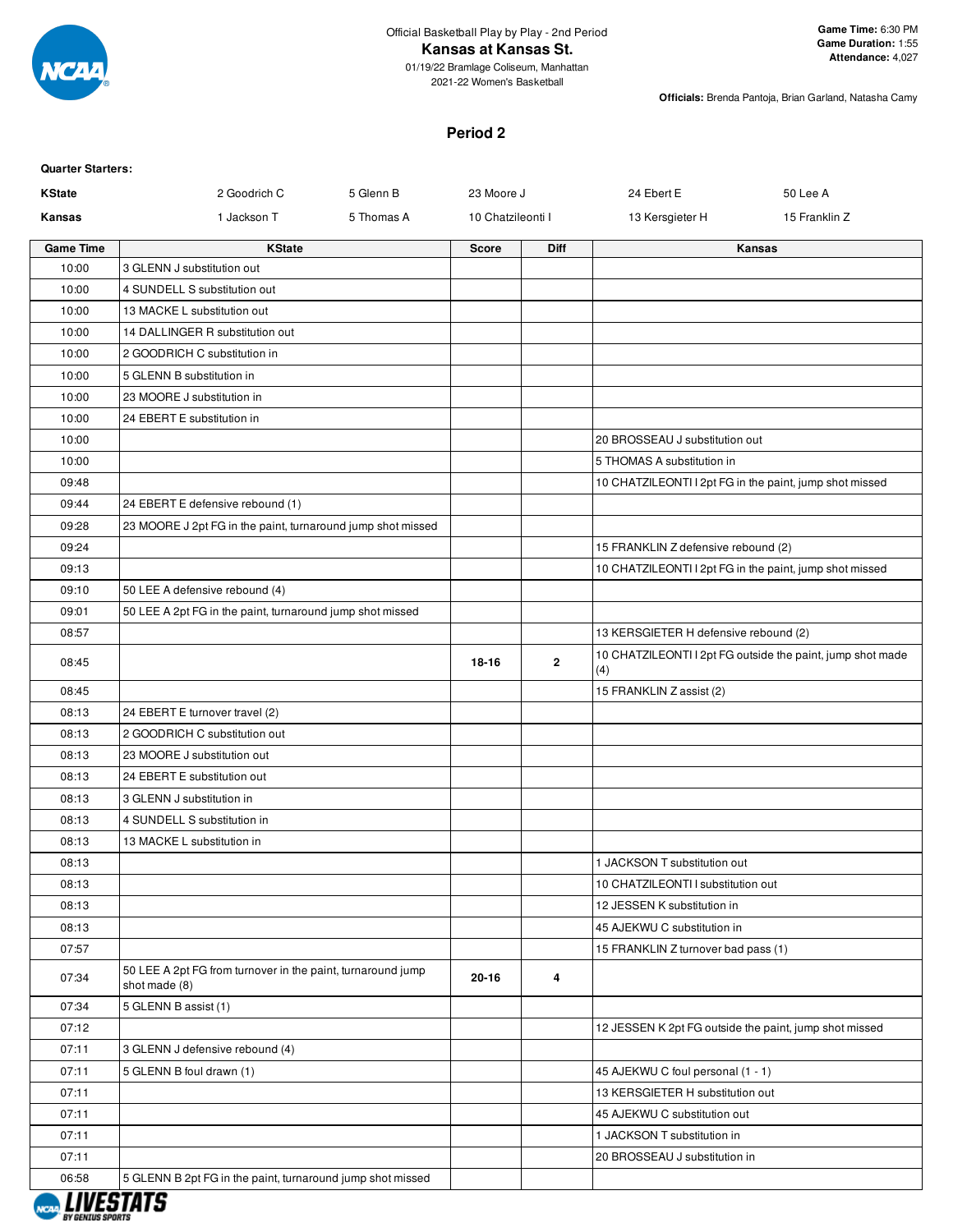

# Official Basketball Play by Play - 2nd Period **Kansas at Kansas St.**

01/19/22 Bramlage Coliseum, Manhattan 2021-22 Women's Basketball

| <b>Officials:</b> Brenda Pantoja, Brian Garland, Natasha Camy |  |  |  |
|---------------------------------------------------------------|--|--|--|

| <b>Game Time</b> | <b>KState</b>                                                                  | <b>Score</b>  | <b>Diff</b> | Kansas                                                                   |
|------------------|--------------------------------------------------------------------------------|---------------|-------------|--------------------------------------------------------------------------|
| 06:55            |                                                                                |               |             | 12 JESSEN K defensive rebound (1)                                        |
| 06:55            |                                                                                |               |             | 12 JESSEN K turnover bad pass (1)                                        |
| 06:41            | 4 SUNDELL S 2pt FG from turnover in the paint, turnaround<br>jump shot blocked |               |             |                                                                          |
| 06:41            |                                                                                |               |             | 5 THOMAS A block (1)                                                     |
| 06:37            |                                                                                |               |             | 1 JACKSON T defensive rebound (2)                                        |
| 06:32            | 4 SUNDELL S steal (1)                                                          |               |             | 15 FRANKLIN Z turnover lost ball (2)                                     |
| 06:26            | 3 GLENN J 3pt FG from turnover, jump shot missed                               |               |             |                                                                          |
| 06:21            |                                                                                |               |             | 1 JACKSON T defensive rebound (3)                                        |
| 06:15            | 50 LEE A foul drawn (1)                                                        |               |             | 1 JACKSON T foul offensive (1 - 2)                                       |
| 06:15            |                                                                                |               |             | 1 JACKSON T turnover offensive (4)                                       |
| 06:15            |                                                                                |               |             | 12 JESSEN K substitution out                                             |
| 06:15            |                                                                                |               |             | 10 CHATZILEONTI I substitution in                                        |
| 05:52            | 3 GLENN J 2pt FG from turnover outside the paint, jump shot<br>made $(8)$      | $22 - 16$     | 6           |                                                                          |
| 05:35            | 3 GLENN J steal (1)                                                            |               |             | 5 THOMAS A turnover lost ball (1)                                        |
| 05:20            | 50 LEE A turnover bad pass (1)                                                 |               |             | 1 JACKSON T steal (1)                                                    |
| 05:11            |                                                                                | $22 - 18$     | 4           | 15 FRANKLIN Z 2pt FG from turnover in the paint, jump shot<br>made $(2)$ |
| 04:45            | 13 MACKE L turnover lost ball (1)                                              |               |             |                                                                          |
| 04:42            | 3 GLENN J foul shooting (1 - 1)                                                |               |             | 5 THOMAS A foul drawn (1)                                                |
| 04:42            |                                                                                | Timeout media |             |                                                                          |
| 04:42            | 13 MACKE L substitution out                                                    |               |             |                                                                          |
| 04:42            | 24 EBERT E substitution in                                                     |               |             |                                                                          |
| 04:42            |                                                                                | $22 - 19$     | 3           | 5 THOMAS A free throw fast break 1 - 2 made (6)                          |
| 04:42            |                                                                                | 22-20         | 2           | 5 THOMAS A free throw fast break 2 - 2 made (7)                          |
| 04:20            | 24 EBERT E turnover bad pass (3)                                               |               |             | 20 BROSSEAU J steal (1)                                                  |
| 03:53            |                                                                                |               |             | 15 FRANKLIN Z 3pt FG from turnover, jump shot missed                     |
| 03:49            | 50 LEE A defensive rebound (5)                                                 |               |             |                                                                          |
| 03:39            | 50 LEE A foul drawn (2)                                                        |               |             | 1 JACKSON T foul shooting (2 - 3)                                        |
| 03:39            |                                                                                |               |             | 1 JACKSON T substitution out                                             |
| 03:39            |                                                                                |               |             | 20 BROSSEAU J substitution out                                           |
| 03:39            |                                                                                |               |             | 13 KERSGIETER H substitution in                                          |
| 03:39            |                                                                                |               |             | 33 ELTAYEB N substitution in                                             |
| 03:39            | 50 LEE A free throw 1 - 2 made (9)                                             | 23-20         | 3           |                                                                          |
| 03:39            | 50 LEE A free throw 2 - 2 made (10)                                            | 24-20         | 4           |                                                                          |
| 03:39            | 5 GLENN B substitution out                                                     |               |             |                                                                          |
| 03:39            | 14 DALLINGER R substitution in                                                 |               |             |                                                                          |
| 03:27            |                                                                                |               |             | 5 THOMAS A 3pt FG, jump shot missed                                      |
| 03:24            |                                                                                |               |             | 33 ELTAYEB N offensive rebound (1)                                       |
| 03:23            |                                                                                |               |             | 33 ELTAYEB N 2pt FG second chance in the paint, layup<br>missed          |
| 03:20            | 50 LEE A defensive rebound (6)                                                 |               |             |                                                                          |
| 03:10            | 50 LEE A turnover travel (2)                                                   |               |             |                                                                          |
| 02:55            | 50 LEE A foul shooting (2 - 2)                                                 |               |             | 10 CHATZILEONTI I foul drawn (1)                                         |
| 02:55            |                                                                                | $24 - 21$     | 3           | 10 CHATZILEONTI I free throw 1 - 2 made (5)                              |
| 02:55            |                                                                                |               |             | 10 CHATZILEONTI I free throw 2 - 2 missed                                |
| 02:53            | 50 LEE A defensive rebound (7)                                                 |               |             |                                                                          |
| 02:51            | 50 LEE A turnover bad pass (3)                                                 |               |             | 13 KERSGIETER H steal (1)                                                |
| 02:33            | 50 LEE A substitution out                                                      |               |             |                                                                          |

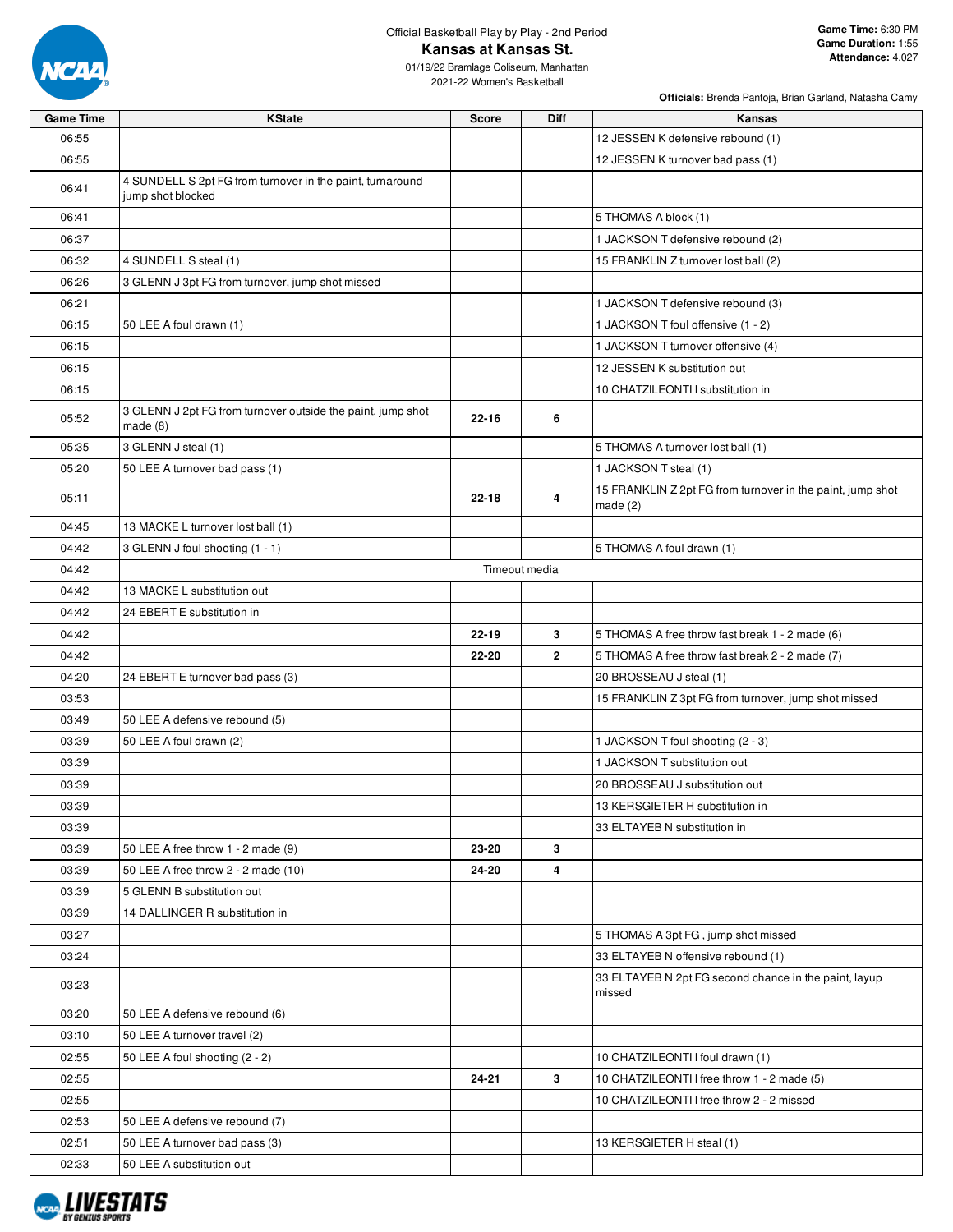

# Official Basketball Play by Play - 2nd Period **Kansas at Kansas St.**

01/19/22 Bramlage Coliseum, Manhattan 2021-22 Women's Basketball

| <b>Game Time</b> | <b>KState</b>                                              | <b>Score</b>         | <b>Diff</b>  | Kansas                                                                            |
|------------------|------------------------------------------------------------|----------------------|--------------|-----------------------------------------------------------------------------------|
| 02:33            | 41 LAUTERBACH T substitution in                            |                      |              |                                                                                   |
| 02:33            | 24 EBERT E foul drawn (1)                                  |                      |              | 33 ELTAYEB N foul offensive (1 - 4)                                               |
| 02:33            |                                                            |                      |              | 33 ELTAYEB N turnover offensive (1)                                               |
| 02:21            | 3 GLENN J 2pt FG from turnover in the paint, layup missed  |                      |              |                                                                                   |
| 02:19            |                                                            |                      |              | 15 FRANKLIN Z defensive rebound (3)                                               |
| 02:06            |                                                            |                      |              | 13 KERSGIETER H 2pt FG outside the paint, jump shot missed                        |
| 02:03            | defensive rebound (20)                                     |                      |              |                                                                                   |
| 01:44            | 24 EBERT E turnover bad pass (4)                           |                      |              | 5 THOMAS A steal (2)                                                              |
| 01:39            |                                                            | 24-23                | $\mathbf{1}$ | 15 FRANKLIN Z 2pt FG fast break from turnover in the paint,<br>jump shot made (4) |
| 01:39            |                                                            |                      |              | 5 THOMAS A assist (2)                                                             |
| 01:30            | 4 SUNDELL S 3pt FG, jump shot missed                       |                      |              |                                                                                   |
| 01:26            |                                                            |                      |              | 5 THOMAS A defensive rebound (1)                                                  |
| 01:13            |                                                            |                      |              | 15 FRANKLIN Z 2pt FG in the paint, jump shot missed                               |
| 01:10            |                                                            |                      |              | 10 CHATZILEONTI I offensive rebound (3)                                           |
| 01:08            |                                                            | 24-25                | $-1$         | 10 CHATZILEONTI I 2pt FG second chance in the paint, layup<br>made $(7)$          |
| 00:51            | 4 SUNDELL S foul drawn (2)                                 |                      |              | 33 ELTAYEB N foul personal (2 - 5)                                                |
| 00:51            | 24 EBERT E substitution out                                |                      |              |                                                                                   |
| 00:51            | 13 MACKE L substitution in                                 |                      |              |                                                                                   |
| 00:51            |                                                            |                      |              | 10 CHATZILEONTI I substitution out                                                |
| 00:51            |                                                            |                      |              | 12 JESSEN K substitution in                                                       |
| 00:51            | 4 SUNDELL S free throw 1 - 2 made (5)                      | 25-25                | 0            |                                                                                   |
| 00:51            | 4 SUNDELL S free throw 2 - 2 made (6)                      | 26-25                | $\mathbf{1}$ |                                                                                   |
| 00:39            |                                                            |                      |              | 15 FRANKLIN Z 3pt FG, jump shot missed                                            |
| 00:36            | defensive rebound (21)                                     |                      |              |                                                                                   |
| 00:12            | 41 LAUTERBACH T 2pt FG outside the paint, jump shot missed |                      |              |                                                                                   |
| 00:08            | 13 MACKE L offensive rebound (3)                           |                      |              |                                                                                   |
| 00:04            | 3 GLENN J 2pt FG second chance in the paint, layup blocked |                      |              |                                                                                   |
| 00:04            |                                                            |                      |              | 12 JESSEN K block (1)                                                             |
| 00:00            |                                                            |                      |              | 12 JESSEN K defensive rebound (2)                                                 |
|                  |                                                            | <b>END OF PERIOD</b> |              |                                                                                   |
|                  |                                                            | KState 26-25 Kansas  |              |                                                                                   |

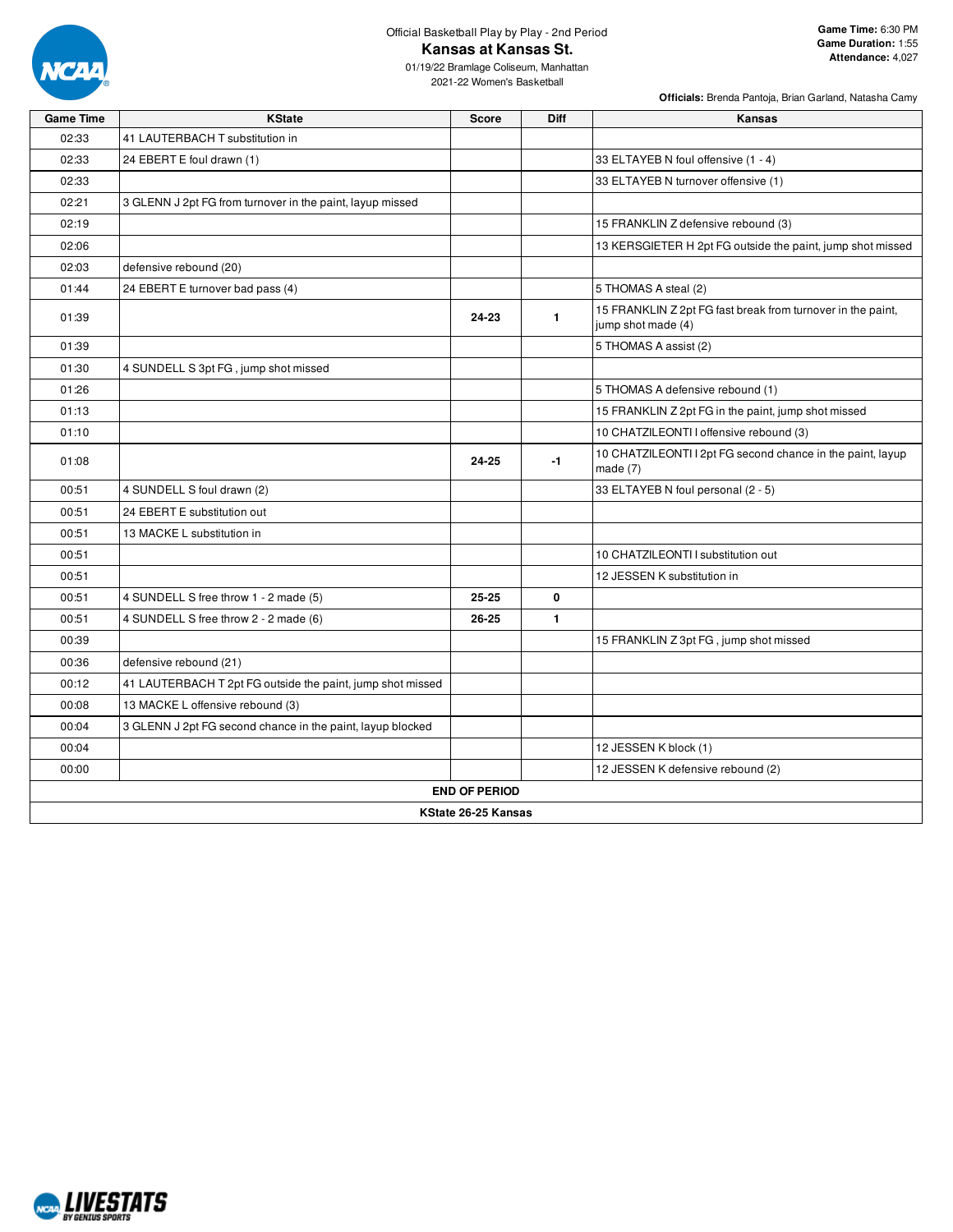

**Kansas - 11**

#### Official Basketball Box Score - 2nd Period **Kansas at Kansas St.**

01/19/22 Bramlage Coliseum, Manhattan 2021-22 Women's Basketball

**Officials:** Brenda Pantoja, Brian Garland, Natasha Camy

|               |                          |       | FG       | 3P      | <b>FT</b> |     | <b>Rebounds</b> |               |              | <b>Fouls</b> | <b>TP</b> | AS | ΤO | <b>ST</b> | <b>Blocks</b> |           | $+/-$ |
|---------------|--------------------------|-------|----------|---------|-----------|-----|-----------------|---------------|--------------|--------------|-----------|----|----|-----------|---------------|-----------|-------|
|               | NO. Name                 | Min   | M-A      | M-A     | M-A       | OR. | <b>DR</b>       | <b>TOT</b>    | PF           | <b>FD</b>    |           |    |    |           | <b>BS</b>     | <b>BA</b> |       |
| 10            | Ioanna Chatzileonti<br>F | 07:11 | $2 - 4$  | $0-0$   | $1 - 2$   |     | $\Omega$        |               | 0            |              | 5         |    | 0  | 0         | 0             | $\Omega$  |       |
|               | Taiyanna Jackson<br>С    | 05:19 | $0 - 0$  | $0-0$   | $0 - 0$   | 0   | 2               | $\mathcal{P}$ | 2            | $\Omega$     | $\Omega$  | 0  |    |           | 0             | $\Omega$  | 4     |
| 5             | Aniya Thomas<br>G        | 10:00 | $0 - 1$  | $0 - 1$ | $2 - 2$   | 0   |                 |               | $\mathbf{0}$ |              | 2         |    |    |           |               | O         | 3     |
| 13            | Holly Kersgieter<br>G    | 06:28 | $0 - 1$  | $0-0$   | $0-0$     | 0   |                 |               | 0            | $\Omega$     |           | O  | 0  |           | 0             | 0         |       |
| 15            | Zakiyah Franklin<br>G    | 10:00 | $2 - 5$  | $0 - 2$ | $0 - 0$   | 0   | $\overline{c}$  | 2             | $\mathbf{0}$ | $\Omega$     | 4         |    | 2  | 0         | 0             | 0         | 3     |
| 12            | Katrine Jessen           | 02:49 | $0 - 1$  | $0-0$   | $0-0$     | 0   | $\overline{2}$  | $\mathcal{P}$ | $\mathbf{0}$ | $\Omega$     | $\Omega$  | 0  |    | 0         |               | $\Omega$  | -4    |
| 45            | Chisom Ajekwu            | 01:02 | $0 - 0$  | $0 - 0$ | $0 - 0$   | 0   | $\Omega$        | 0             |              | O            |           | N  | 0  | 0         | 0             | 0         | -2    |
| 20            | Julie Brosseau           | 03:32 | $0 - 0$  | $0-0$   | $0-0$     | 0   | $\Omega$        | $\Omega$      | 0            | $\Omega$     |           | O  | 0  |           | 0             | $\Omega$  | 2     |
| 33            | Nadira Eltayeb           | 03:39 | $0 - 1$  | $0-0$   | $0 - 0$   |     | $\Omega$        |               | 2            | $\Omega$     |           | 0  |    | 0         | 0             | 0         |       |
| Team          |                          |       |          |         |           | 0   | $\Omega$        | $\Omega$      |              |              | $\Omega$  |    | 0  |           |               |           |       |
| <b>Totals</b> |                          |       | $4 - 13$ | $0 - 3$ | $3 - 4$   | 2   | 8               | 10            | 5            | 2            | 11        | 2  | 6  | 4         | 2             | 0         | 3     |

|                          | <b>Shooting By Period</b> |          |       |  |  |  |  |  |  |  |  |  |  |
|--------------------------|---------------------------|----------|-------|--|--|--|--|--|--|--|--|--|--|
| ond FG%<br>30.8%<br>4-13 |                           |          |       |  |  |  |  |  |  |  |  |  |  |
|                          | 3PT%                      | $0 - 3$  | 0.0%  |  |  |  |  |  |  |  |  |  |  |
|                          | FT%                       | 3-4      | 75%   |  |  |  |  |  |  |  |  |  |  |
|                          | GM FG%                    | $4 - 13$ | 30.8% |  |  |  |  |  |  |  |  |  |  |
|                          | 3PT%                      | $0 - 3$  | 0.0%  |  |  |  |  |  |  |  |  |  |  |
|                          | FT%                       | 3-4      | 75.0% |  |  |  |  |  |  |  |  |  |  |

Dead Ball Rebounds: 0, 0

| Kansas St. - 8 |  |  |
|----------------|--|--|
|                |  |  |

**Technical Fouls:**:NONE

|      |                          |       | FG      | 3P      | FТ      |           | <b>Rebounds</b> |            |          | <b>Fouls</b> | ТP | <b>AS</b> | <b>TO</b> | <b>ST</b> | <b>Blocks</b> |                       | $+/-$ |
|------|--------------------------|-------|---------|---------|---------|-----------|-----------------|------------|----------|--------------|----|-----------|-----------|-----------|---------------|-----------------------|-------|
|      | NO. Name                 | Min   | M-A     | M-A     | M-A     | <b>OR</b> | <b>DR</b>       | <b>TOT</b> | PF       | <b>FD</b>    |    |           |           |           | <b>BS</b>     | <b>BA</b>             |       |
| 50   | C<br>Ayoka Lee           | 07:27 | $1-2$   | $0 - 0$ | $2 - 2$ | 0         | 4               | 4          |          | 2            | 4  | 0         | 3         | $\Omega$  | 0             | 0                     | -1    |
| 3    | Jaelyn Glenn<br>G        | 08:13 | $1 - 4$ | $0 - 1$ | $0-0$   | $\Omega$  |                 |            |          | 0            | 2  | 0         | 0         |           | 0             |                       | - 1   |
| 4    | Serena Sundell<br>G      | 08:13 | $0 - 2$ | $0 - 1$ | $2 - 2$ | 0         | $\Omega$        | 0          | $\Omega$ |              | 2  | 0         | 0         |           | 0             |                       | -1    |
| 5    | <b>Brylee Glenn</b><br>G | 06:21 | $0 - 1$ | $0 - 0$ | $0 - 0$ | $\Omega$  | $\Omega$        | 0          | 0        |              | 0  |           | 0         | 0         | 0             | 0                     | 0     |
| 24   | <b>Emilee Ebert</b><br>G | 05:38 | $0 - 0$ | $0-0$   | $0-0$   | 0         |                 |            | $\Omega$ |              | 0  | 0         | 3         | 0         | 0             | 0                     | $-7$  |
| 2    | Cymone Goodrich          | 01:47 | 0-0     | $0-0$   | $0 - 0$ | 0         | $\Omega$        | 0          | 0        | 0            | 0  | 0         | 0         | $\Omega$  | 0             | $\Omega$              | $-2$  |
| 23   | Jada Moore               | 01:47 | $0 - 1$ | $0-0$   | $0-0$   | 0         | $\Omega$        | 0          | $\Omega$ | $\Omega$     | 0  | 0         | 0         | 0         | 0             | 0                     | $-2$  |
| 13   | Laura Macke              | 04:22 | $0 - 0$ | $0-0$   | $0 - 0$ |           | $\Omega$        |            | 0        | $\Omega$     | 0  | 0         | 1         | 0         | 0             | 0                     | 4     |
| 14   | Rebekah Dallinger        | 03:39 | $0-0$   | $0-0$   | $0 - 0$ | 0         | $\Omega$        | 0          | $\Omega$ | 0            | 0  | 0         | 0         | 0         | 0             | 0                     | -3    |
| 41   | Taylor Lauterbach        | 02:33 | 0-1     | $0-0$   | $0 - 0$ | 0         | $\Omega$        | 0          | 0        | $\Omega$     | 0  | 0         | 0         | $\Omega$  | $\Omega$      | $\Omega$              | $-2$  |
| Team |                          |       |         |         |         | 0         | 2               | 2          |          |              | 0  |           | 0         |           |               |                       |       |
|      | <b>Totals</b>            |       |         | $0 - 2$ | $4 - 4$ |           | 8               | 9          | 2        | 5            | 8  |           | 7         | 2         | $\Omega$      | 2                     | -3    |
|      |                          |       |         |         |         |           |                 |            |          |              |    |           |           |           |               | Technical Fouls::NONE |       |

|                     | <b>Shooting By Period</b> |        |  |  |  |  |  |  |  |  |  |  |
|---------------------|---------------------------|--------|--|--|--|--|--|--|--|--|--|--|
| 2 <sup>nd</sup> FG% | $2 - 11$                  | 18.2%  |  |  |  |  |  |  |  |  |  |  |
| 3PT%                | $0 - 2$                   | 0.0%   |  |  |  |  |  |  |  |  |  |  |
| FT%                 | 4-4                       | 100%   |  |  |  |  |  |  |  |  |  |  |
| GM FG%              | $2 - 11$                  | 18.2%  |  |  |  |  |  |  |  |  |  |  |
| 3PT%                | $0 - 2$                   | 0.0%   |  |  |  |  |  |  |  |  |  |  |
| FT%                 | 4-4                       | 100.0% |  |  |  |  |  |  |  |  |  |  |

Dead Ball Rebounds: 0, 0

|                                                  | Kansas | <b>KState</b>                            |                      |                      |   |                                 |    |        |    |                     |
|--------------------------------------------------|--------|------------------------------------------|----------------------|----------------------|---|---------------------------------|----|--------|----|---------------------|
|                                                  |        |                                          | <b>Points from</b>   | <b>Kansas KState</b> |   | <b>Period by Period Scoring</b> |    |        |    |                     |
| <b>Biggest lead</b>                              |        | $(2^{nd} 1:08)$ 6 (2 <sup>nd</sup> 5:52) | <b>Turnovers</b>     |                      |   |                                 |    |        |    |                     |
|                                                  |        |                                          |                      |                      | 4 |                                 |    |        |    | 1st 2nd 3rd 4th TOT |
| Best Scoring Run $ 5(2^{nd}1:08) 4(2^{nd}5:52) $ |        |                                          | Paint                | 6                    | 2 |                                 |    |        |    |                     |
| <b>Lead Changes</b>                              |        |                                          | <b>Second Chance</b> | $\overline{c}$       |   | Kansas 14 11 11 25 61           |    |        |    |                     |
| Times Tied                                       |        |                                          | <b>Fast Breaks</b>   |                      |   | KState 18                       | -8 | i 19 ' | 24 | - 69                |
| Time with Lead                                   | 00:17  | 09:31                                    | <b>Bench</b>         |                      |   |                                 |    |        |    |                     |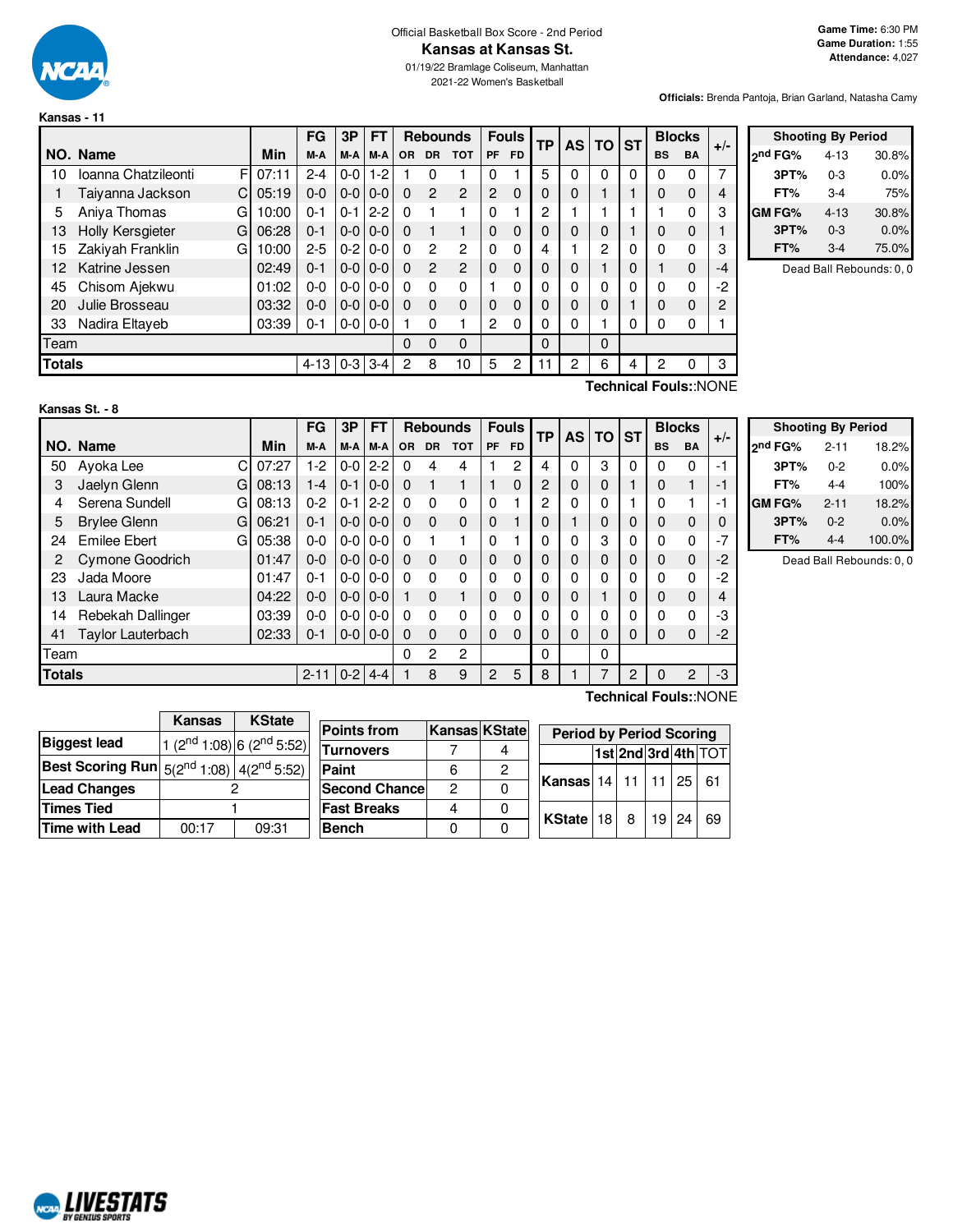

**Kansas - 25**

# Official Basketball Box Score - First Half **Kansas at Kansas St.**

01/19/22 Bramlage Coliseum, Manhattan 2021-22 Women's Basketball

**Officials:** Brenda Pantoja, Brian Garland, Natasha Camy

|               |                          |       | FG       | 3Р       | FТ      |                | <b>Rebounds</b> |                |           | <b>Fouls</b> | <b>TP</b> | <b>AS</b>      | <b>TO</b>      | <b>ST</b> |           | <b>Blocks</b>    | $+/-$    |
|---------------|--------------------------|-------|----------|----------|---------|----------------|-----------------|----------------|-----------|--------------|-----------|----------------|----------------|-----------|-----------|------------------|----------|
|               | NO. Name                 | Min   | M-A      | M-A      | M-A     | <b>OR</b>      | <b>DR</b>       | <b>TOT</b>     | <b>PF</b> | <b>FD</b>    |           |                |                |           | <b>BS</b> | <b>BA</b>        |          |
| 10            | Ioanna Chatzileonti<br>F | 15:48 | $3-6$    | $0 - 0$  | $1-2$   |                | 2               | 3              | 0         |              | 7         |                |                |           | 0         | 0                | 4        |
|               | Taiyanna Jackson<br>C    | 13:56 | $0 - 0$  | $0 - 0$  | $0 - 0$ | 0              | 3               | 3              | 2         | $\Omega$     |           | 0              | 4              |           | 3         | $\mathbf 0$      |          |
| 5             | Aniva Thomas<br>G        | 16:13 | $2-3$    | 1-2      | $2 - 2$ | $\Omega$       |                 |                | $\Omega$  |              |           | 2              |                | 2         |           | $\Omega$         | 3        |
| 13            | Holly Kersgieter<br>G    | 14:12 | $0 - 4$  | $0 - 2$  | $1 - 2$ | $\Omega$       | $\mathcal{P}$   | $\overline{2}$ | $\Omega$  |              |           |                | 0              |           | 0         | $\mathbf 0$      | $\Omega$ |
| 15            | Zakiyah Franklin<br>G    | 18:37 | $2 - 7$  | $0 - 3$  | $0 - 0$ | 0              | 3               | 3              | 0         | $\Omega$     | 4         | $\overline{c}$ | $\overline{2}$ | 0         | 0         | 0                | 0        |
| 25            | <b>Chandler Prater</b>   | 02:16 | $0 - 0$  | $0 - 0$  | $0 - 0$ | $\Omega$       |                 | 1              | 2         | $\Omega$     |           | 0              | 0              | 0         |           | $\mathbf 0$      | $-3$     |
| 12            | Katrine Jessen           | 04:12 | $0 - 2$  | $0 - 0$  | $0 - 0$ | 0              | 2               | 2              | 0         | $\Omega$     |           | 0              |                | 0         |           | 0                | -5       |
| 20            | Julie Brosseau           | 08:42 | $2 - 3$  | $2 - 3$  | $0-0$   | $\Omega$       | $\Omega$        | $\Omega$       | $\Omega$  | $\Omega$     | 6         | 0              | 0              |           | 0         | $\mathbf 0$      | -3       |
| 33            | Nadira Eltaveb           | 05:02 | $0 - 1$  | $0 - 0$  | $0-0$   |                | $\Omega$        |                | 2         | 0            |           | 0              |                | 0         | 0         | 0                | $\Omega$ |
| 45            | Chisom Ajekwu            | 01:02 | $0 - 0$  | $0 - 0$  | $0 - 0$ | 0              | $\Omega$        | $\Omega$       |           | $\Omega$     |           | 0              | 0              | 0         | 0         | $\mathbf 0$      | $-2$     |
| Team          |                          |       |          |          |         | 0              | $\Omega$        | 0              |           |              | 0         |                | 0              |           |           |                  |          |
| <b>Totals</b> |                          |       | $9 - 26$ | $3 - 10$ | $4-6$   | $\overline{2}$ | 14              | 16             | 7         | 3            | 25        | 6              | 10             | 6         | 6         | $\Omega$         | $-1$     |
|               |                          |       |          |          |         |                |                 |                |           |              |           |                |                |           |           | $T_{\text{sub}}$ |          |

| <b>Shooting By Period</b> |          |       |  |  |  |  |  |  |  |  |  |  |
|---------------------------|----------|-------|--|--|--|--|--|--|--|--|--|--|
| 1 <sup>st</sup> FG%       | $5 - 13$ | 38.5% |  |  |  |  |  |  |  |  |  |  |
| 3PT%                      | $3 - 7$  | 42.9% |  |  |  |  |  |  |  |  |  |  |
| FT%                       | $1-2$    | 50%   |  |  |  |  |  |  |  |  |  |  |
| ond FG%                   | $4 - 13$ | 30.8% |  |  |  |  |  |  |  |  |  |  |
| 3PT%                      | $0 - 3$  | 0.0%  |  |  |  |  |  |  |  |  |  |  |
| FT%                       | $3-4$    | 75%   |  |  |  |  |  |  |  |  |  |  |
| GM FG%                    | $9 - 26$ | 34.6% |  |  |  |  |  |  |  |  |  |  |
| 3PT%                      | $3 - 10$ | 30.0% |  |  |  |  |  |  |  |  |  |  |
| FT%                       | 4-6      | 66.7% |  |  |  |  |  |  |  |  |  |  |

Dead Ball Rebounds: 0, 0

# **Kansas St. - 26**

**Technical Fouls:**:NONE

|               |                          |       | FG      | 3P      | <b>FT</b>     |          | <b>Rebounds</b> |                |           | <b>Fouls</b> | TP | AS I | <b>TO</b> | <b>ST</b> |           | <b>Blocks</b>  | $+/-$ |
|---------------|--------------------------|-------|---------|---------|---------------|----------|-----------------|----------------|-----------|--------------|----|------|-----------|-----------|-----------|----------------|-------|
|               | NO. Name                 | Min   | M-A     | M-A     | M-A           | OR.      | <b>DR</b>       | <b>TOT</b>     | <b>PF</b> | <b>FD</b>    |    |      |           |           | <b>BS</b> | <b>BA</b>      |       |
| 50            | Ayoka Lee                | 16:04 | $4 - 8$ | $0-0$   | $2 - 2$       | 2        | 5               | 7              | 2         | 2            | 10 | 1    | 3         | 0         | 0         | $\overline{2}$ | 2     |
| 3             | Jaelyn Glenn<br>G        | 18:13 | $3 - 7$ | $2 - 4$ | $0 - 0$       | $\Omega$ | 4               | 4              |           | $\Omega$     | 8  |      |           |           | 0         |                | 3     |
| 4             | Serena Sundell<br>G      | 18:13 | $2 - 5$ | $0 - 2$ | $2 - 2$       | $\Omega$ | $\overline{2}$  | $\overline{c}$ | $\Omega$  | 2            | 6  |      |           |           | 0         |                | 3     |
| 5             | <b>Brylee Glenn</b><br>G | 09:33 | $0 - 3$ | $0-0$   | $0 - 0$       | $\Omega$ | $\Omega$        | $\Omega$       | $\Omega$  |              | 0  |      |           | 0         | 0         | $\mathbf 0$    | -2    |
| 24            | <b>Emilee Ebert</b><br>G | 08:50 | $0 - 0$ | $0-0$   | $0 - 0$       | $\Omega$ |                 |                | 0         |              | 0  | 0    | 4         | 0         | 0         | $\Omega$       | -9    |
| 13            | Laura Macke              | 11:10 | $1-2$   | $0-0$   | $0 - 0$       |          | $\overline{2}$  | 3              | $\Omega$  |              | 2  | 2    |           |           | 0         | $\mathbf{1}$   | 10    |
| 14            | Rebekah Dallinger        | 10:27 | $0 - 2$ | $0 - 1$ | $0-0$         |          | $\Omega$        |                | 0         | 0            | 0  | 0    | 0         | 0         | 0         |                | з     |
| 41            | Taylor Lauterbach        | 03:56 | $0 - 1$ | $0-0$   | $0 - 0$       | $\Omega$ |                 | $\blacksquare$ | $\Omega$  | $\Omega$     | 0  | 0    | $\Omega$  | $\Omega$  | 0         | $\mathbf 0$    | -1    |
| 2             | Cymone Goodrich          | 01:47 | $0 - 0$ | $0-0$   | $0 - 0$       | $\Omega$ | $\Omega$        | $\Omega$       | 0         | 0            | 0  | 0    | 0         | 0         | 0         | $\Omega$       | -2    |
| 23            | Jada Moore               | 01:47 | $0 - 1$ |         | $0 - 0 0 - 0$ | $\Omega$ | $\Omega$        | $\Omega$       | $\Omega$  | $\Omega$     | 0  | 0    | $\Omega$  | 0         | 0         | $\Omega$       | -2    |
| Team          |                          |       |         |         |               |          | 2               | 3              |           |              | 0  |      | 0         |           |           |                |       |
| <b>Totals</b> |                          |       | 10-29   | $2 - 7$ | $4 - 4$       | 5        | 17              | 22             | 3         |              | 26 | 6    | 11        | 3         | $\Omega$  | 6              |       |

| <b>Shooting By Period</b> |      |          |        |  |  |  |  |  |  |  |  |  |
|---------------------------|------|----------|--------|--|--|--|--|--|--|--|--|--|
| 1st<br>FG%                |      | $8 - 18$ | 44.4%  |  |  |  |  |  |  |  |  |  |
|                           | 3PT% | $2 - 5$  | 40.0%  |  |  |  |  |  |  |  |  |  |
| FT%                       |      | 0-0      | 0%     |  |  |  |  |  |  |  |  |  |
| 2 <sup>nd</sup> FG%       |      | $2 - 11$ | 18.2%  |  |  |  |  |  |  |  |  |  |
|                           | 3PT% | $0 - 2$  | 0.0%   |  |  |  |  |  |  |  |  |  |
|                           | FT%  | $4 - 4$  | 100%   |  |  |  |  |  |  |  |  |  |
| GM FG%                    |      | 10-29    | 34.5%  |  |  |  |  |  |  |  |  |  |
|                           | 3PT% | $2 - 7$  | 28.6%  |  |  |  |  |  |  |  |  |  |
|                           | FT%  | 4-4      | 100.0% |  |  |  |  |  |  |  |  |  |

Dead Ball Rebounds: 0, 0

|                                                           | <b>Kansas</b> | <b>KState</b> |                                           |                      |   |                                 |                                            |       |    |
|-----------------------------------------------------------|---------------|---------------|-------------------------------------------|----------------------|---|---------------------------------|--------------------------------------------|-------|----|
|                                                           |               |               | <b>Points from</b>                        | <b>Kansas KState</b> |   | <b>Period by Period Scoring</b> |                                            |       |    |
| <b>Biggest lead</b>                                       |               |               | $ 5(1^{st}7:39) 6(2^{nd}5:52) $ Turnovers | 12                   | 6 |                                 | $ 1$ st $ 2$ nd $ 3$ rd $ 4$ th $ 1$ O $1$ |       |    |
| <b>Best Scoring Run</b> $5(1^{st}7:39)$ 7( $1^{st}2:32$ ) |               |               | Paint                                     | 10                   |   |                                 |                                            |       |    |
| <b>Lead Changes</b>                                       |               |               | <b>Second Chance</b>                      | 2                    |   | <b>Kansas</b> 14 11 11 25 61    |                                            |       |    |
| <b>Times Tied</b>                                         |               |               | <b>Fast Breaks</b>                        |                      |   | KState 18                       | -8                                         | 19 24 | 69 |
| Time with Lead                                            | 04:15         | 12:26         | <b>Bench</b>                              |                      |   |                                 |                                            |       |    |

**Technical Fouls:**:NONE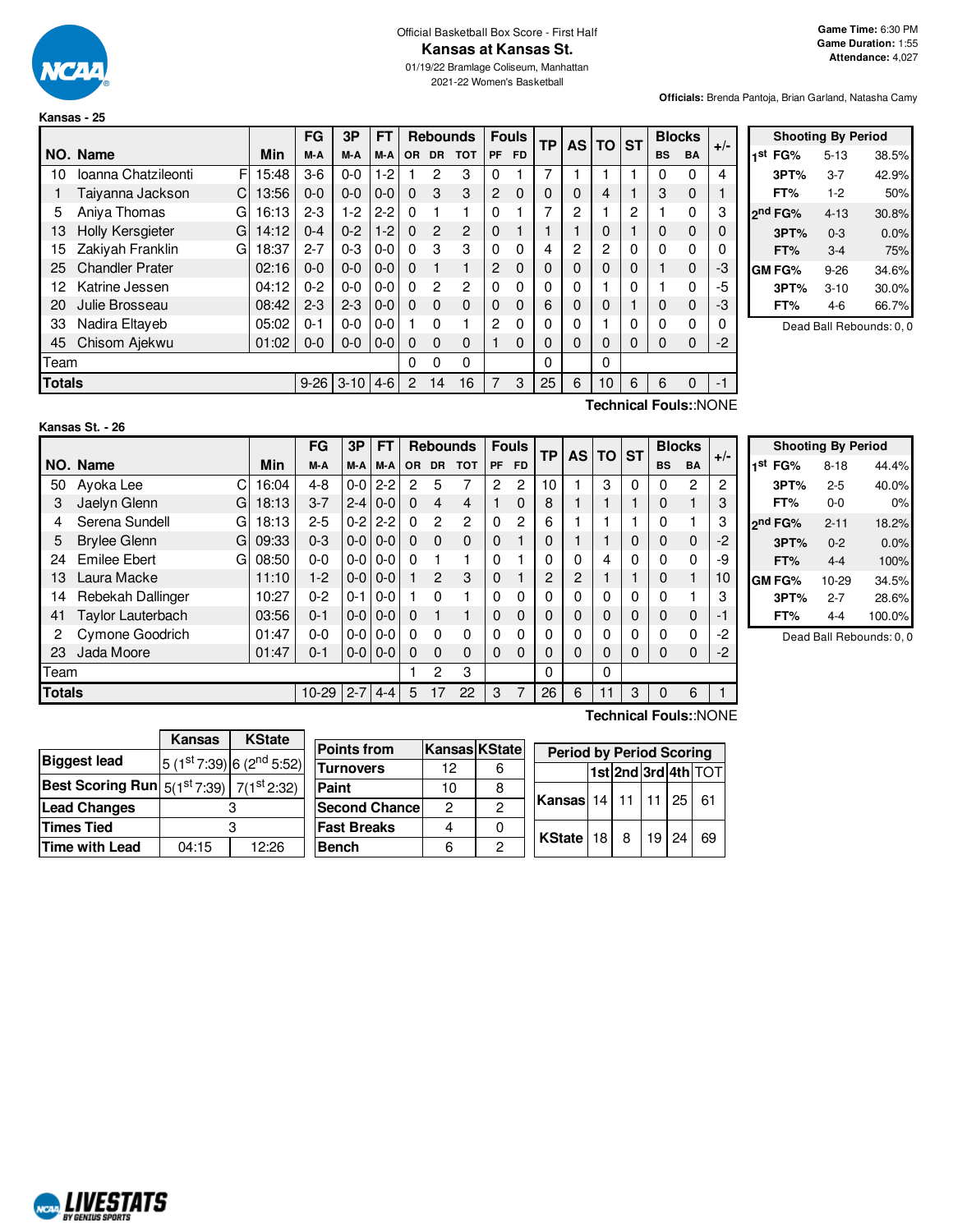

2021-22 Women's Basketball

**Officials:** Brenda Pantoja, Brian Garland, Natasha Camy

### **Period 3**

| <b>Quarter Starters:</b> |                                                                            |                   |              |                                               |                                                             |
|--------------------------|----------------------------------------------------------------------------|-------------------|--------------|-----------------------------------------------|-------------------------------------------------------------|
| <b>KState</b>            | 3 Glenn J<br>4 Sundell S                                                   | 5 Glenn B         |              | 13 Macke L                                    | 50 Lee A                                                    |
| Kansas                   | 1 Jackson T<br>5 Thomas A                                                  | 10 Chatzileonti I |              | 13 Kersgieter H                               | 15 Franklin Z                                               |
| <b>Game Time</b>         | <b>KState</b>                                                              | <b>Score</b>      | <b>Diff</b>  |                                               | Kansas                                                      |
| 10:00                    | 14 DALLINGER R substitution out                                            |                   |              |                                               |                                                             |
| 10:00                    | 41 LAUTERBACH T substitution out                                           |                   |              |                                               |                                                             |
| 10:00                    | 5 GLENN B substitution in                                                  |                   |              |                                               |                                                             |
| 10:00                    | 50 LEE A substitution in                                                   |                   |              |                                               |                                                             |
| 10:00                    |                                                                            |                   |              | 12 JESSEN K substitution out                  |                                                             |
| 10:00                    |                                                                            |                   |              | 33 ELTAYEB N substitution out                 |                                                             |
| 10:00                    |                                                                            |                   |              | 1 JACKSON T substitution in                   |                                                             |
| 10:00                    |                                                                            |                   |              | 10 CHATZILEONTI I substitution in             |                                                             |
| 09:49                    | 13 MACKE L 2pt FG in the paint, layup missed                               |                   |              |                                               |                                                             |
| 09:47                    | 13 MACKE L offensive rebound (4)                                           |                   |              |                                               |                                                             |
| 09:47                    | 13 MACKE L turnover lost ball (2)                                          |                   |              | 13 KERSGIETER H steal (2)                     |                                                             |
| 09:32                    |                                                                            |                   |              | 1 JACKSON T turnover lost ball (5)            |                                                             |
| 09:12                    | 13 MACKE L 2pt FG from turnover outside the paint, jump shot<br>made $(4)$ | 28-25             | 3            |                                               |                                                             |
| 09:12                    | 4 SUNDELL S assist (2)                                                     |                   |              |                                               |                                                             |
| 08:49                    |                                                                            |                   |              | 13 KERSGIETER H 3pt FG, jump shot missed      |                                                             |
| 08:46                    | 50 LEE A defensive rebound (8)                                             |                   |              |                                               |                                                             |
| 08:39                    | 4 SUNDELL S 2pt FG in the paint, turnaround jump shot missed               |                   |              |                                               |                                                             |
| 08:35                    |                                                                            |                   |              | 1 JACKSON T defensive rebound (4)             |                                                             |
| 08:11                    |                                                                            |                   |              |                                               | 13 KERSGIETER H 2pt FG outside the paint, jump shot blocked |
| 08:11                    | 13 MACKE L block (1)                                                       |                   |              |                                               |                                                             |
| 08:10                    |                                                                            |                   |              | offensive rebound (18)                        |                                                             |
| 08:08                    |                                                                            |                   |              |                                               | 5 THOMAS A 2pt FG second chance in the paint, layup missed  |
| 08:04                    | 13 MACKE L defensive rebound (5)                                           |                   |              |                                               |                                                             |
| 08:01                    | 4 SUNDELL S 2pt FG in the paint, layup blocked                             |                   |              |                                               |                                                             |
| 08:01                    |                                                                            |                   |              | 1 JACKSON T block (4)                         |                                                             |
| 07:58                    |                                                                            |                   |              | 13 KERSGIETER H defensive rebound (3)         |                                                             |
| 07:55                    |                                                                            | 28-27             | $\mathbf{1}$ |                                               | 5 THOMAS A 2pt FG fast break in the paint, layup made (9)   |
| 07:55                    |                                                                            |                   |              | 13 KERSGIETER H assist (2)                    |                                                             |
| 07:28                    | 50 LEE A 2pt FG outside the paint, turnaround jump shot<br>blocked         |                   |              |                                               |                                                             |
| 07:28                    |                                                                            |                   |              | 1 JACKSON T block (5)                         |                                                             |
| 07:28                    | offensive rebound (26)                                                     |                   |              |                                               |                                                             |
| 07:22                    | 50 LEE A 2pt FG second chance in the paint, layup made (12)                | 30-27             | 3            |                                               |                                                             |
| 07:22                    | 4 SUNDELL S assist (3)                                                     |                   |              |                                               |                                                             |
| 07:14                    |                                                                            | 30-29             | $\mathbf{1}$ |                                               | 1 JACKSON T 2pt FG fast break in the paint, layup made (2)  |
| 07:14                    |                                                                            |                   |              | 5 THOMAS A assist (3)                         |                                                             |
| 06:54                    | 50 LEE A 2pt FG in the paint, turnaround jump shot made (14)               | 32-29             | 3            |                                               |                                                             |
| 06:54                    | 13 MACKE L assist (3)                                                      |                   |              |                                               |                                                             |
| 06:38                    |                                                                            |                   |              | 1 JACKSON T 2pt FG in the paint, layup missed |                                                             |
| 06:36                    | 50 LEE A defensive rebound (9)                                             |                   |              |                                               |                                                             |
| 06:25                    | 50 LEE A 2pt FG in the paint, layup missed                                 |                   |              |                                               |                                                             |
| 06:22                    |                                                                            |                   |              | 5 THOMAS A defensive rebound (2)              |                                                             |
| 06:21                    | 13 MACKE L steal (2)                                                       |                   |              | 5 THOMAS A turnover lost ball (2)             |                                                             |

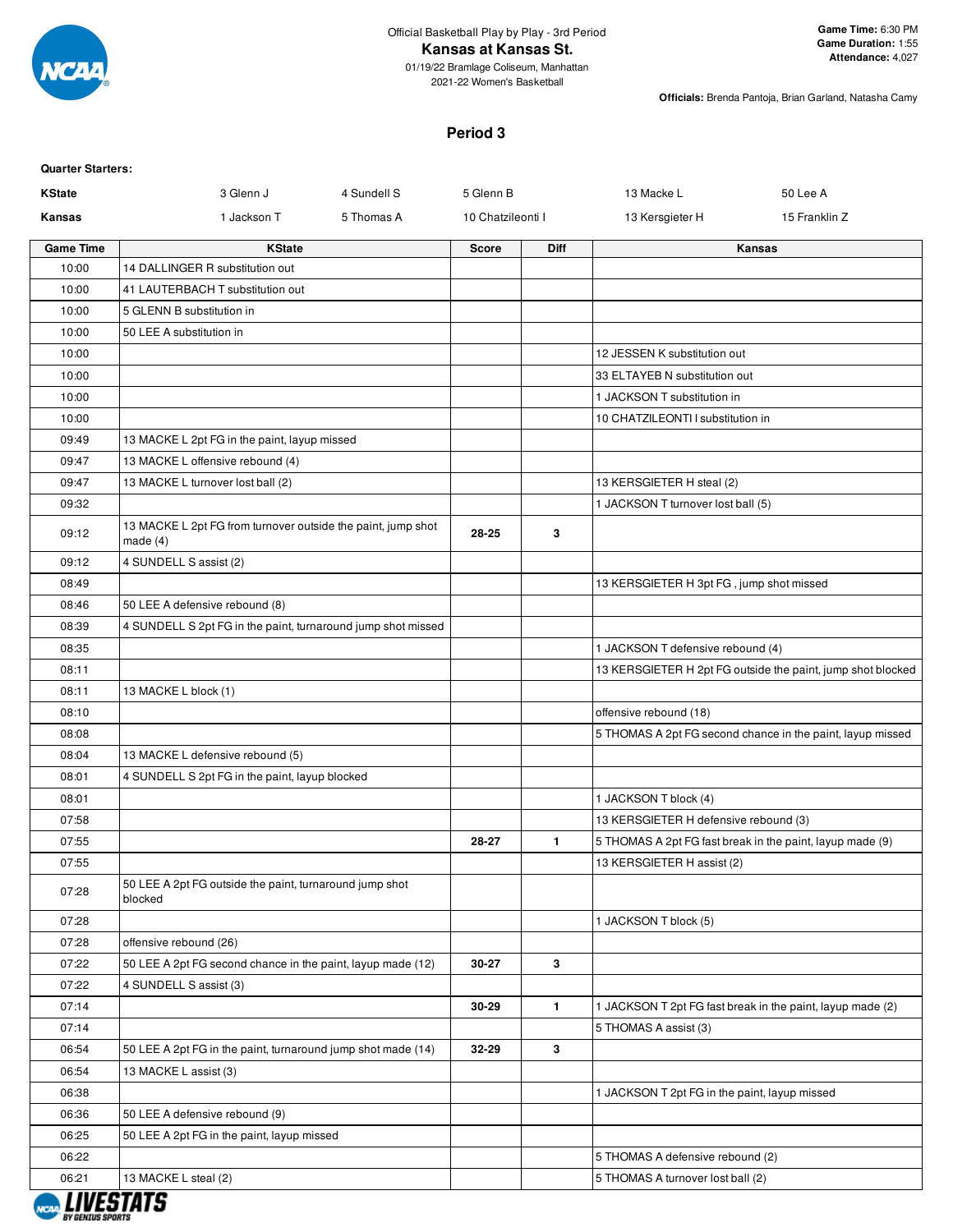

# Official Basketball Play by Play - 3rd Period **Kansas at Kansas St.**

| <b>Game Time</b> | <b>KState</b>                                                                | <b>Score</b> | Diff           | Kansas                                                                |
|------------------|------------------------------------------------------------------------------|--------------|----------------|-----------------------------------------------------------------------|
| 06:17            | 5 GLENN B foul drawn (2)                                                     |              |                | 1 JACKSON T foul shooting (3 - 1)                                     |
| 06:16            | 50 LEE A substitution out                                                    |              |                |                                                                       |
| 06:16            | 41 LAUTERBACH T substitution in                                              |              |                |                                                                       |
| 06:16            |                                                                              |              |                | 1 JACKSON T substitution out                                          |
| 06:16            |                                                                              |              |                | 33 ELTAYEB N substitution in                                          |
| 06:16            | 5 GLENN B free throw fast break 1 - 2 missed                                 |              |                |                                                                       |
| 06:16            | offensive dead ball rebound (1)                                              |              |                |                                                                       |
| 06:16            | 5 GLENN B free throw fast break 2 - 2 made (1)                               | 33-29        | 4              |                                                                       |
| 05:52            |                                                                              |              |                | 5 THOMAS A 3pt FG, jump shot missed                                   |
| 05:50            |                                                                              |              |                | 33 ELTAYEB N offensive rebound (2)                                    |
| 05:50            | 41 LAUTERBACH T foul personal (1 - 1)                                        |              |                | 33 ELTAYEB N foul drawn (1)                                           |
| 05:42            |                                                                              | 33-31        | $\mathbf{2}$   | 15 FRANKLIN Z 2pt FG second chance in the paint, jump shot<br>made(6) |
| 05:23            | 4 SUNDELL S 3pt FG, jump shot made (9)                                       | 36-31        | 5              |                                                                       |
| 05:23            | 3 GLENN J assist (2)                                                         |              |                |                                                                       |
| 05:18            | 41 LAUTERBACH T substitution out                                             |              |                |                                                                       |
| 05:18            | 50 LEE A substitution in                                                     |              |                |                                                                       |
| 05:18            |                                                                              |              |                | 15 FRANKLIN Z substitution out                                        |
| 05:18            |                                                                              |              |                | 20 BROSSEAU J substitution in                                         |
| 05:07            |                                                                              |              |                | 10 CHATZILEONTI I 2pt FG outside the paint, jump shot missed          |
| 05:04            | 4 SUNDELL S defensive rebound (3)                                            |              |                |                                                                       |
| 04:51            | 3 GLENN J 3pt FG, jump shot missed                                           |              |                |                                                                       |
| 04:47            |                                                                              |              |                | 5 THOMAS A defensive rebound (3)                                      |
| 04:41            |                                                                              |              |                | 20 BROSSEAU J 3pt FG, jump shot missed                                |
| 04:39            | defensive rebound (29)                                                       |              |                |                                                                       |
| 04:38            |                                                                              |              | Timeout media  |                                                                       |
| 04:38            |                                                                              |              |                | 5 THOMAS A substitution out                                           |
| 04:38            |                                                                              |              |                | 25 PRATER C substitution in                                           |
| 04:17            | 50 LEE A 2pt FG in the paint, layup made (16)                                | 38-31        | $\overline{7}$ |                                                                       |
| 04:17            | 13 MACKE L assist (4)                                                        |              |                |                                                                       |
| 04:02            | 5 GLENN B steal (1)                                                          |              |                | 25 PRATER C turnover bad pass (1)                                     |
| 03:57            | 13 MACKE L 2pt FG fast break from turnover in the paint, layup<br>made $(6)$ | 40-31        | 9              |                                                                       |
| 03:57            | 4 SUNDELL S assist (4)                                                       |              |                |                                                                       |
| 03:44            | 3 GLENN J steal (2)                                                          |              |                | 20 BROSSEAU J turnover bad pass (1)                                   |
| 03:40            | 3 GLENN J 2pt FG fast break from turnover in the paint, layup<br>made (10)   | 42-31        | 11             |                                                                       |
| 03:40            |                                                                              |              |                | Timeout 30 Sec                                                        |
| 03:40            |                                                                              |              | Timeout media  |                                                                       |
| 03:40            |                                                                              |              |                | 20 BROSSEAU J substitution out                                        |
| 03:40            |                                                                              |              |                | 25 PRATER C substitution out                                          |
| 03:40            |                                                                              |              |                | 33 ELTAYEB N substitution out                                         |
| 03:40            |                                                                              |              |                | 1 JACKSON T substitution in                                           |
| 03:40            |                                                                              |              |                | 5 THOMAS A substitution in                                            |
| 03:40            |                                                                              |              |                | 15 FRANKLIN Z substitution in                                         |
| 03:17            |                                                                              |              |                | 1 JACKSON T turnover out of bounds (6)                                |
| 03:06            | 5 GLENN B 3pt FG from turnover, jump shot missed                             |              |                |                                                                       |
| 03:02            | 50 LEE A offensive rebound (10)                                              |              |                |                                                                       |
|                  | 13 MACKE L 3pt FG from turnover second chance, jump shot                     |              |                |                                                                       |
| 02:52            | missed                                                                       |              |                |                                                                       |

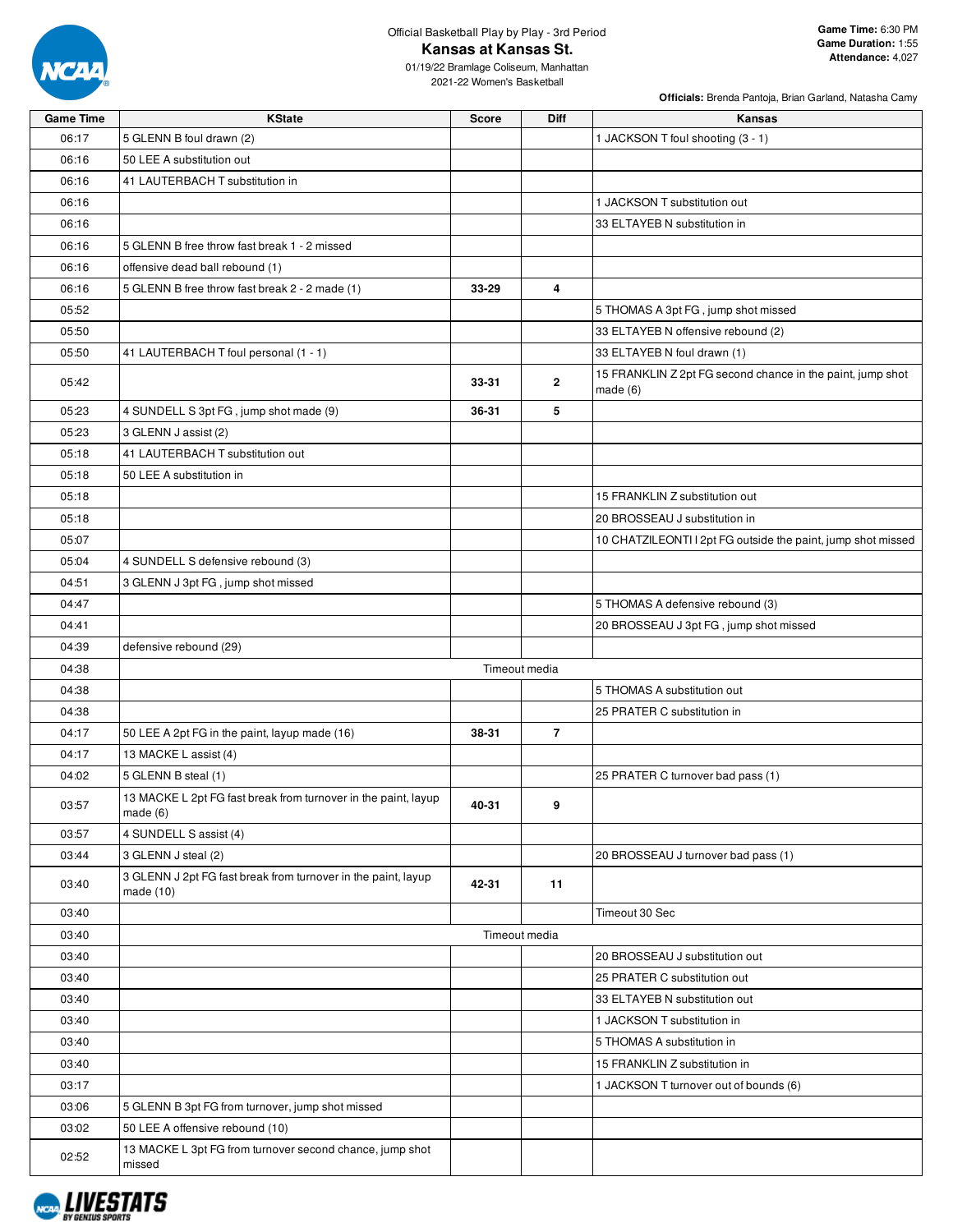

# Official Basketball Play by Play - 3rd Period **Kansas at Kansas St.**

01/19/22 Bramlage Coliseum, Manhattan 2021-22 Women's Basketball

| <b>Game Time</b> | <b>KState</b>                                               | <b>Score</b>         | <b>Diff</b> | Kansas                                              |  |  |  |  |  |  |  |
|------------------|-------------------------------------------------------------|----------------------|-------------|-----------------------------------------------------|--|--|--|--|--|--|--|
| 02:48            |                                                             |                      |             | 10 CHATZILEONTI I defensive rebound (4)             |  |  |  |  |  |  |  |
| 02:36            |                                                             | 42-34                | 8           | 13 KERSGIETER H 3pt FG, jump shot made (4)          |  |  |  |  |  |  |  |
| 02:13            | 13 MACKE L 2pt FG in the paint, turnaround jump shot missed |                      |             |                                                     |  |  |  |  |  |  |  |
| 02:09            | 5 GLENN B offensive rebound (1)                             |                      |             |                                                     |  |  |  |  |  |  |  |
| 02:05            | 5 GLENN B 2pt FG second chance in the paint, layup missed   |                      |             |                                                     |  |  |  |  |  |  |  |
| 02:01            |                                                             |                      |             | 1 JACKSON T defensive rebound (5)                   |  |  |  |  |  |  |  |
| 01:42            |                                                             | 42-36                | 6           | 13 KERSGIETER H 2pt FG in the paint, layup made (6) |  |  |  |  |  |  |  |
| 01:17            | 5 GLENN B 3pt FG, jump shot made (4)                        | 45-36                | 9           |                                                     |  |  |  |  |  |  |  |
| 01:17            | 13 MACKE L assist (5)                                       |                      |             |                                                     |  |  |  |  |  |  |  |
| 00:52            |                                                             |                      |             | 1 JACKSON T turnover travel (7)                     |  |  |  |  |  |  |  |
| 00:52            | 3 GLENN J substitution out                                  |                      |             |                                                     |  |  |  |  |  |  |  |
| 00:52            | 13 MACKE L substitution out                                 |                      |             |                                                     |  |  |  |  |  |  |  |
| 00:52            | 14 DALLINGER R substitution in                              |                      |             |                                                     |  |  |  |  |  |  |  |
| 00:52            | 24 EBERT E substitution in                                  |                      |             |                                                     |  |  |  |  |  |  |  |
| 00:52            |                                                             |                      |             | 1 JACKSON T substitution out                        |  |  |  |  |  |  |  |
| 00:52            |                                                             |                      |             | 33 ELTAYEB N substitution in                        |  |  |  |  |  |  |  |
| 00:38            | 50 LEE A 2pt FG from turnover in the paint, layup missed    |                      |             |                                                     |  |  |  |  |  |  |  |
| 00:35            |                                                             |                      |             | 33 ELTAYEB N defensive rebound (3)                  |  |  |  |  |  |  |  |
| 00:18            |                                                             |                      |             | 15 FRANKLIN Z 2pt FG in the paint, layup blocked    |  |  |  |  |  |  |  |
| 00:18            | 50 LEE A block (1)                                          |                      |             |                                                     |  |  |  |  |  |  |  |
| 00:14            | 50 LEE A defensive rebound (11)                             |                      |             |                                                     |  |  |  |  |  |  |  |
| 00:15            | 50 LEE A foul drawn (3)                                     |                      |             | 33 ELTAYEB N foul personal (3 - 2)                  |  |  |  |  |  |  |  |
| 00:04            | 50 LEE A 2pt FG in the paint, layup blocked                 |                      |             |                                                     |  |  |  |  |  |  |  |
| 00:04            |                                                             |                      |             | 33 ELTAYEB N block (1)                              |  |  |  |  |  |  |  |
| 00:01            |                                                             |                      |             | 5 THOMAS A defensive rebound (4)                    |  |  |  |  |  |  |  |
|                  |                                                             | <b>END OF PERIOD</b> |             |                                                     |  |  |  |  |  |  |  |
|                  | KState 45-36 Kansas                                         |                      |             |                                                     |  |  |  |  |  |  |  |

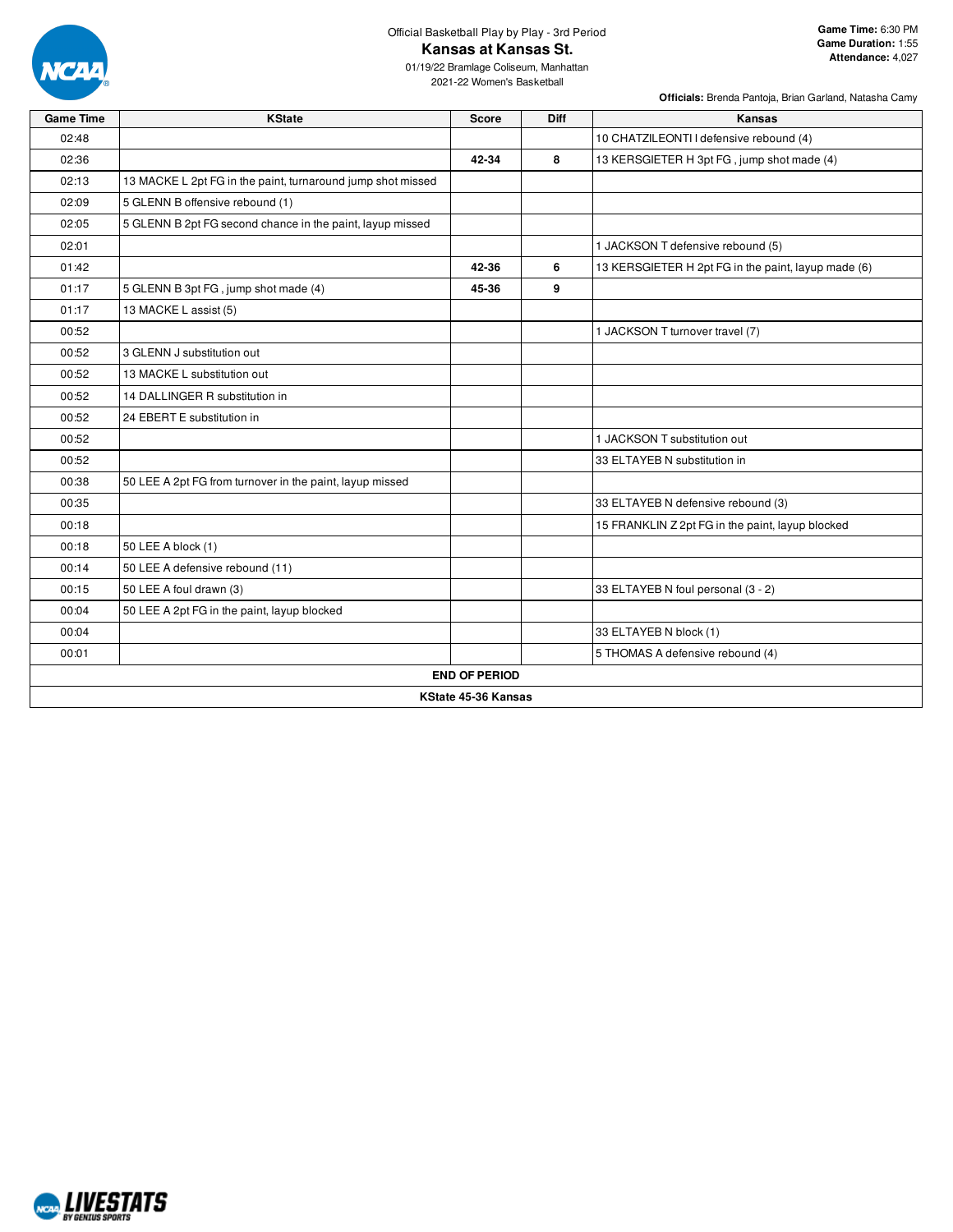

**Kansas - 11**

# Official Basketball Box Score - 3rd Period **Kansas at Kansas St.**

01/19/22 Bramlage Coliseum, Manhattan 2021-22 Women's Basketball

**Officials:** Brenda Pantoja, Brian Garland, Natasha Camy

|               |                          |       | <b>FG</b> | 3P            | <b>FT</b> | <b>Rebounds</b> |                |                |              |           |          |          |             |   |                |           |    |  |  |  |  |  |  |  |  | <b>Fouls</b> |  | <b>AS</b> | ТP |  | <b>ST</b> |  | <b>Blocks</b> | $+/-$ |
|---------------|--------------------------|-------|-----------|---------------|-----------|-----------------|----------------|----------------|--------------|-----------|----------|----------|-------------|---|----------------|-----------|----|--|--|--|--|--|--|--|--|--------------|--|-----------|----|--|-----------|--|---------------|-------|
|               | NO. Name                 | Min   | M-A       | M-A           | M-A       | <b>OR</b>       | <b>DR</b>      | <b>TOT</b>     | <b>PF</b>    | <b>FD</b> |          |          | <b>TO</b>   |   | <b>BS</b>      | <b>BA</b> |    |  |  |  |  |  |  |  |  |              |  |           |    |  |           |  |               |       |
| 10            | Ioanna Chatzileonti<br>F | 10:00 | $0 - 1$   | $0-0$         | $0 - 0$   | 0               |                |                | 0            | 0         | 0        | $\Omega$ | 0           | 0 | 0              | $\Omega$  | -8 |  |  |  |  |  |  |  |  |              |  |           |    |  |           |  |               |       |
|               | Cı<br>Taiyanna Jackson   | 06:31 | $1-2$     | $0-0$         | $0 - 0$   | 0               | $\overline{2}$ | $\overline{2}$ |              | $\Omega$  | 2        | 0        | 3           | 0 | $\overline{2}$ | 0         | 0  |  |  |  |  |  |  |  |  |              |  |           |    |  |           |  |               |       |
| 5             | Aniya Thomas<br>G        | 09:02 | 1-3       | $0 - 1$       | $0 - 0$   | 0               | 3              | 3              | $\mathbf{0}$ | 0         | 2        |          |             | 0 | 0              | 0         | -2 |  |  |  |  |  |  |  |  |              |  |           |    |  |           |  |               |       |
| 13            | Holly Kersgieter<br>G    | 10:00 | $2 - 4$   | $1 - 2$       | $0 - 0$   | $\Omega$        |                |                | $\Omega$     | $\Omega$  | 5        |          | $\Omega$    |   | 0              |           | -8 |  |  |  |  |  |  |  |  |              |  |           |    |  |           |  |               |       |
| 15            | Zakiyah Franklin<br>G    | 08:22 | $1-2$     | $0 - 0 0 - 0$ |           | $\Omega$        | $\Omega$       | 0              | $\Omega$     | 0         | 2        | 0        | 0           | 0 | 0              |           | -2 |  |  |  |  |  |  |  |  |              |  |           |    |  |           |  |               |       |
| 12            | Katrine Jessen           | 00:00 | $0 - 0$   | $0 - 0 0 - 0$ |           | $\Omega$        | $\Omega$       | $\Omega$       | $\Omega$     | $\Omega$  | 0        | 0        | 0           | 0 | 0              | 0         | 0  |  |  |  |  |  |  |  |  |              |  |           |    |  |           |  |               |       |
| 33            | Nadira Eltayeb           | 03:29 | $0 - 0$   | $0-0$         | $0 - 0$   |                 |                | $\mathfrak{p}$ |              |           | 0        | O        | 0           | 0 |                | 0         | -8 |  |  |  |  |  |  |  |  |              |  |           |    |  |           |  |               |       |
| 20            | Julie Brosseau           | 01:38 | $0 - 1$   | $0 - 1$       | $0 - 0$   | $\Omega$        | $\Omega$       | $\Omega$       | $\Omega$     | $\Omega$  | 0        | 0        |             | 0 | 0              | $\Omega$  | -6 |  |  |  |  |  |  |  |  |              |  |           |    |  |           |  |               |       |
| 25            | <b>Chandler Prater</b>   | 00:58 | $0-0$     | $0 - 0 0 - 0$ |           | $\Omega$        | $\Omega$       | $\Omega$       | $\Omega$     | 0         | 0        | 0        | 1           | 0 | 0              | 0         | -6 |  |  |  |  |  |  |  |  |              |  |           |    |  |           |  |               |       |
| Team          |                          |       |           |               |           |                 | $\Omega$       |                |              |           | $\Omega$ |          | $\mathbf 0$ |   |                |           |    |  |  |  |  |  |  |  |  |              |  |           |    |  |           |  |               |       |
| <b>Totals</b> |                          |       | $5 - 13$  | $1 - 4$       | $0 - 0$   | 2               | 8              | 10             | 2            |           | 11       | 2        | 6           |   | 3              | 2         | -8 |  |  |  |  |  |  |  |  |              |  |           |    |  |           |  |               |       |

| <b>Shooting By Period</b> |               |          |       |  |  |  |  |  |  |  |  |
|---------------------------|---------------|----------|-------|--|--|--|--|--|--|--|--|
|                           | 3rd FG%       | $5 - 13$ | 38.5% |  |  |  |  |  |  |  |  |
|                           | 3PT%          | $1 - 4$  | 25.0% |  |  |  |  |  |  |  |  |
|                           | FT%           | $0 - 0$  | 0%    |  |  |  |  |  |  |  |  |
|                           | <b>GM FG%</b> | $5 - 13$ | 38.5% |  |  |  |  |  |  |  |  |
|                           | 3PT%          | $1 - 4$  | 25.0% |  |  |  |  |  |  |  |  |
|                           | FT%           | 0-0      | 0.0%  |  |  |  |  |  |  |  |  |

Dead Ball Rebounds: 0, 0

| Kansas St. - 19 |  |  |
|-----------------|--|--|
|                 |  |  |
|                 |  |  |

**Technical Fouls:**:NONE

|               |                          |       | FG       | 3P      | <b>FT</b> |           | <b>Rebounds</b> |                |             | <b>Fouls</b> | ТP |   | AS I | TO ST |           |                       | <b>Blocks</b> | $+/-$ |
|---------------|--------------------------|-------|----------|---------|-----------|-----------|-----------------|----------------|-------------|--------------|----|---|------|-------|-----------|-----------------------|---------------|-------|
|               | NO. Name                 | Min   | M-A      | M-A     | M-A       | <b>OR</b> | <b>DR</b>       | <b>TOT</b>     | PF          | <b>FD</b>    |    |   |      |       | <b>BS</b> | <b>BA</b>             |               |       |
| 50            | С<br>Ayoka Lee           | 09:02 | 3-7      | $0 - 0$ | $0-0$     |           | 3               | 4              | $\Omega$    |              | 6  | 0 | 0    | 0     |           | 2                     | 6             |       |
| 3             | Jaelyn Glenn<br>G        | 09:07 | $1-2$    | $0 - 1$ | $0-0$     | 0         | 0               | 0              | $\mathbf 0$ | 0            | 2  |   | 0    |       | 0         | $\Omega$              | 8             |       |
| 4             | Serena Sundell<br>G      | 10:00 | 1-3      | $1 - 1$ | $0-0$     | 0         |                 |                | $\Omega$    | 0            | 3  | 3 | 0    | 0     | 0         |                       | 8             |       |
| 5             | <b>Brylee Glenn</b><br>G | 10:00 | $1 - 3$  | $1-2$   | $1-2$     |           | 0               |                | 0           |              | 4  | 0 | 0    |       | 0         | $\mathbf 0$           | 8             |       |
| 24            | <b>Emilee Ebert</b><br>G | 00:53 | 0-0      | $0-0$   | $0-0$     | 0         | $\Omega$        | 0              | $\Omega$    | 0            | 0  | 0 | 0    | 0     | 0         | 0                     |               |       |
| 13            | Laura Macke              | 09:07 | $2 - 5$  | $0 - 1$ | $0 - 0$   |           |                 | $\mathfrak{p}$ | $\mathbf 0$ | 0            | 4  | 3 |      |       |           | $\mathbf 0$           | 8             |       |
| 41            | Taylor Lauterbach        | 00:58 | 0-0      | $0 - 0$ | $0-0$     | 0         | $\Omega$        | 0              |             | 0            | 0  | 0 | 0    | 0     | 0         | $\Omega$              | 2             |       |
| 14            | Rebekah Dallinger        | 00:53 | $0-0$    | $0-0$   | $0-0$     | 0         | $\Omega$        | 0              | $\Omega$    | 0            | 0  | 0 | 0    | 0     | 0         | $\mathbf 0$           |               |       |
| Team          |                          |       |          |         |           |           |                 | 2              |             |              | 0  |   | 0    |       |           |                       |               |       |
| <b>Totals</b> |                          |       | $8 - 20$ | $2-5$   | $1-2$     | 4         | 6               | 10             |             | 2            | 19 |   |      | 3     | 2         | 3                     | 8             |       |
|               |                          |       |          |         |           |           |                 |                |             |              |    |   |      |       |           | Technical Fouls::NONE |               |       |

| <b>Shooting By Period</b> |          |       |  |  |  |  |  |  |  |
|---------------------------|----------|-------|--|--|--|--|--|--|--|
| 3rd FG%                   | $8 - 20$ | 40.0% |  |  |  |  |  |  |  |
| 3PT%                      | $2 - 5$  | 40.0% |  |  |  |  |  |  |  |
| FT%                       | $1-2$    | 50%   |  |  |  |  |  |  |  |
| <b>GM FG%</b>             | $8 - 20$ | 40.0% |  |  |  |  |  |  |  |
| 3PT%                      | $2 - 5$  | 40.0% |  |  |  |  |  |  |  |
| FT%                       | $1-2$    | 50.0% |  |  |  |  |  |  |  |

Dead Ball Rebounds: 1, 0

|                         | Kansas                 | <b>KState</b>            |                       |   |               |                                 |                |    |                 |                     |
|-------------------------|------------------------|--------------------------|-----------------------|---|---------------|---------------------------------|----------------|----|-----------------|---------------------|
|                         |                        |                          | <b>Points from</b>    |   | Kansas KState | <b>Period by Period Scoring</b> |                |    |                 |                     |
| <b>Biggest lead</b>     |                        | $0(1st10:00)11(3rd3:40)$ | <b>Turnovers</b>      |   |               |                                 |                |    |                 | 1st 2nd 3rd 4th TOT |
| <b>Best Scoring Run</b> | $5(3^{\text{rd}}1:42)$ | $9(3^{\text{rd}}3:40)$   | Paint                 |   | 10            |                                 |                |    |                 |                     |
| <b>Lead Changes</b>     |                        |                          | <b>Second Chancel</b> | 2 |               | Kansas                          | $14$   11   11 |    | 25 <sub>1</sub> | -61                 |
| <b>Times Tied</b>       |                        |                          | <b> Fast Breaks</b>   | 4 | 5             |                                 |                | 19 | 24 I            | -69                 |
| Time with Lead          | 00:00                  | 09:49                    | <b>Bench</b>          |   |               | KState $ 18 8$                  |                |    |                 |                     |

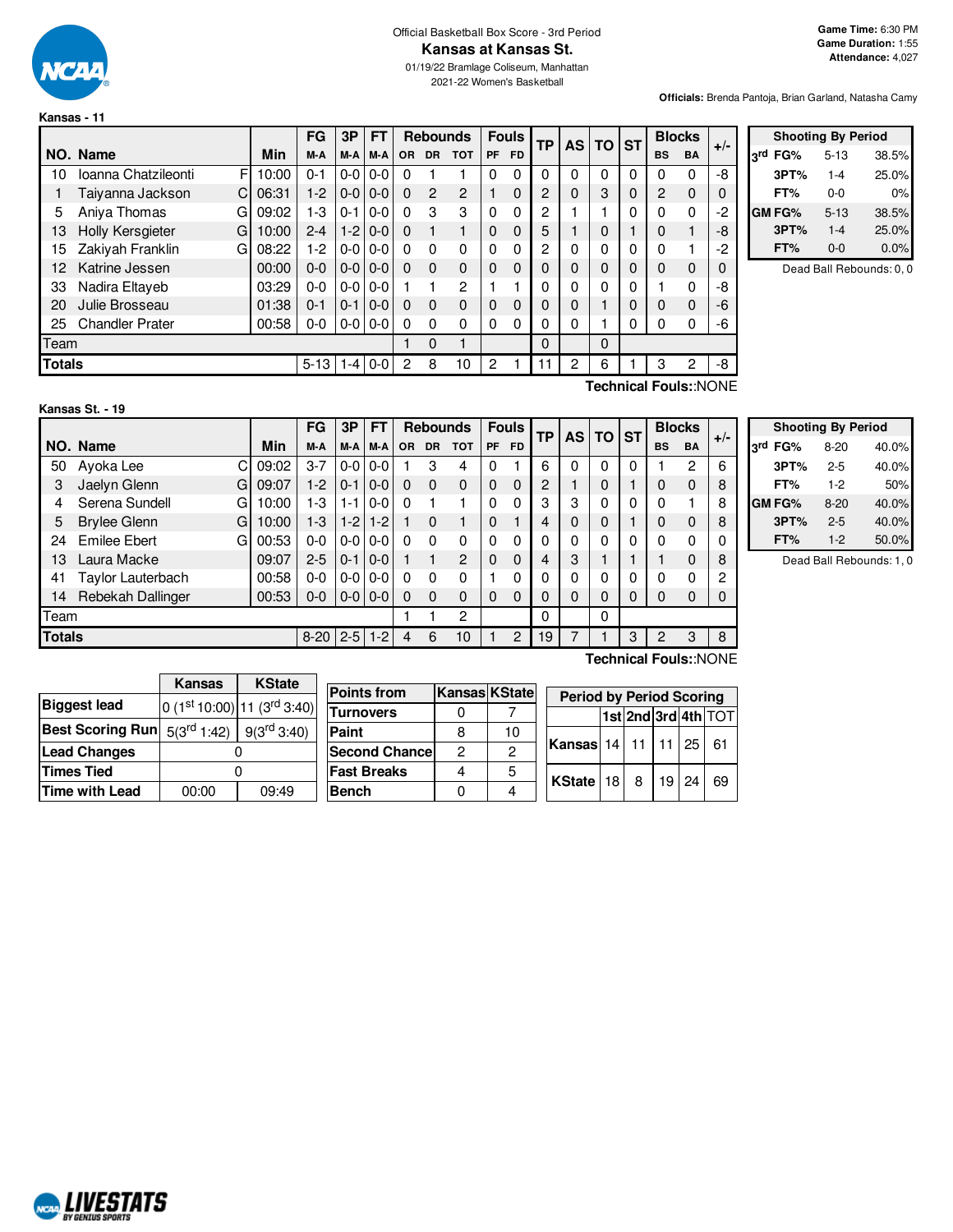

#### **Kansas at Kansas St.**

01/19/22 Bramlage Coliseum, Manhattan 2021-22 Women's Basketball

**Officials:** Brenda Pantoja, Brian Garland, Natasha Camy

## **Period 4**

| <b>Quarter Starters:</b> |                                                                             |            |                   |               |                                                |                                                          |
|--------------------------|-----------------------------------------------------------------------------|------------|-------------------|---------------|------------------------------------------------|----------------------------------------------------------|
| <b>KState</b>            | 4 Sundell S                                                                 | 5 Glenn B  | 14 Dallinger R    |               | 24 Ebert E                                     | 50 Lee A                                                 |
| Kansas                   | 1 Jackson T                                                                 | 5 Thomas A | 10 Chatzileonti I |               | 13 Kersgieter H                                | 15 Franklin Z                                            |
| <b>Game Time</b>         | <b>KState</b>                                                               |            | <b>Score</b>      | <b>Diff</b>   |                                                | Kansas                                                   |
| 10:00                    |                                                                             |            |                   |               | 33 ELTAYEB N substitution out                  |                                                          |
| 10:00                    |                                                                             |            |                   |               | 1 JACKSON T substitution in                    |                                                          |
| 09:38                    | 4 SUNDELL S 2pt FG in the paint, layup made (11)                            |            | 47-36             | 11            |                                                |                                                          |
| 09:19                    |                                                                             |            |                   |               | 13 KERSGIETER H 3pt FG, jump shot missed       |                                                          |
| 09:16                    | 50 LEE A defensive rebound (12)                                             |            |                   |               |                                                |                                                          |
| 08:53                    | 14 DALLINGER R 2pt FG in the paint, layup made (2)                          |            | 49-36             | 13            |                                                |                                                          |
| 08:53                    | 4 SUNDELL S assist (5)                                                      |            |                   |               |                                                |                                                          |
| 08:35                    |                                                                             |            |                   |               | 1 JACKSON T 2pt FG in the paint, layup blocked |                                                          |
| 08:35                    | 5 GLENN B block (1)                                                         |            |                   |               |                                                |                                                          |
| 08:35                    |                                                                             |            |                   |               | offensive rebound (27)                         |                                                          |
| 08:35                    |                                                                             |            |                   |               | 5 THOMAS A substitution out                    |                                                          |
| 08:35                    |                                                                             |            |                   |               | 25 PRATER C substitution in                    |                                                          |
| 08:30                    |                                                                             |            |                   |               | 1 JACKSON T turnover bad pass (8)              |                                                          |
| 08:17                    | 5 GLENN B foul drawn (3)                                                    |            |                   |               | 25 PRATER C foul shooting (3 - 1)              |                                                          |
| 08:17                    | 14 DALLINGER R substitution out                                             |            |                   |               |                                                |                                                          |
| 08:17                    | 24 EBERT E substitution out                                                 |            |                   |               |                                                |                                                          |
| 08:17                    | 3 GLENN J substitution in                                                   |            |                   |               |                                                |                                                          |
| 08:17                    | 13 MACKE L substitution in                                                  |            |                   |               |                                                |                                                          |
| 08:17                    | 5 GLENN B free throw 1 - 2 made (5)                                         |            | 50-36             | 14            |                                                |                                                          |
| 08:17                    | 5 GLENN B free throw 2 - 2 made (6)                                         |            | 51-36             | 15            |                                                |                                                          |
| 08:06                    |                                                                             |            |                   |               |                                                | 15 FRANKLIN Z 2pt FG outside the paint, jump shot missed |
| 08:03                    |                                                                             |            |                   |               | 25 PRATER C offensive rebound (2)              |                                                          |
| 07:49                    |                                                                             |            |                   |               | 1 JACKSON T turnover lost ball (9)             |                                                          |
| 07:49                    |                                                                             |            |                   |               | 13 KERSGIETER H substitution out               |                                                          |
| 07:49                    |                                                                             |            |                   |               | 15 FRANKLIN Z substitution out                 |                                                          |
| 07:49                    |                                                                             |            |                   |               | 5 THOMAS A substitution in                     |                                                          |
| 07:49                    |                                                                             |            |                   |               | 20 BROSSEAU J substitution in                  |                                                          |
| 07:33                    | 50 LEE A 2pt FG from turnover in the paint, turnaround jump<br>shot blocked |            |                   |               |                                                |                                                          |
| 07:33                    |                                                                             |            |                   |               | 1 JACKSON T block (6)                          |                                                          |
| 07:29                    |                                                                             |            |                   |               | 10 CHATZILEONTI I defensive rebound (5)        |                                                          |
| 07:23                    | 4 SUNDELL S foul shooting (1 - 1)                                           |            |                   |               | 5 THOMAS A foul drawn (2)                      |                                                          |
| 07:23                    |                                                                             |            | 51-37             | 14            | 5 THOMAS A free throw 1 - 2 made (10)          |                                                          |
| 07:23                    |                                                                             |            | 51-38             | 13            | 5 THOMAS A free throw 2 - 2 made (11)          |                                                          |
| 07:17                    | 3 GLENN J 2pt FG in the paint, layup missed                                 |            |                   |               |                                                |                                                          |
| 07:15                    | 50 LEE A offensive rebound (13)                                             |            |                   |               |                                                |                                                          |
| 07:15                    | 50 LEE A foul drawn (4)                                                     |            |                   |               | 1 JACKSON T foul shooting (4 - 2)              |                                                          |
| 07:15                    | 50 LEE A free throw fast break 1 - 2 made (17)                              |            | 52-38             | 14            |                                                |                                                          |
| 07:15                    | 50 LEE A free throw fast break 2 - 2 missed                                 |            |                   |               |                                                |                                                          |
| 07:14                    |                                                                             |            |                   |               | 5 THOMAS A defensive rebound (5)               |                                                          |
| 07:15                    |                                                                             |            |                   | Timeout media |                                                |                                                          |
| 07:15                    |                                                                             |            |                   |               | 1 JACKSON T substitution out                   |                                                          |
| 07:15                    |                                                                             |            |                   |               | 33 ELTAYEB N substitution in                   |                                                          |

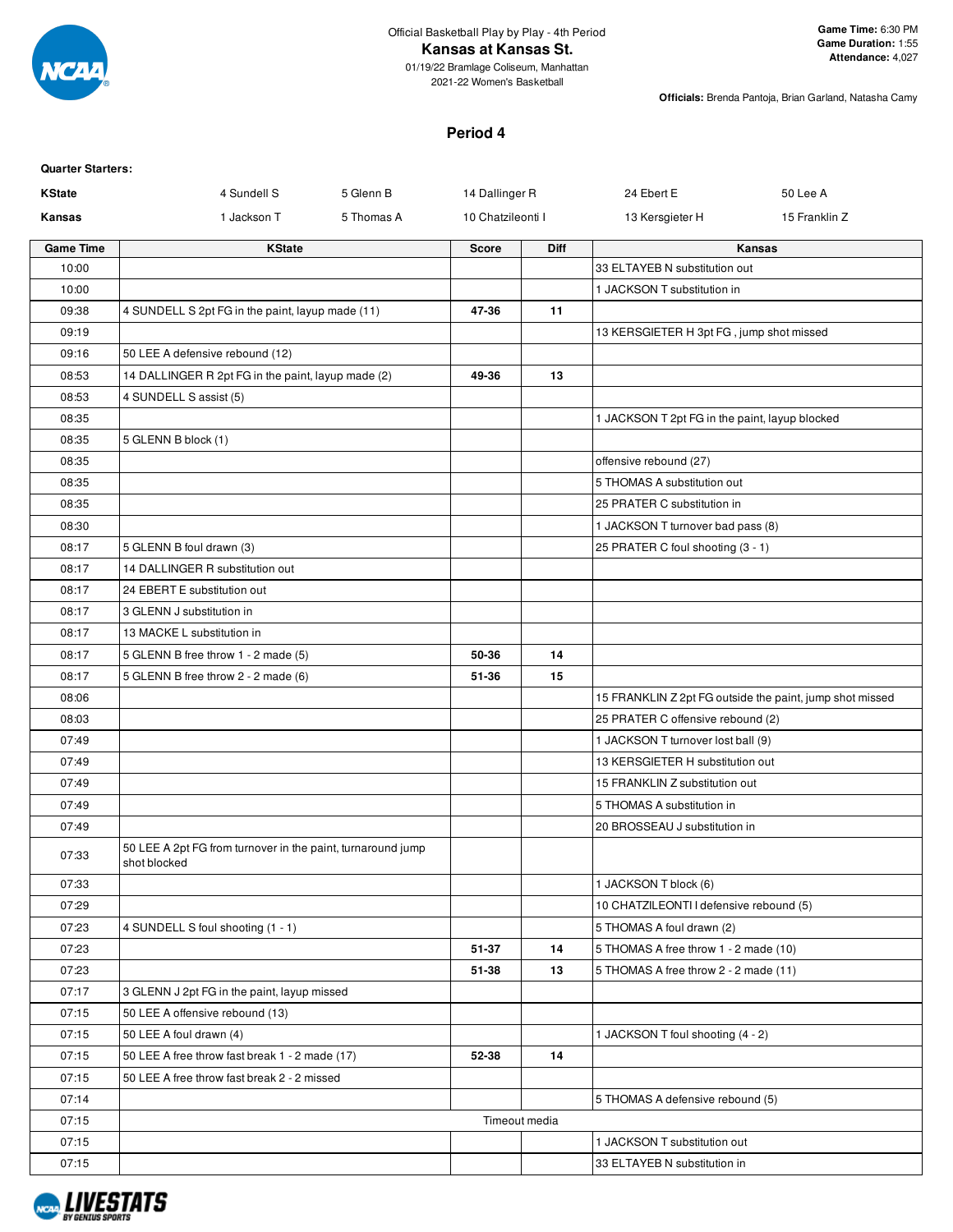

## Official Basketball Play by Play - 4th Period **Kansas at Kansas St.**

**Officials:** Brenda Pantoja, Brian Garland, Natasha Camy

01/19/22 Bramlage Coliseum, Manhattan 2021-22 Women's Basketball

**Game Time KState Score Diff Kansas**

| 07:03 |                                                              |       |    | 5 THOMAS A 2pt FG in the paint, layup missed                         |
|-------|--------------------------------------------------------------|-------|----|----------------------------------------------------------------------|
| 07:00 |                                                              |       |    | 33 ELTAYEB N offensive rebound (4)                                   |
| 06:59 |                                                              |       |    | 33 ELTAYEB N turnover bad pass (2)                                   |
| 06:55 | 4 SUNDELL S foul drawn (3)                                   |       |    | 5 THOMAS A foul personal (1 - 3)                                     |
| 06:35 | 50 LEE A foul drawn (5)                                      |       |    | 33 ELTAYEB N foul personal (4 - 4)                                   |
| 06:31 | 4 SUNDELL S foul offensive (2 - 2)                           |       |    | 5 THOMAS A foul drawn (3)                                            |
| 06:31 | 4 SUNDELL S turnover offensive (2)                           |       |    |                                                                      |
| 06:31 |                                                              |       |    | 10 CHATZILEONTI I substitution out                                   |
| 06:31 |                                                              |       |    | 20 BROSSEAU J substitution out                                       |
| 06:31 |                                                              |       |    | 13 KERSGIETER H substitution in                                      |
| 06:31 |                                                              |       |    | 15 FRANKLIN Z substitution in                                        |
| 06:17 | 13 MACKE L steal (3)                                         |       |    | 15 FRANKLIN Z turnover bad pass (3)                                  |
| 06:12 |                                                              |       |    | 33 ELTAYEB N substitution out                                        |
| 06:12 |                                                              |       |    | 1 JACKSON T substitution in                                          |
| 05:58 | 50 LEE A 2pt FG from turnover in the paint, hook shot missed |       |    |                                                                      |
| 05:57 | 13 MACKE L offensive rebound (6)                             |       |    |                                                                      |
| 05:57 | 13 MACKE L foul drawn (2)                                    |       |    | 13 KERSGIETER H foul personal (1 - 5)                                |
| 05:57 | 13 MACKE L free throw 1 - 2 made (7)                         | 53-38 | 15 |                                                                      |
| 05:57 | 13 MACKE L free throw 2 - 2 made (8)                         | 54-38 | 16 |                                                                      |
| 05:43 |                                                              | 54-40 | 14 | 15 FRANKLIN Z 2pt FG in the paint, layup made (8)                    |
| 05:31 | 5 GLENN B 2pt FG in the paint, jump shot blocked             |       |    |                                                                      |
| 05:31 |                                                              |       |    | 1 JACKSON T block (7)                                                |
| 05:27 |                                                              |       |    | 25 PRATER C defensive rebound (3)                                    |
| 05:25 | 4 SUNDELL S foul shooting (3 - 3)                            |       |    | 5 THOMAS A foul drawn (4)                                            |
| 05:25 |                                                              | 54-41 | 13 | 5 THOMAS A free throw fast break 1 - 2 made (12)                     |
| 05:25 |                                                              | 54-42 | 12 | 5 THOMAS A free throw fast break 2 - 2 made (13)                     |
| 05:17 | 13 MACKE L 2pt FG in the paint, layup blocked                |       |    |                                                                      |
| 05:17 |                                                              |       |    | 1 JACKSON T block (8)                                                |
| 05:13 |                                                              |       |    | 25 PRATER C defensive rebound (4)                                    |
| 05:05 | 5 GLENN B foul shooting (1 - 4)                              |       |    | 15 FRANKLIN Z foul drawn (1)                                         |
| 05:05 |                                                              | 54-43 | 11 | 15 FRANKLIN Z free throw 1 - 2 made (9)                              |
| 05:05 |                                                              | 54-44 | 10 | 15 FRANKLIN Z free throw 2 - 2 made (10)                             |
| 04:56 | 4 SUNDELL S turnover bad pass (3)                            |       |    | 5 THOMAS A steal (3)                                                 |
| 04:53 |                                                              |       |    | 5 THOMAS A 2pt FG from turnover in the paint, layup missed           |
| 04:49 | 13 MACKE L defensive rebound (7)                             |       |    |                                                                      |
| 04:47 | 5 GLENN B 3pt FG, jump shot missed                           |       |    |                                                                      |
| 04:43 |                                                              |       |    | 15 FRANKLIN Z defensive rebound (4)                                  |
| 04:34 | 4 SUNDELL S foul personal (4 - 5)                            |       |    | 25 PRATER C foul drawn (1)                                           |
| 04:34 | 5 GLENN B substitution out                                   |       |    |                                                                      |
| 04:34 | 14 DALLINGER R substitution in                               |       |    |                                                                      |
| 04:34 |                                                              |       |    | 25 PRATER C free throw 1 - 2 missed                                  |
| 04:34 |                                                              |       |    | offensive dead ball rebound (1)                                      |
| 04:34 |                                                              |       |    | 25 PRATER C free throw 2 - 2 missed                                  |
| 04:32 | 13 MACKE L defensive rebound (8)                             |       |    |                                                                      |
| 04:23 | Timeout 30 Sec                                               |       |    |                                                                      |
| 04:21 | 14 DALLINGER R turnover bad pass (1)                         |       |    | 25 PRATER C steal (1)                                                |
| 04:13 |                                                              | 54-46 | 8  | 13 KERSGIETER H 2pt FG from turnover in the paint, layup<br>made (8) |
| 04:13 | 13 MACKE L foul shooting (1 - 6)                             |       |    | 13 KERSGIETER H foul drawn (2)                                       |

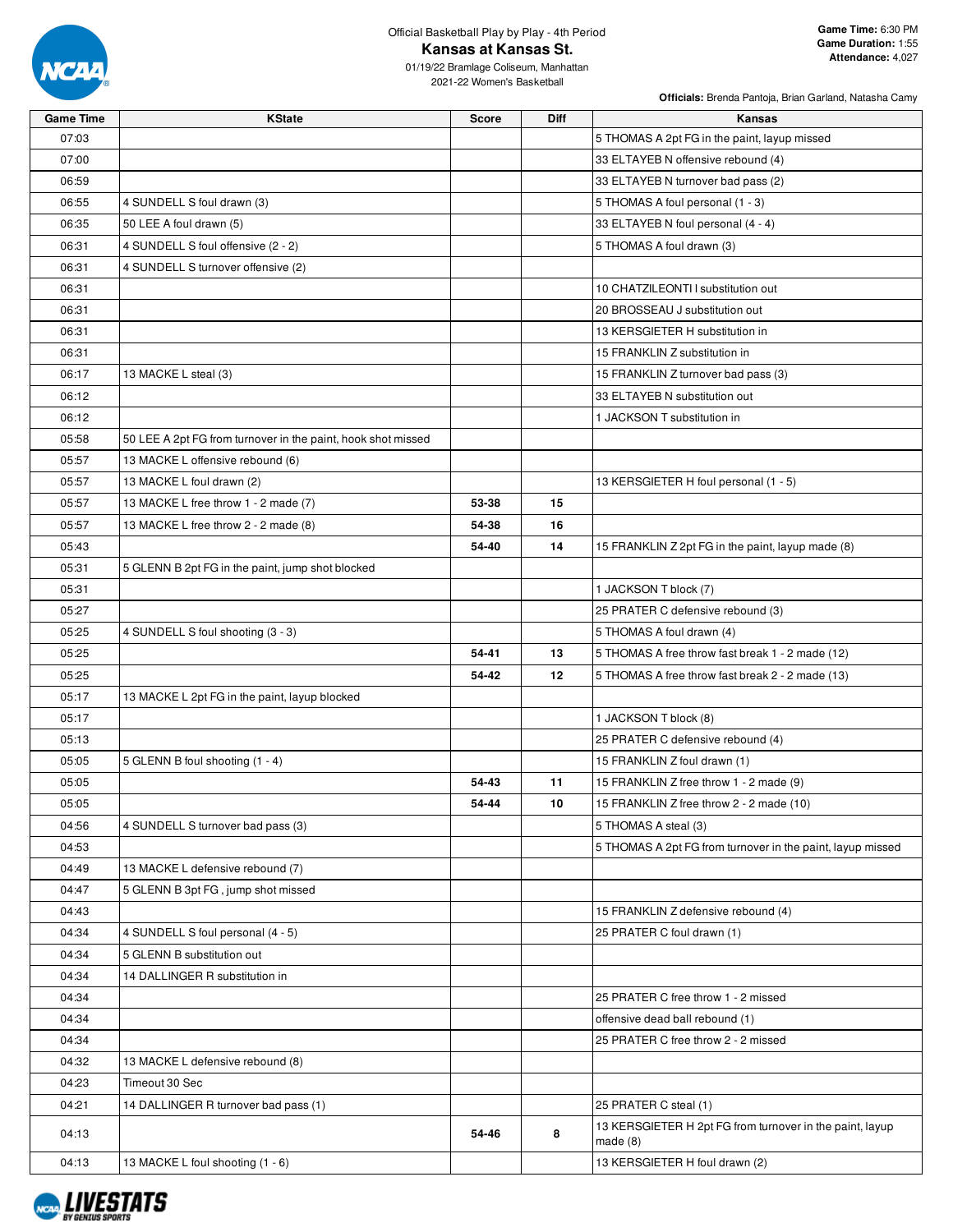

# Official Basketball Play by Play - 4th Period **Kansas at Kansas St.**

01/19/22 Bramlage Coliseum, Manhattan 2021-22 Women's Basketball

| <b>Game Time</b>               | <b>KState</b>                                                                 | <b>Score</b> | <b>Diff</b>    | <b>Kansas</b>                                                              |
|--------------------------------|-------------------------------------------------------------------------------|--------------|----------------|----------------------------------------------------------------------------|
| 04:13                          |                                                                               |              |                | 13 KERSGIETER H free throw 1 - 1 missed                                    |
| 04:11                          | 13 MACKE L defensive rebound (9)                                              |              |                |                                                                            |
| 04:10                          | 13 MACKE L foul drawn (3)                                                     |              |                | 25 PRATER C foul personal (4 - 6)                                          |
| 04:10                          | 13 MACKE L free throw 1 - 2 missed                                            |              |                |                                                                            |
| 04:10                          | offensive dead ball rebound (2)                                               |              |                |                                                                            |
| 04:10                          | 13 MACKE L free throw 2 - 2 made (9)                                          | 55-46        | 9              |                                                                            |
| 04:10                          |                                                                               |              |                | 25 PRATER C substitution out                                               |
| 04:10                          |                                                                               |              |                | 10 CHATZILEONTI I substitution in                                          |
| 04:00                          |                                                                               |              |                | 15 FRANKLIN Z 2pt FG in the paint, layup missed                            |
| 03:58                          |                                                                               |              |                | 15 FRANKLIN Z offensive rebound (5)                                        |
| 03:56                          |                                                                               | 55-48        | $\overline{7}$ | 15 FRANKLIN Z 2pt FG second chance in the paint, layup made<br>(12)        |
| 03:50                          | 14 DALLINGER R turnover bad pass (2)                                          |              |                | 13 KERSGIETER H steal (3)                                                  |
| 03:45                          |                                                                               |              |                | 13 KERSGIETER H 2pt FG from turnover in the paint, layup<br>missed         |
| 03:45                          |                                                                               |              |                | offensive rebound (36)                                                     |
| 03:45                          |                                                                               | 55-51        | 4              | 13 KERSGIETER H 3pt FG from turnover second chance, jump<br>shot made (11) |
| 03:45                          |                                                                               |              |                | 15 FRANKLIN Z assist (3)                                                   |
| 03:39                          | 14 DALLINGER R turnover lost ball (3)                                         |              |                | 15 FRANKLIN Z steal (1)                                                    |
| 03:36                          |                                                                               |              |                | 5 THOMAS A turnover (3)                                                    |
| 03:36                          | 13 MACKE L substitution out                                                   |              |                |                                                                            |
| 03:36                          | 14 DALLINGER R substitution out                                               |              |                |                                                                            |
| 03:36                          | 5 GLENN B substitution in                                                     |              |                |                                                                            |
| 03:36                          | 24 EBERT E substitution in                                                    |              |                |                                                                            |
| 03:26                          | 50 LEE A 2pt FG from turnover in the paint, turnaround jump<br>shot made (19) | 57-51        | 6              |                                                                            |
| 03:26                          | 4 SUNDELL S assist (6)                                                        |              |                |                                                                            |
| 03:12                          |                                                                               | 57-54        | 3              | 5 THOMAS A 3pt FG, jump shot made (16)                                     |
| 03:12                          |                                                                               |              |                | 15 FRANKLIN Z assist (4)                                                   |
| 03:09                          |                                                                               |              |                | Timeout 30 Sec                                                             |
| 03:05                          | 5 GLENN B turnover bad pass (2)                                               |              |                | 13 KERSGIETER H steal (4)                                                  |
| 02:50                          |                                                                               | 57-57        | 0              | 13 KERSGIETER H 3pt FG from turnover, jump shot made (14)                  |
| 02:50                          |                                                                               |              |                | 15 FRANKLIN Z assist (5)                                                   |
| 02:36                          | 50 LEE A 2pt FG in the paint, hook shot made (21)                             | 59-57        | $\overline{2}$ |                                                                            |
| 02:36                          | 24 EBERT E assist (1)                                                         |              |                |                                                                            |
| 02:21                          |                                                                               | 59-59        | 0              | 10 CHATZILEONTI I 2pt FG in the paint, layup made (9)                      |
| 02:21                          |                                                                               |              |                | 15 FRANKLIN Z assist (6)                                                   |
| 02:01                          | 50 LEE A 2pt FG in the paint, hook shot made (23)                             | 61-59        | $\mathbf{2}$   |                                                                            |
| 02:01                          | 4 SUNDELL S assist (7)                                                        |              |                |                                                                            |
| 01:46                          |                                                                               |              |                | 15 FRANKLIN Z 2pt FG in the paint, layup missed                            |
| 01:41                          |                                                                               |              |                | 15 FRANKLIN Z offensive rebound (6)                                        |
| 01:41                          |                                                                               |              |                | 15 FRANKLIN Z 2pt FG second chance in the paint, layup<br>missed           |
| 01:38                          | 50 LEE A defensive rebound (14)                                               |              |                |                                                                            |
| 01:33                          | 4 SUNDELL S foul drawn (4)                                                    |              |                | 5 THOMAS A foul personal (2 - 7)                                           |
| 01:33                          | 4 SUNDELL S free throw 1 - 2 made (12)                                        | 62-59        | 3              |                                                                            |
| 01:33                          | 4 SUNDELL S free throw 2 - 2 made (13)                                        | 63-59        | 4              |                                                                            |
| 01:23                          |                                                                               |              |                | 15 FRANKLIN Z 2pt FG in the paint, layup blocked                           |
| 01:23                          | 50 LEE A block (2)                                                            |              |                |                                                                            |
| 01:23                          |                                                                               |              |                | offensive rebound (38)                                                     |
|                                |                                                                               |              |                |                                                                            |
| <i><b>RY GENTIIS SPORT</b></i> |                                                                               |              |                |                                                                            |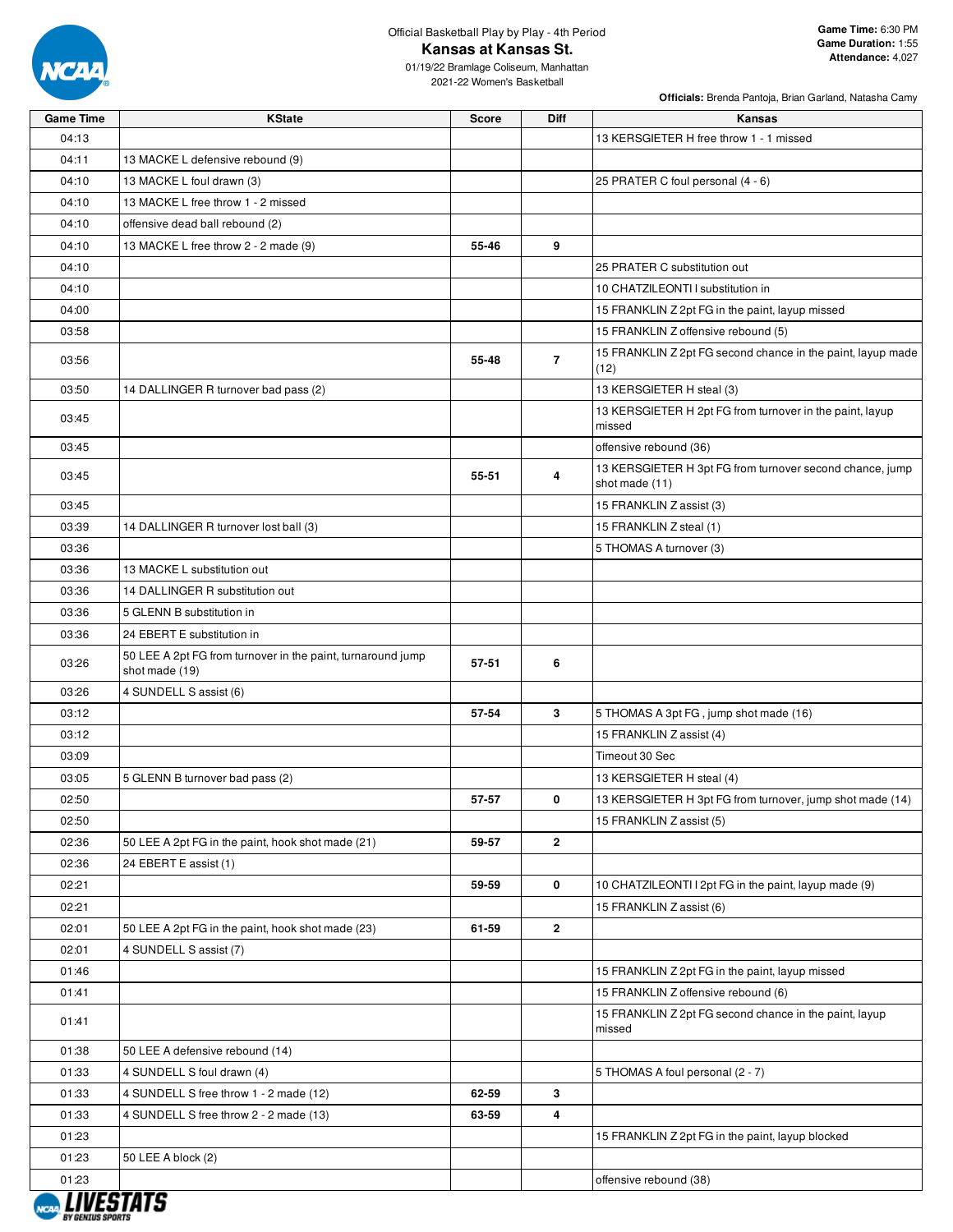

# Official Basketball Play by Play - 4th Period **Kansas at Kansas St.**

**Officials:** Brenda Pantoja, Brian Garland, Natasha Camy

2021-22 Women's Basketball

| <b>Game Time</b> | <b>KState</b>                          | <b>Score</b>       | Diff           | Kansas                                                 |  |  |  |  |  |  |
|------------------|----------------------------------------|--------------------|----------------|--------------------------------------------------------|--|--|--|--|--|--|
| 01:14            |                                        |                    |                | 13 KERSGIETER H 3pt FG second chance, jump shot missed |  |  |  |  |  |  |
| 01:08            | 50 LEE A defensive rebound (15)        |                    |                |                                                        |  |  |  |  |  |  |
| 01:02            | Timeout 30 Sec                         |                    |                |                                                        |  |  |  |  |  |  |
| 00:50            | 24 EBERT E foul drawn (2)              |                    |                | 10 CHATZILEONTI I foul personal (1 - 8)                |  |  |  |  |  |  |
| 00:50            | 24 EBERT E free throw 1 - 2 made (1)   | 64-59              | 5              |                                                        |  |  |  |  |  |  |
| 00:50            | 24 EBERT E free throw 2 - 2 made (2)   | 65-59              | 6              |                                                        |  |  |  |  |  |  |
| 00:50            |                                        |                    |                | Timeout 30 Sec                                         |  |  |  |  |  |  |
| 00:46            |                                        |                    |                | 5 THOMAS A 3pt FG, jump shot missed                    |  |  |  |  |  |  |
| 00:43            | 5 GLENN B defensive rebound (2)        |                    |                |                                                        |  |  |  |  |  |  |
| 00:43            | Timeout 30 Sec                         |                    |                |                                                        |  |  |  |  |  |  |
| 00:43            |                                        |                    |                | 10 CHATZILEONTI I substitution out                     |  |  |  |  |  |  |
| 00:43            |                                        |                    |                | 25 PRATER C substitution in                            |  |  |  |  |  |  |
| 00:40            | 50 LEE A foul drawn (6)                |                    |                | 1 JACKSON T foul personal (5 - 9)                      |  |  |  |  |  |  |
| 00:40            |                                        |                    |                | 1 JACKSON T substitution out                           |  |  |  |  |  |  |
| 00:40            |                                        |                    |                | 10 CHATZILEONTI I substitution in                      |  |  |  |  |  |  |
| 00:40            | 50 LEE A free throw 1 - 2 made (24)    | 66-59              | $\overline{7}$ |                                                        |  |  |  |  |  |  |
| 00:40            | 50 LEE A free throw 2 - 2 made (25)    | 67-59              | 8              |                                                        |  |  |  |  |  |  |
| 00:34            |                                        |                    |                | 13 KERSGIETER H 3pt FG, jump shot missed               |  |  |  |  |  |  |
| 00:30            | 5 GLENN B defensive rebound (3)        |                    |                |                                                        |  |  |  |  |  |  |
| 00:30            | Timeout 60 Sec                         |                    |                |                                                        |  |  |  |  |  |  |
| 00:27            | 4 SUNDELL S foul drawn (5)             |                    |                | 13 KERSGIETER H foul personal (2 - 10)                 |  |  |  |  |  |  |
| 00:27            | 4 SUNDELL S free throw 1 - 2 made (14) | 68-59              | 9              |                                                        |  |  |  |  |  |  |
| 00:27            | 4 SUNDELL S free throw 2 - 2 made (15) | 69-59              | 10             |                                                        |  |  |  |  |  |  |
| 00:27            |                                        |                    |                | Timeout 60 Sec                                         |  |  |  |  |  |  |
| 00:27            |                                        |                    |                | 25 PRATER C substitution out                           |  |  |  |  |  |  |
| 00:27            |                                        |                    |                | 45 AJEKWU C substitution in                            |  |  |  |  |  |  |
| 00:26            | 5 GLENN B foul personal (2 - 7)        |                    |                | 10 CHATZILEONTI I foul drawn (2)                       |  |  |  |  |  |  |
| 00:26            |                                        |                    |                | 45 AJEKWU C substitution out                           |  |  |  |  |  |  |
| 00:26            |                                        |                    |                | 25 PRATER C substitution in                            |  |  |  |  |  |  |
| 00:26            |                                        | 69-60              | 9              | 10 CHATZILEONTI I free throw 1 - 2 made (10)           |  |  |  |  |  |  |
| 00:26            |                                        | 69-61              | 8              | 10 CHATZILEONTI I free throw 2 - 2 made (11)           |  |  |  |  |  |  |
|                  |                                        | <b>END OF GAME</b> |                |                                                        |  |  |  |  |  |  |
|                  | KState 69-61 Kansas                    |                    |                |                                                        |  |  |  |  |  |  |

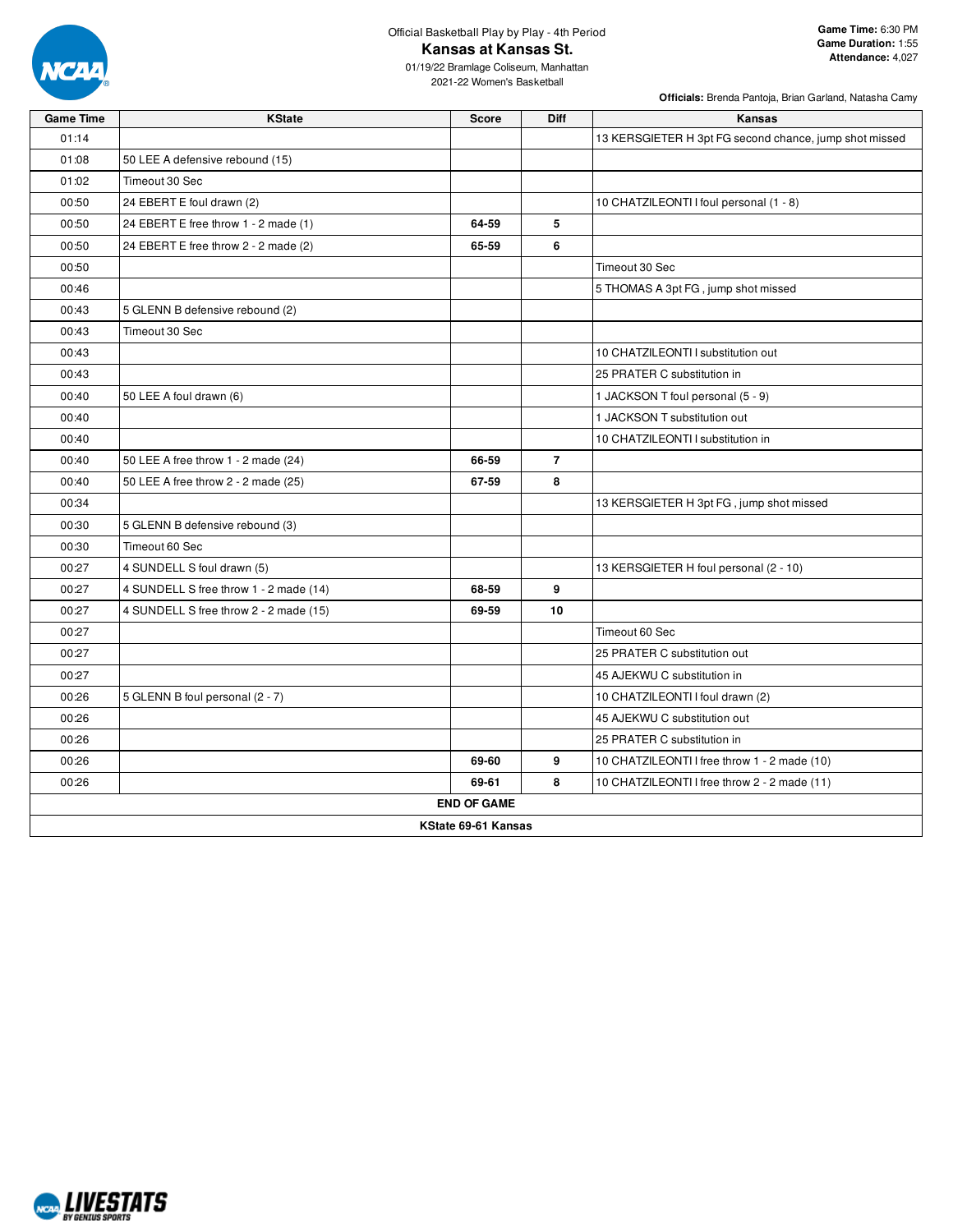

**Kansas - 25**

**Officials:** Brenda Pantoja, Brian Garland, Natasha Camy

|               |                              |       | <b>FG</b> | 3P      | <b>FT</b> |          |                | <b>Rebounds</b> | <b>Fouls</b>   |           | TP | <b>AS</b> | <b>TO</b>      | <b>ST</b> |              | <b>Blocks</b> | $+/-$ |
|---------------|------------------------------|-------|-----------|---------|-----------|----------|----------------|-----------------|----------------|-----------|----|-----------|----------------|-----------|--------------|---------------|-------|
|               | NO. Name                     | Min   | M-A       | M-A     | M-A       | OR.      | <b>DR</b>      | <b>TOT</b>      | <b>PF</b>      | <b>FD</b> |    |           |                |           | <b>BS</b>    | <b>BA</b>     |       |
| 10            | Ioanna Chatzileonti<br>F     | 07:36 | $1 - 1$   | $0-0$   | $2 - 2$   | 0        |                |                 |                |           | 4  | 0         | 0              | 0         | 0            | 0             | -4    |
|               | Taiyanna Jackson<br>C        | 08:16 | $0 - 1$   | $0-0$   | $0 - 0$   | 0        | $\Omega$       | $\Omega$        | 2              | 0         | 0  | 0         | $\overline{2}$ | 0         | 3            |               | 3     |
| 5             | Aniya Thomas<br>G            | 09:14 | 1-4       | $1-2$   | $4 - 4$   | 0        |                |                 | 2              | 3         | 7  | 0         |                |           | 0            | 0             | 3     |
| 13            | <b>Holly Kersgieter</b><br>G | 08:42 | $3 - 7$   | $2 - 5$ | $0 - 1$   | $\Omega$ | $\Omega$       | $\Omega$        | $\overline{2}$ |           | 8  | 0         | 0              | 2         | 0            | $\Omega$      | 0     |
| 15            | Zakiyah Franklin<br>G        | 08:42 | $2 - 7$   | $0 - 0$ | $2-2$     | 2        |                | 3               | 0              |           | 6  | 4         |                |           | $\mathbf 0$  |               | 0     |
| 25            | <b>Chandler Prater</b>       | 05:08 | $0 - 0$   | $0-0$   | $0 - 2$   |          | $\overline{2}$ | 3               | $\overline{2}$ |           | 0  | 0         | 0              |           | 0            | 0             | 2     |
| 20            | Julie Brosseau               | 01:18 | $0 - 0$   | $0 - 0$ | $0 - 0$   | 0        | 0              | $\Omega$        | 0              | 0         | 0  | 0         | $\Omega$       | 0         | $\mathbf 0$  | 0             |       |
| 33            | Nadira Eltayeb               | 01:03 | $0 - 0$   | $0 - 0$ | $0 - 0$   |          | $\Omega$       |                 |                | 0         | 0  | 0         |                | 0         | $\Omega$     | $\Omega$      | 0     |
| 45            | Chisom Ajekwu                | 00:01 | $0 - 0$   | $0-0$   | $0 - 0$   | $\Omega$ | 0              | 0               | 0              | 0         | 0  | 0         | 0              | 0         | $\mathbf{0}$ | 0             | 0     |
| Team          |                              |       |           |         |           | 3        | 0              | 3               |                |           | 0  |           | 0              |           |              |               |       |
| <b>Totals</b> |                              |       | $7 - 20$  | $3 - 7$ | $8 - 11$  | 7        | 5              | 12              | 10             | 7         | 25 | 4         | 5              | 5         | 3            | 2             |       |
|               | Technical Fouls::NONE        |       |           |         |           |          |                |                 |                |           |    |           |                |           |              |               |       |

| <b>Shooting By Period</b> |          |       |  |  |  |  |  |  |  |
|---------------------------|----------|-------|--|--|--|--|--|--|--|
| лth<br>FG%                | $7 - 20$ | 35.0% |  |  |  |  |  |  |  |
| 3PT%                      | $3 - 7$  | 42.9% |  |  |  |  |  |  |  |
| FT%                       | 8-11     | 72.7% |  |  |  |  |  |  |  |
| <b>GM FG%</b>             | $7-20$   | 35.0% |  |  |  |  |  |  |  |
| 3PT%                      | $3 - 7$  | 42.9% |  |  |  |  |  |  |  |
| FT%                       | $8 - 11$ | 72.7% |  |  |  |  |  |  |  |

Dead Ball Rebounds: 1, 0

| Kansas St. - 24 |  |  |
|-----------------|--|--|
|                 |  |  |

**ARALIVESTATS** BY GENIUS S

 $C$  10:00  $G$  08:17 G 10:00  $G$  09:02 G 05:19 **NO. Name Min**  $FG$   $3P$   $FT$  **Rebounds**  $F$ ouls  $TF$   $AS$   $TO$   $ST$  $\begin{bmatrix} \mathsf{FG} \end{bmatrix}$   $\begin{bmatrix} \mathsf{3P} \end{bmatrix}$   $\begin{bmatrix} \mathsf{FT} \end{bmatrix}$   $\begin{bmatrix} \mathsf{Re} \end{bmatrix}$  **BODER**  $\begin{bmatrix} \mathsf{FT} \end{bmatrix}$   $\begin{bmatrix} \mathsf{FT} \end{bmatrix}$   $\begin{bmatrix} \mathsf{FT} \end{bmatrix}$   $\begin{bmatrix} \mathsf{AG} \end{bmatrix}$   $\begin{bmatrix} \mathsf{ST} \end{bmatrix}$   $\begin{bmatrix} \mathsf{BIO} \mathsf{CKS} \end$ 50 Ayoka Lee 10:00 3-5 0-0 3-4 1 3 4 0 3 9 0 0 0 1 1 -1 3 Jaelyn Glenn 08:17 0-1 0-0 0-0 0 0 0 0 0 0 0 0 0 0 0 -5 4 Serena Sundell G | 10:00 | 1-1 | 0-0 | 4-4 | 0 0 0 | 4 3 | 6 | 3 | 2 | 0 | 0 0 | -1 5 Brylee Glenn G | 09:02 | 0-2 | 0-1 | 2-2 | 0 2 2 | 2 1 | 2 | 0 | 1 | 0 | 1 1 | 5 24 Emilee Ebert G 05:19 0-0 0-0 2-2 0 0 0 0 1 2 1 0 0 0 0 8 13 Laura Macke 04:41 0-1 0-0 3-4 1 3 4 1 2 3 0 0 1 0 1 -9

14 Rebekah Dallinger | 02:41 | 1-1 | 0-0 | 0-0 | 0 0 0 0 0 0 0 | 2 | 0 | 3 | 0 | 0 0 | -2

**Totals** 5-11 | 0-1 | 14-16 | 2 8 10 | 7 10 | 24 | 4 | 6 | 1 | 2 3 | -1

Team 0 0 0 0 0

| <b>Shooting By Period</b> |          |         |  |  |  |  |  |  |  |
|---------------------------|----------|---------|--|--|--|--|--|--|--|
| лth<br>FG%                | $5 - 11$ | 45.5%   |  |  |  |  |  |  |  |
| 3PT%                      | $0 - 1$  | 0.0%    |  |  |  |  |  |  |  |
| FT%                       | 14-16    | 87.5%   |  |  |  |  |  |  |  |
| <b>GMFG%</b>              | $5 - 11$ | 45.5%   |  |  |  |  |  |  |  |
| 3PT%                      | 0-1      | $0.0\%$ |  |  |  |  |  |  |  |

**FT%** 14-16 87.5% Dead Ball Rebounds: 1, 0

|                         | <b>Kansas</b> | <b>KState</b>                                     |
|-------------------------|---------------|---------------------------------------------------|
| <b>Biggest lead</b>     |               | 0 (1st 10:00) 16 (4 <sup>th</sup> 5:57)           |
| <b>Best Scoring Run</b> |               | $8(4^{\text{th}}\,4:13)$ 10(4 <sup>th</sup> 0:27) |
| <b>Lead Changes</b>     |               |                                                   |
| <b>Times Tied</b>       |               | 2                                                 |
| <b>Time with Lead</b>   | 00:00         | 09:04                                             |

| <b>Points from</b>    | Kansas KState |    | <b>Period by Period Scoring</b> |                     |       |     |
|-----------------------|---------------|----|---------------------------------|---------------------|-------|-----|
| Turnovers             |               |    |                                 | 1st 2nd 3rd 4th TOT |       |     |
| Paint                 |               | 10 |                                 |                     |       |     |
| <b>Second Chancel</b> | 5             | 3  | Kansas 14   11   11   25        |                     |       | -61 |
| <b>Fast Breaks</b>    | 2             |    |                                 |                     |       |     |
| Bench                 |               |    | KState $18 \mid 8$              |                     | 19 24 | 69  |
|                       |               |    |                                 |                     |       |     |

**Technical Fouls:**:NONE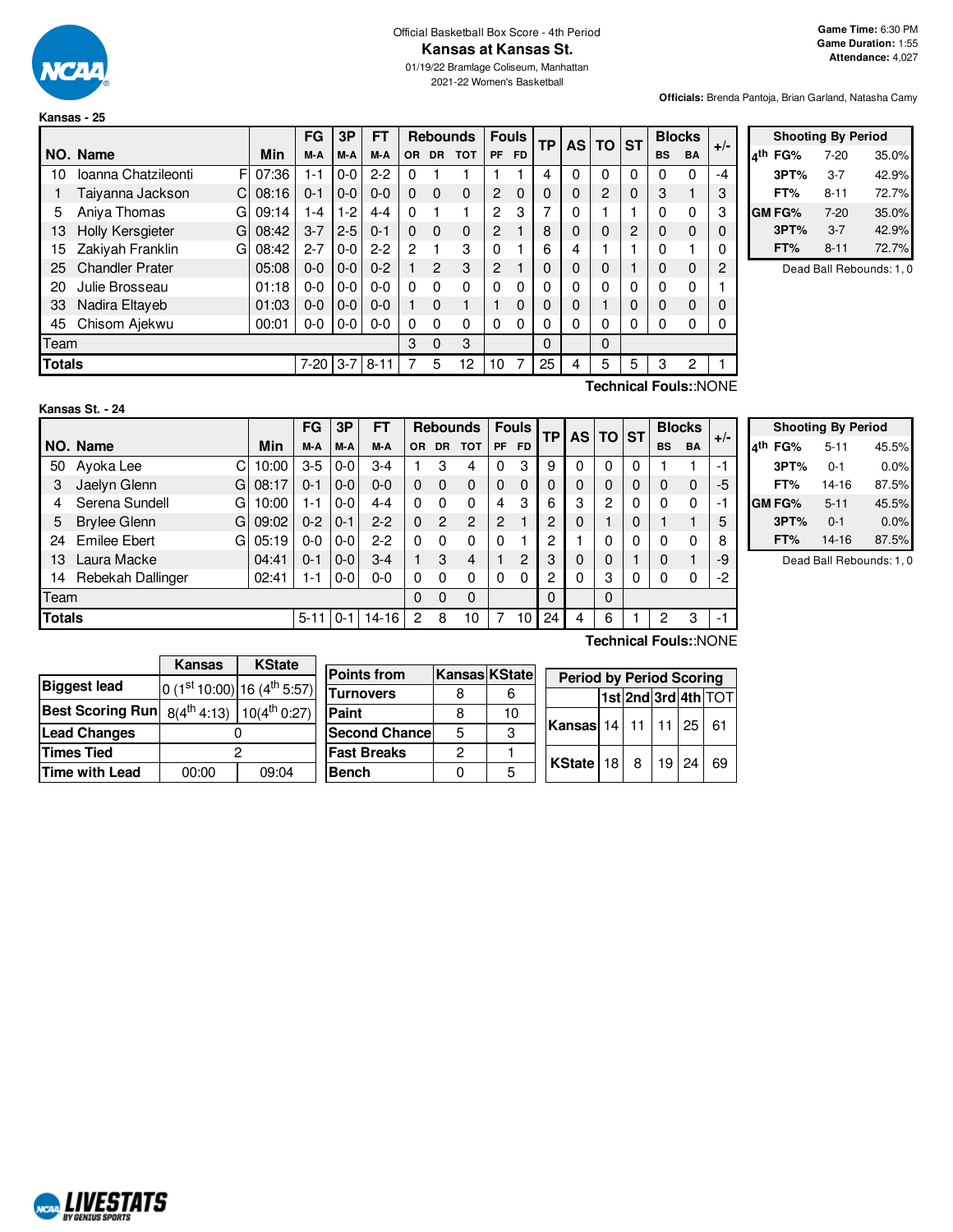

# Official Basketball Box Score - Second Half **Kansas at Kansas St.**

01/19/22 Bramlage Coliseum, Manhattan 2021-22 Women's Basketball

**Officials:** Brenda Pantoja, Brian Garland, Natasha Camy

|               |                              |       | FG        | 3P      | FT       |          |           | <b>Rebounds</b> |                | <b>Fouls</b> | ТP | AS | <b>TO</b> | <b>ST</b> |           | <b>Blocks</b> | $+/-$                 |
|---------------|------------------------------|-------|-----------|---------|----------|----------|-----------|-----------------|----------------|--------------|----|----|-----------|-----------|-----------|---------------|-----------------------|
|               | NO. Name                     | Min   | M-A       | M-A     | M-A      | OR.      | <b>DR</b> | <b>TOT</b>      | <b>PF</b>      | <b>FD</b>    |    |    |           |           | <b>BS</b> | <b>BA</b>     |                       |
| 10            | Ioanna Chatzileonti<br>F     | 17:36 | $1-2$     | $0 - 0$ | $2-2$    | 0        | 2         | 2               |                |              | 4  | 0  | 0         | 0         | 0         | $\Omega$      | $-12$                 |
|               | Taiyanna Jackson<br>C        | 14:47 | $1-3$     | $0 - 0$ | 0-0      | $\Omega$ | 2         | 2               | 3              | $\Omega$     | 2  | 0  | 5         | 0         | 5         |               | 3                     |
| 5             | Aniva Thomas<br>G            | 18:16 | $2 - 7$   | $1 - 3$ | 4-4      | $\Omega$ | 4         | 4               | 2              | 3            | 9  |    | 2         |           | O         | 0             |                       |
| 13            | <b>Holly Kersgieter</b><br>G | 18:42 | $5 - 11$  | $3 - 7$ | $0 - 1$  | $\Omega$ |           | 1               | $\overline{2}$ |              | 13 |    | 0         | 3         | 0         |               | -8                    |
| 15            | Zakiyah Franklin<br>G        | 17:04 | $3-9$     | $0 - 0$ | $2-2$    | 2        |           | 3               | $\Omega$       |              | 8  | 4  |           |           | 0         | 2             | -2                    |
| 12            | Katrine Jessen               | 00:00 | $0 - 0$   | $0 - 0$ | $0 - 0$  | $\Omega$ | $\Omega$  | $\mathbf 0$     | $\Omega$       | $\Omega$     |    | 0  | 0         | 0         | 0         | $\mathbf 0$   |                       |
| 33            | Nadira Eltaveb               | 04:32 | $0 - 0$   | $0 - 0$ | $0 - 0$  | 2        |           | 3               | 2              |              |    | 0  |           | 0         |           | 0             | -8                    |
| 20            | Julie Brosseau               | 02:56 | $0 - 1$   | $0 - 1$ | 0-0      | $\Omega$ | $\Omega$  | $\mathbf 0$     | $\Omega$       | $\Omega$     |    | 0  |           | 0         | 0         | $\mathbf 0$   | -5                    |
| 25            | <b>Chandler Prater</b>       | 06:06 | $0 - 0$   | $0 - 0$ | $0 - 2$  |          | 2         | 3               | 2              |              |    | 0  |           |           | U         | 0             | -4                    |
| 45            | Chisom Ajekwu                | 00:01 | 0-0       | $0 - 0$ | $0 - 0$  | $\Omega$ | 0         | $\Omega$        | 0              | $\Omega$     | 0  | 0  | 0         | 0         | $\Omega$  | 0             |                       |
| Team          |                              |       |           |         |          | 4        | 0         | 4               |                |              | 0  |    | 0         |           |           |               |                       |
| <b>Totals</b> |                              |       | $12 - 33$ | 4-11    | $8 - 11$ | 9        | 13        | 22              | 12             | 8            | 36 | 6  | 11        | 6         | 6         | 4             | $-7$                  |
|               |                              |       |           |         |          |          |           |                 |                |              |    |    |           |           |           |               | Technical Foule: NONE |

|     |        | <b>Shooting By Period</b> |       |
|-----|--------|---------------------------|-------|
| 3rd | FG%    | $5 - 13$                  | 38.5% |
|     | 3PT%   | $1 - 4$                   | 25.0% |
|     | FT%    | ი-ი                       | 0%    |
| ⊿th | FG%    | $7-20$                    | 35.0% |
|     | 3PT%   | $3 - 7$                   | 42.9% |
|     | FT%    | $8 - 11$                  | 72.7% |
|     | GM FG% | 12-33                     | 36.4% |
|     | 3PT%   | 4-11                      | 36.4% |
|     | FT%    | $8 - 11$                  | 72.7% |

Dead Ball Rebounds: 1, 0

# **Kansas St. - 43**

**Technical Fouls:**:NONE

|               |                          |       | FG        | 3P      | <b>FT</b> |          |           | <b>Rebounds</b> |    | <b>Fouls</b>   | TP. |          | AS TO ST |          |                       | <b>Blocks</b> |       |
|---------------|--------------------------|-------|-----------|---------|-----------|----------|-----------|-----------------|----|----------------|-----|----------|----------|----------|-----------------------|---------------|-------|
|               | NO. Name                 | Min   | M-A       | M-A     | M-A       | OR.      | <b>DR</b> | <b>TOT</b>      | PF | FD.            |     |          |          |          | <b>BS</b>             | <b>BA</b>     | $+/-$ |
| 50            | Ayoka Lee<br>C.          | 19:02 | $6 - 12$  | $0-0$   | $3 - 4$   | 2        | 6         | 8               | 0  | 4              | 15  | 0        | 0        | $\Omega$ | 2                     | 3             | 5     |
| 3             | Jaelyn Glenn<br>G        | 17:24 | $1-3$     | $0 - 1$ | $0 - 0$   | $\Omega$ | $\Omega$  | $\mathbf 0$     | 0  | $\Omega$       | 2   |          | 0        |          | 0                     | $\Omega$      | 3     |
| 4             | Serena Sundell<br>G      | 20:00 | $2 - 4$   | $1 - 1$ | $4 - 4$   | $\Omega$ |           |                 | 4  | 3              | 9   | 6        | 2        | $\Omega$ | $\mathbf{0}$          |               | 7     |
| 5             | <b>Brylee Glenn</b><br>G | 19:02 | $1-5$     | $1-3$   | $3 - 4$   |          | 2         | 3               | 2  | 2              | 6   | $\Omega$ |          |          |                       |               | 13    |
| 24            | <b>Emilee Ebert</b><br>G | 06:12 | $0 - 0$   | $0-0$   | $2 - 2$   | 0        | 0         | 0               | 0  |                | 2   |          | 0        | $\Omega$ | $\mathbf{0}$          | 0             | 8     |
| 41            | Taylor Lauterbach        | 00:58 | $0 - 0$   | $0-0$   | $0 - 0$   | $\Omega$ | $\Omega$  | 0               |    | 0              | 0   | $\Omega$ | 0        | 0        | $\Omega$              | $\Omega$      | 2     |
| 14            | Rebekah Dallinger        | 03:34 | 1-1       | $0-0$   | $0-0$     | 0        | 0         | $\Omega$        | 0  | $\Omega$       | 2   | 0        | 3        | $\Omega$ | $\Omega$              | $\Omega$      | -2    |
| 13            | Laura Macke              | 13:48 | $2 - 6$   | $0 - 1$ | $3 - 4$   | 2        | 4         | 6               |    | $\overline{c}$ | 7   | 3        |          | 2        |                       |               | $-1$  |
| Team          |                          |       |           |         |           |          |           | 2               |    |                | 0   |          | 0        |          |                       |               |       |
| <b>Totals</b> |                          |       | $13 - 31$ | $2 - 6$ | $15 - 18$ | 6        | 14        | 20              | 8  | 12             | 43  |          |          | 4        | 4                     | 6             | 7     |
|               |                          |       |           |         |           |          |           |                 |    |                |     |          |          |          | Technical Fouls::NONE |               |       |

|     |        | <b>Shooting By Period</b> |       |
|-----|--------|---------------------------|-------|
| لrd | FG%    | $8 - 20$                  | 40.0% |
|     | 3PT%   | $2 - 5$                   | 40.0% |
|     | FT%    | $1-2$                     | 50%   |
| ⊿th | FG%    | $5 - 11$                  | 45.5% |
|     | 3PT%   | $0 - 1$                   | 0.0%  |
|     | FT%    | 14-16                     | 87.5% |
|     | GM FG% | 13-31                     | 41.9% |
|     | 3PT%   | $2 - 6$                   | 33.3% |
|     | FT%    | $15 - 18$                 | 83.3% |

Dead Ball Rebounds: 2, 0

|                                                                  | Kansas | <b>KState</b>            |                       |                      |    |                                 |  |    |                 |                     |
|------------------------------------------------------------------|--------|--------------------------|-----------------------|----------------------|----|---------------------------------|--|----|-----------------|---------------------|
|                                                                  |        |                          | <b>Points from</b>    | <b>Kansas KState</b> |    | <b>Period by Period Scoring</b> |  |    |                 |                     |
| <b>Biggest lead</b>                                              |        | $0(1st10:00)16(4th5:57)$ | <b>Turnovers</b>      |                      | 13 |                                 |  |    |                 | 1st 2nd 3rd 4th TOT |
| <b>Best Scoring Run</b> $8(4^{th}4:13)$ 10(4 <sup>th</sup> 0:27) |        |                          | Paint                 | 16                   | 20 |                                 |  |    |                 |                     |
| <b>Lead Changes</b>                                              |        |                          | <b>Second Chancel</b> |                      |    | <b>Kansas</b> 14   11   11      |  |    | 25 <sub>1</sub> | -61                 |
| <b>Times Tied</b>                                                |        |                          | <b>Fast Breaks</b>    |                      | 6  |                                 |  |    |                 |                     |
| <b>Time with Lead</b>                                            | 00:00  | 19:15                    | <b>Bench</b>          |                      |    | KState $ 18 8$                  |  | 19 | 24 <sup>1</sup> | -69                 |

# NCAL LIVESTATS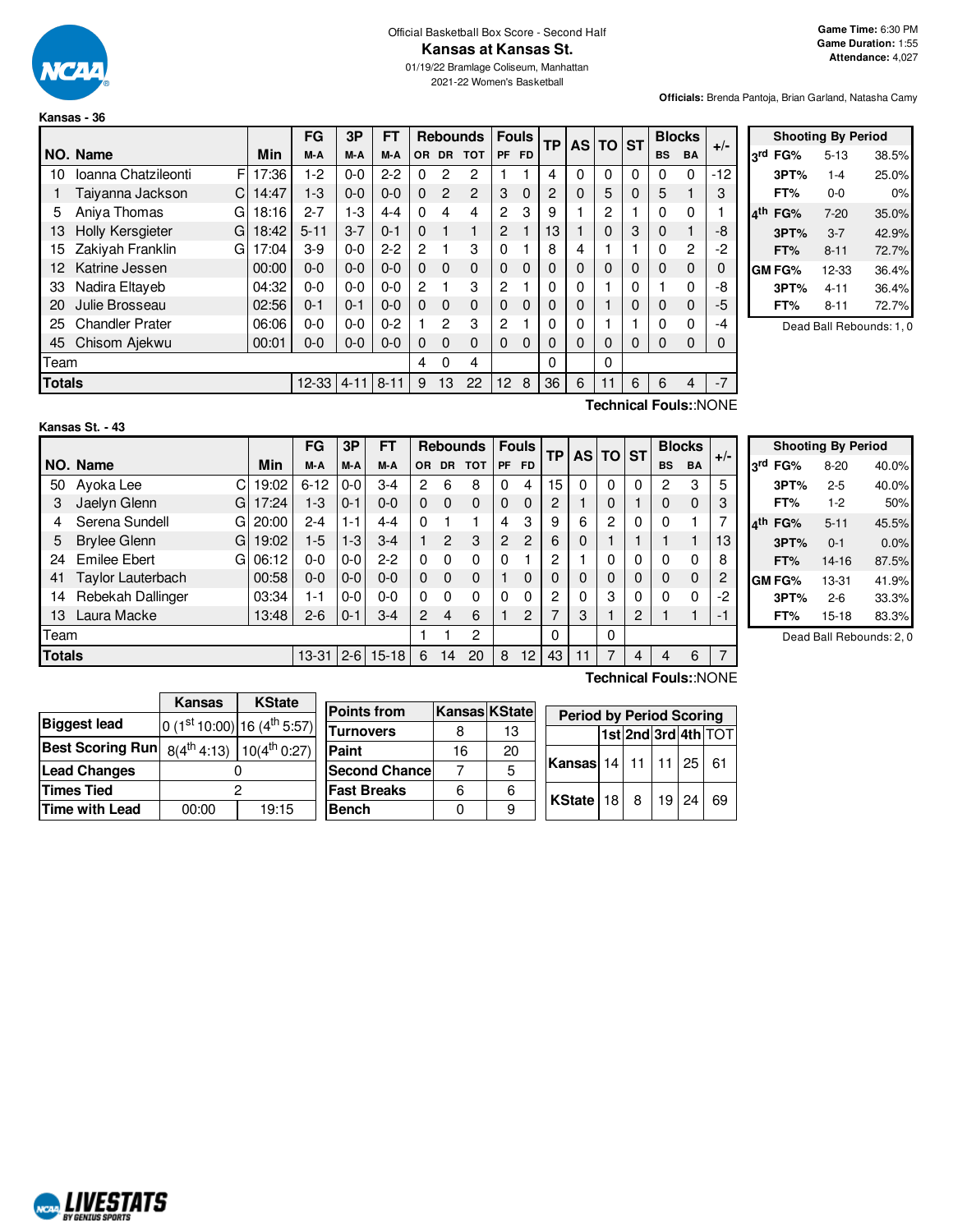**Officials:** Brenda Pantoja, Brian Garland, Natasha Camy

{ Players => 1, 2, 3, 4, 5, 10, 12, 13, 14, 15, 23, 24, 41, 50; } FG Types => All; Results => All;

{ Players => 0, 1, 3, 4, 5, 10, 11, 12, 13, 14, 15, 20, 25, 33, 45; } FG Types => All; Results => All;



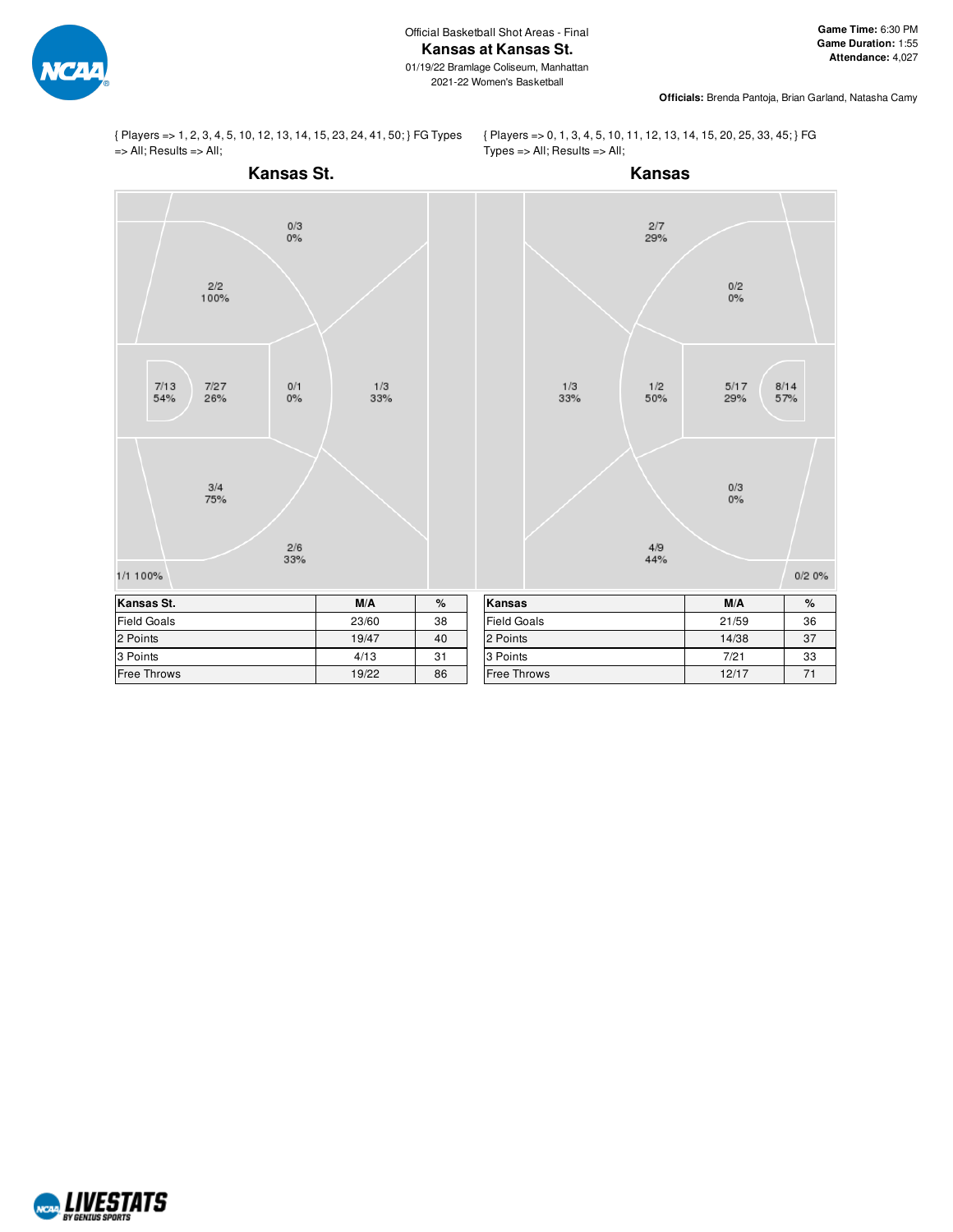

01/19/22 Bramlage Coliseum, Manhattan 2021-22 Women's Basketball

**Officials:** Brenda Pantoja, Brian Garland, Natasha Camy

# **Kansas**

|    | <b>No</b><br>Name      |       | <b>Mins</b> |           | <b>Score</b> |      | <b>Points Diff</b> |           | Points per Min |                | <b>Assists</b>  |    | <b>Rebounds</b> |                | <b>Steals</b>   |    | <b>Turnovers</b> |
|----|------------------------|-------|-------------|-----------|--------------|------|--------------------|-----------|----------------|----------------|-----------------|----|-----------------|----------------|-----------------|----|------------------|
|    |                        | On    | Off         | <b>On</b> | Off          | On   | Off                | On        | Off            | On             | Off             | On | Off             | On             | Off             | On | Off              |
|    | Taiyanna Jackson       | 28:43 | 11:17       | $50 - 46$ | $11 - 23$    | 4    | $-12$              | .74       | 0.97           |                |                 | 27 |                 | 10             |                 | 15 | 6                |
| 5  | Aniva Thomas           | 34:29 | 05:31       | $55 - 51$ | $6 - 18$     | 4    | $-12$              | 1.59      | I .09          | 10             | $\overline{2}$  | 36 | $\overline{2}$  | 12             |                 | 16 | 5                |
| 10 | Ioanna Chatzileonti    | 33:24 | 06:36       | $51 - 59$ | $10 - 10$    | -8   | 0                  | 1.53      | .52            | 12             |                 | 30 | 8               | 10             | $\overline{2}$  | 16 | 5                |
| 12 | Katrine Jessen         | 04:12 | 35:48       | $2 - 7$   | $59 - 62$    | $-5$ | -3                 | 0.48      | 1.65           |                | 12              |    | 33              | $\Omega$       | 12              |    | 17               |
| 13 | Holly Kersgieter       | 32:54 | 07:06       | $53 - 61$ | $8 - 8$      | -8   | 0                  | 1.61      | 1.13           | 12             |                 | 31 |                 | 10             | 2               | 15 | 6                |
| 15 | Zakiyah Franklin       | 35:41 | 04:19       | $57 - 59$ | $4 - 10$     | $-2$ | $-6$               | 1.60      | 0.93           | 12             |                 | 33 | 5               | 12             |                 | 18 | 3                |
| 20 | Julie Brosseau         | 11:38 | 28:22       | $14 - 22$ | $47 - 47$    | -8   | 0                  | .20       | .66            | $\overline{2}$ | 10 <sup>1</sup> |    | 29              | $\overline{c}$ | 10              | 8  | 13               |
| 25 | <b>Chandler Prater</b> | 08:22 | 31:38       | $14 - 21$ | $47 - 48$    | $-7$ | -1                 | <b>67</b> | .49            |                | 12              | 8  | 30              | 2              | 10 <sup>1</sup> |    | 14               |
| 33 | Nadira Eltayeb         | 09:34 | 30:26       | $9 - 17$  | $52 - 52$    | -8   | 0                  | 0.94      | .71            |                |                 |    | 27              | 2              | 10              |    | 16               |
| 45 | Chisom Ajekwu          | 01:03 | 38:57       | $0 - 2$   | $61 - 67$    | $-2$ | $-6$               | 0.00      | .57            |                | 12              |    | 38              | $\mathbf{0}$   | 12              |    | 20               |

## **Kansas St.**

|                | <b>No</b><br>Name      |       | <b>Mins</b> |           | Score     |                | <b>Points Diff</b> |      | Points per Min |    | <b>Assists</b> |    | <b>Rebounds</b> |                          | <b>Steals</b>  |    | <b>Turnovers</b> |
|----------------|------------------------|-------|-------------|-----------|-----------|----------------|--------------------|------|----------------|----|----------------|----|-----------------|--------------------------|----------------|----|------------------|
|                |                        | On    | Off         | On        | Off       | On             | Off                | On   | Off            | On | Off            | On | Off             | On                       | Off            | On | <b>Off</b>       |
| $\overline{2}$ | <b>Cymone Goodrich</b> | 01:47 | 38:13       | $0 - 2$   | $69 - 59$ | $-2$           | 10                 | 0.00 | .81            |    | $-1$           |    | 40              | $\Omega$                 | ⇁              |    | 17               |
| 3              | Jaelyn Glenn           | 35:37 | 04:23       | $65 - 59$ | $4 - 2$   | 6              | 2                  | 1.82 | 0.91           | 16 |                | 38 | 4               | $\overline{\phantom{0}}$ | 0              | 17 |                  |
| 4              | Serena Sundell         | 38:13 | 01:47       | $69 - 59$ | $0 - 2$   | 10             | $-2$               | .81  | 0.00           | 17 |                | 40 | $\overline{2}$  |                          | 0              | 17 |                  |
| 5              | <b>Brylee Glenn</b>    | 28:35 | 11:25       | $51 - 40$ | $18 - 21$ | 11             | -3                 | .78  | .58            | 13 |                | 24 | 18              | 6                        |                | 10 | 8                |
| 13             | Laura Macke            | 24:58 | 15:02       | $46 - 37$ | $23 - 24$ | 9              | -1                 | .84  | .53            | 12 | 5              | 28 | 14              |                          | 0              | 10 | 8                |
| 14             | Rebekah Dallinger      | 14:01 | 25:59       | $22 - 21$ | $47 - 40$ |                |                    | .57  | .81            | 5  | 12             | 20 | 22              |                          | 6              | 8  | 10 <sup>1</sup>  |
| 23             | Jada Moore             | 01:47 | 38:13       | $0 - 2$   | $69 - 59$ | $-2$           | 10                 | 0.00 | . 81           |    | 17             |    | 40              | $\Omega$                 | $\overline{ }$ |    | 17               |
| 24             | <b>Emilee Ebert</b>    | 15:02 | 24:58       | $23 - 24$ | $46 - 37$ | -1             | 9                  | .53  | .84            | 5  | 12             | 14 | 28              | $\Omega$                 | $\overline{ }$ | 8  | 10 <sup>1</sup>  |
| 41             | Taylor Lauterbach      | 04:54 | 35:06       | $9 - 8$   | $60 - 53$ |                |                    | .84  | 1.71           |    | 16             |    | 37              | $\Omega$                 | $\overline{ }$ |    | 17               |
| 50             | Ayoka Lee              | 35:06 | 04:54       | $60 - 53$ | $9 - 8$   | $\overline{ }$ |                    | .71  | l.84           | 16 |                | 37 | 5               |                          | 0              | 17 |                  |

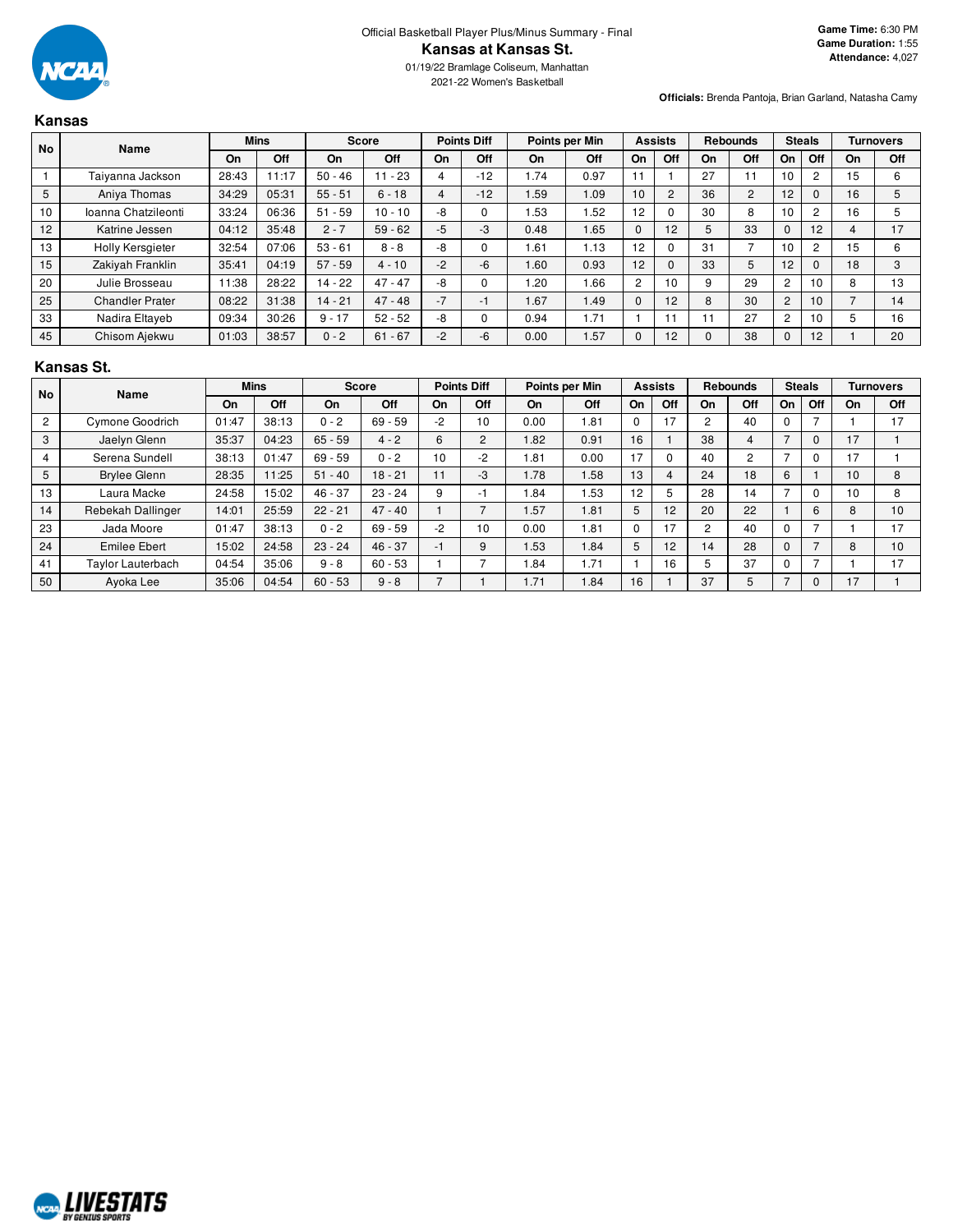

**Officials:** Brenda Pantoja, Brian Garland, Natasha Camy

# Players => 0, 1, 3, 4, 5, 10, 11, 12, 13, 14, 15, 20, 25, 33, 45FG Types=>AllResults=>All









| Kansas             | M/A   | %  | Kansas                   | M/A       | $\%$ |
|--------------------|-------|----|--------------------------|-----------|------|
| <b>Field Goals</b> | 21/59 | 36 | Points in the Paint      | 26(13/31) | 42   |
| 2 Points           | 14/38 | 37 | <b>Fast Break Points</b> | 10(7/7)   | 100  |
| 3 Points           | 7/21  | 33 | Second Chance Points     | 9(4/8)    | 50   |
| <b>Free Throws</b> | 12/17 | 71 | <b>Effective FG%</b>     | 42        |      |

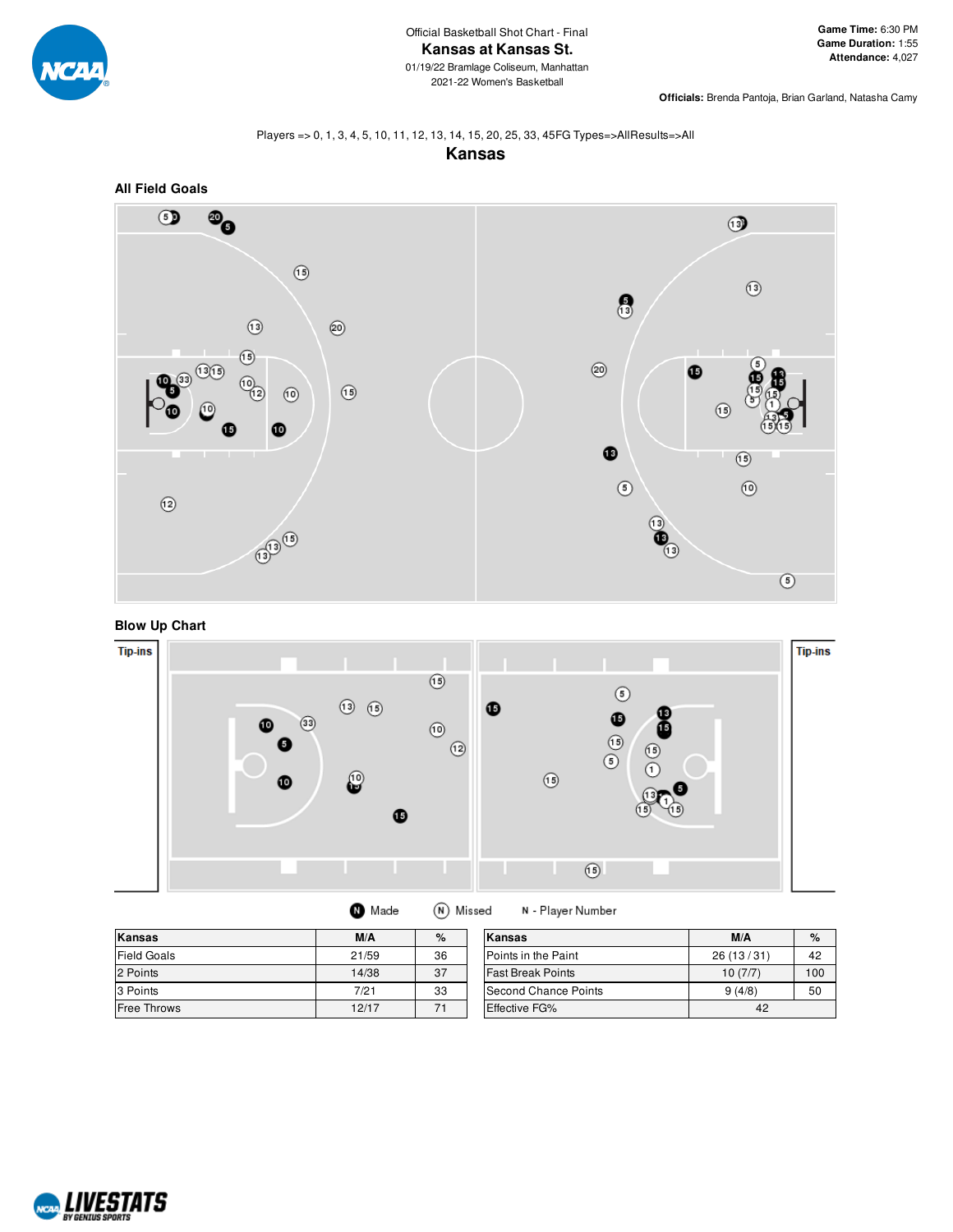

**Officials:** Brenda Pantoja, Brian Garland, Natasha Camy

#### Players => 1, 2, 3, 4, 5, 10, 12, 13, 14, 15, 23, 24, 41, 50FG Types=>AllResults=>All





**All Field Goals**







| Kansas St.         | M/A   | %  | Kansas St.               | M/A          | $\%$ |
|--------------------|-------|----|--------------------------|--------------|------|
| <b>Field Goals</b> | 23/60 | 38 | Points in the Paint      | 28 (14 / 40) | 35   |
| 2 Points           | 19/47 | 40 | <b>Fast Break Points</b> | 6(4/6)       | 67   |
| 3 Points           | 4/13  | 31 | Second Chance Points     | 7(5/12)      | 42   |
| <b>Free Throws</b> | 19/22 | 86 | <b>Effective FG%</b>     | 42           |      |

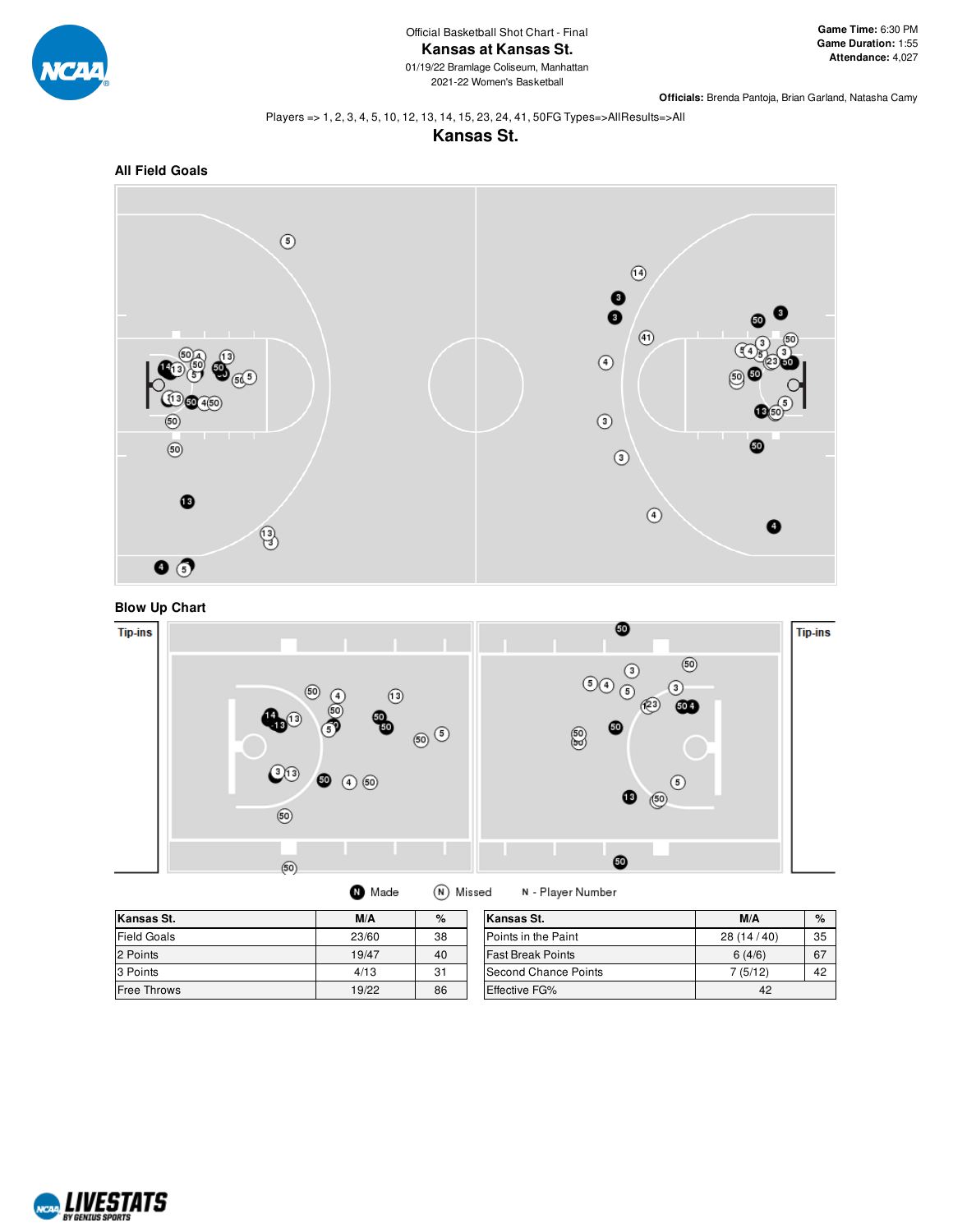

**Kansas**

01/19/22 Bramlage Coliseum, Manhattan 2021-22 Women's Basketball

| Lineup                                                                                | Quarter<br>On         | Time<br><b>On</b> | Quarter<br>Off | <b>Time</b><br>Off | Time on<br>Court | <b>Score</b> | <b>Score</b><br><b>Diff</b> |                |                |                | Reb StI Tov Ass | <b>PPP</b> |
|---------------------------------------------------------------------------------------|-----------------------|-------------------|----------------|--------------------|------------------|--------------|-----------------------------|----------------|----------------|----------------|-----------------|------------|
| 1- Jackson T/5- Thomas A/10- Chatzileonti I/13- Kersgieter H/15-<br>Franklin Z/       | $\mathbf{1}$          | 10:00             | $\mathbf{1}$   | 06:03              | 03:57            | $6-3$        | 3                           | $\overline{4}$ | $\mathbf{2}$   | $\overline{c}$ | $\overline{2}$  | 0.7614     |
| - Jackson T/5- Thomas A/10- Chatzileonti I/15- Franklin Z/25- Prater C/               | $\mathbf{1}$          | 06:03             | $\mathbf{1}$   | 05:10              | 00:53            | $0 - 2$      | $-2$                        | $\mathbf 0$    | $\mathbf 0$    | $\mathbf{1}$   | $\mathbf 0$     | 0.0000     |
| 5- Thomas A/ 12- Jessen K/ 20- Brosseau J/ 25- Prater C/ 33- Eltayeb N/               | $\mathbf{1}$          | 05:10             | $\mathbf{1}$   | 03:47              | 01:23            | $2 - 3$      | $-1$                        | $\mathbf{1}$   | $\mathbf 0$    | $\mathbf 0$    | $\mathbf 0$     | 1.0000     |
| 1- Jackson T/10- Chatzileonti I/13- Kersgieter H/15- Franklin Z/20-<br>Brosseau J/    | $\mathbf{1}$          | 03:47             | $\overline{c}$ | 10:00              | 03:47            | $6 - 10$     | $-4$                        | $\mathbf{1}$   | 0              |                | $\overline{c}$  | 0.8571     |
| 1- Jackson T/5- Thomas A/10- Chatzileonti I/13- Kersgieter H/15-<br>Franklin Z/       | $\mathbf{2}^{\prime}$ | 10:00             | $\mathbf{2}$   | 08:13              | 01:47            | $2 - 0$      | $\mathbf{2}^{\prime}$       | $\overline{c}$ | $\mathbf 0$    | $\mathbf 0$    | $\mathbf{1}$    | 0.6667     |
| 5- Thomas A/ 12- Jessen K/ 13- Kersgieter H/ 15- Franklin Z/ 45- Ajekwu<br>C/         | $\overline{c}$        | 08:13             | $\overline{c}$ | 07:11              | 01:02            | $0 - 2$      | -2                          | $\mathbf 0$    | $\pmb{0}$      |                | $\Omega$        | 0.0000     |
| 1- Jackson T/5- Thomas A/12- Jessen K/15- Franklin Z/20- Brosseau J/                  | $\overline{c}$        | 07:11             | $\overline{c}$ | 06:15              | 00:56            | $0-0$        | $\Omega$                    | 3              | $\mathbf 0$    | 3              | $\mathbf 0$     | 0.0000     |
| 1- Jackson T/5- Thomas A/10- Chatzileonti I/15- Franklin Z/20-<br>Brosseau J/         | $\overline{c}$        | 06:15             | $\mathbf{2}$   | 03:39              | 02:36            | $4 - 2$      | $\mathbf{2}^{\prime}$       | $\mathbf 0$    | $\mathbf{2}$   | -1             | $\mathbf{0}$    | 1.0309     |
| 5- Thomas A/ 10- Chatzileonti I/ 13- Kersgieter H/ 15- Franklin Z/ 33-<br>Eltayeb N/  | $\overline{c}$        | 03:39             | $\mathbf{2}$   | 00:51              | 02:48            | $5-2$        | 3                           | $\overline{4}$ | $\overline{c}$ |                | 1.              | 0.8503     |
| 5- Thomas A/ 12- Jessen K/ 13- Kersgieter H/ 15- Franklin Z/ 33- Eltayeb<br>N/        | $\overline{c}$        | 00:51             | 3              | 10:00              | 00:51            | $0 - 2$      | $-2$                        | $\mathbf{1}$   | $\mathbf 0$    | $\mathbf 0$    | $\mathbf{0}$    | 0.0000     |
| 1- Jackson T/5- Thomas A/10- Chatzileonti I/13- Kersgieter H/15-<br>Franklin Z/       | 3                     | 10:00             | 3              | 06:16              | 03:44            | $4 - 6$      | $-2$                        | $\overline{4}$ |                | $\overline{c}$ | $\overline{2}$  | 0.5714     |
| 5- Thomas A/ 10- Chatzileonti I/ 13- Kersgieter H/ 15- Franklin Z/ 33-<br>Eltayeb N/  | 3                     | 06:16             | 3              | 05:18              | 00:58            | $2 - 4$      | $-2$                        | $\mathbf{1}$   | $\mathbf 0$    | $\mathbf 0$    | $\mathbf 0$     | 2.0000     |
| 5- Thomas A/ 10- Chatzileonti I/ 13- Kersgieter H/ 20- Brosseau J/ 33-<br>Eltayeb N/  | 3                     | 05:18             | 3              | 04:38              | 00:40            | $0 - 0$      | 0                           | $\mathbf{1}$   | $\mathbf 0$    | $\mathbf 0$    | $\Omega$        | 0.0000     |
| 10- Chatzileonti I/ 13- Kersgieter H/ 20- Brosseau J/ 25- Prater C/ 33-<br>Eltayeb N/ | 3                     | 04:38             | 3              | 03:40              | 00:58            | $0-6$        | $-6$                        | $\mathbf 0$    | $\mathbf 0$    | $\overline{c}$ | $\mathbf{0}$    | 0.0000     |
| 1- Jackson T/5- Thomas A/10- Chatzileonti I/13- Kersgieter H/15-<br>Franklin Z/       | 3                     | 03:40             | 3              | 00:52              | 02:47            | $5-3$        | 2                           | $\overline{c}$ | $\mathbf 0$    | $\overline{c}$ | $\Omega$        | 1.2500     |
| 5- Thomas A/ 10- Chatzileonti I/ 13- Kersgieter H/ 15- Franklin Z/ 33-<br>Eltayeb N/  | 3                     | 00:52             | $\overline{4}$ | 10:00              | 00:53            | $0 - 0$      | $\mathbf 0$                 | $\overline{c}$ | $\mathbf 0$    | $\mathbf 0$    | $\mathbf{0}$    | 0.0000     |
| 1- Jackson T/5- Thomas A/10- Chatzileonti I/13- Kersgieter H/15-<br>Franklin Z/       | 4                     | 10:00             | $\overline{4}$ | 08:35              | 01:25            | $0 - 4$      | $-4$                        | $\mathbf{1}$   | $\mathbf 0$    | $\mathbf 0$    | $\Omega$        | 0.0000     |
| 1- Jackson T/10- Chatzileonti I/13- Kersgieter H/15- Franklin Z/25-<br>Prater C/      | $\overline{4}$        | 08:35             | $\overline{4}$ | 07:49              | 00:46            | $0 - 2$      | $-2$                        | $\mathbf{1}$   | $\mathbf 0$    | $\overline{c}$ | $\mathbf 0$     | 0.0000     |
| 1- Jackson T/5- Thomas A/10- Chatzileonti I/20- Brosseau J/25- Prater<br>C/           | $\overline{4}$        | 07:49             | $\overline{4}$ | 07:15              | 00:34            | $2 - 1$      | $\mathbf{1}$                | $\mathbf{2}$   | $\mathbf 0$    | $\Omega$       | $\Omega$        | 2.2727     |
| 5- Thomas A/10- Chatzileonti I/20- Brosseau J/25- Prater C/33- Eltayeb<br>N/          | $\overline{4}$        | 07:15             | $\overline{4}$ | 06:31              | 00:44            | $0-0$        | $\mathbf 0$                 | $\mathbf{1}$   | $\mathbf 0$    | $\mathbf{1}$   | $\mathbf 0$     | 0.0000     |
| 5- Thomas A/13- Kersgieter H/15- Franklin Z/25- Prater C/33- Eltayeb<br>N/            | 4                     | 06:31             | 4              | 06:12              | 00:19            | $0-0$        | 0                           | $\mathbf 0$    | $\mathbf 0$    |                | 0               | 0.0000     |
| 1- Jackson T/5- Thomas A/13- Kersgieter H/15- Franklin Z/25- Prater C/                | $\overline{4}$        | 06:12             | 4              | 04:10              | 02:02            | $8-3$        | 5                           | 3              | $\overline{c}$ | 0              | $\mathbf 0$     | 1.3158     |
| 1- Jackson T/5- Thomas A/10- Chatzileonti I/13- Kersgieter H/15-<br>Franklin Z/       | 4                     | 04:10             | 4              | 00:43              | 03:26            | $13 - 10$    | 3                           | $\overline{4}$ | $\mathbf{3}$   | $\overline{1}$ | 4               | 1.4444     |
| - Jackson T/5- Thomas A/13- Kersgieter H/15- Franklin Z/25- Prater C/                 | $\overline{4}$        | 00:43             | $\overline{4}$ | 00:40              | 00:03            | $0-0$        | $\mathbf 0$                 | $\mathbf 0$    | $\mathbf 0$    | $\mathbf 0$    | $\mathbf 0$     | 0.0000     |
| 5- Thomas A/ 10- Chatzileonti I/ 13- Kersgieter H/ 15- Franklin Z/ 25-<br>Prater C/   | $\overline{4}$        | 00:40             | $\overline{4}$ | 00:27              | 00:13            | $0 - 4$      | $-4$                        | $\Omega$       | $\Omega$       | $\mathbf 0$    | $\mathbf{0}$    | 0.0000     |
| 5- Thomas A/ 10- Chatzileonti I/ 13- Kersgieter H/ 15- Franklin Z/ 45-<br>Ajekwu C/   | 4                     | 00:27             | 4              | 00:26              | 00:01            | $0-0$        | 0                           | $\mathbf 0$    | $\mathbf 0$    | $\mathbf 0$    | $\mathbf{0}$    | 0.0000     |
| 5- Thomas A/ 10- Chatzileonti I/ 13- Kersgieter H/ 15- Franklin Z/ 25-<br>Prater C/   | 4                     | 00:26             | 4              | 00:00              | 00:27            | $2 - 0$      | $\overline{2}$              | 0              | 0              | $\mathbf 0$    | 0               | 2.2727     |

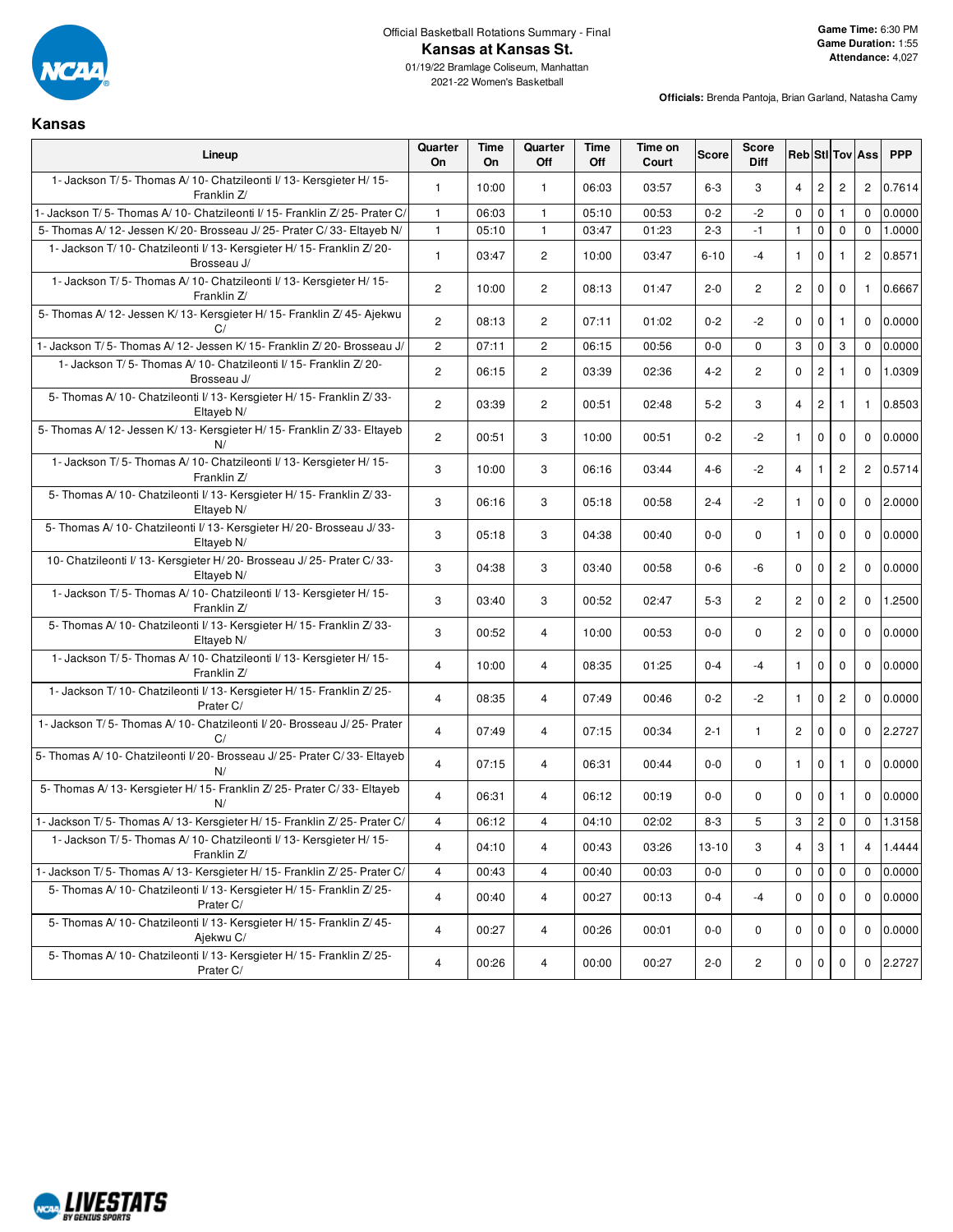

**Officials:** Brenda Pantoja, Brian Garland, Natasha Camy

# **Kansas St.**

| Lineup                                                                 | Quarter<br>On  | <b>Time</b><br>On | Quarter<br><b>Off</b> | Time<br>Off | Time on<br>Court | <b>Score</b> | <b>Score</b><br><b>Diff</b> |                |                |                | <b>Reb StilTov Ass</b> | <b>PPP</b> |
|------------------------------------------------------------------------|----------------|-------------------|-----------------------|-------------|------------------|--------------|-----------------------------|----------------|----------------|----------------|------------------------|------------|
| 3- Glenn J/ 4- Sundell S/ 5- Glenn B/ 24- Ebert E/ 50- Lee A/          |                | 10:00             |                       | 06:48       | 03:12            | $3 - 5$      | $-2$                        | $\overline{2}$ | $\Omega$       | $\overline{2}$ |                        | 0.4286     |
| 3- Glenn J/4- Sundell S/13- Macke L/14- Dallinger R/50- Lee A/         |                | 06:48             | 1                     | 05:10       | 01:38            | $2 - 1$      |                             | $\overline{4}$ | $\mathbf{0}$   |                |                        | 1.0000     |
| 3- Glenn J/4- Sundell S/13- Macke L/14- Dallinger R/41- Lauterbach     |                | 05:10             | 1                     | 03:47       | 01:23            | $3-2$        |                             | $\overline{2}$ |                | $\Omega$       | $\Omega$               | 1.5000     |
| 3- Glenn J/4- Sundell S/13- Macke L/14- Dallinger R/50- Lee A/         |                | 03:47             | $\overline{2}$        | 10:00       | 03:47            | $10-6$       | 4                           | 5 <sup>5</sup> |                |                | 3                      | 1.4286     |
| 2- Goodrich C/5- Glenn B/23- Moore J/24- Ebert E/50- Lee A/            | $\overline{2}$ | 10:00             | $\overline{2}$        | 08:13       | 01:47            | $0 - 2$      | $-2$                        | $\overline{2}$ | $\Omega$       |                | $\Omega$               | 0.0000     |
| 3- Glenn J/ 4- Sundell S/ 5- Glenn B/ 13- Macke L/ 50- Lee A/          | $\overline{c}$ | 08:13             | $\mathbf{2}^{\prime}$ | 04:42       | 03:31            | $4 - 2$      | $\overline{2}$              |                | $\overline{2}$ | 2              |                        | 0.5714     |
| 3- Glenn J/ 4- Sundell S/ 5- Glenn B/ 24- Ebert E/ 50- Lee A/          | $\overline{c}$ | 04:42             | $\overline{2}$        | 03:39       | 01:03            | $2 - 2$      | $\Omega$                    | $\overline{1}$ | $\Omega$       |                | $\Omega$               | 1.0638     |
| 3- Glenn J/ 4- Sundell S/ 14- Dallinger R/ 24- Ebert E/ 50- Lee A/     | $\overline{2}$ | 03:39             | $\overline{2}$        | 02:33       | 01:06            | $0 - 1$      | $-1$                        | $\overline{2}$ | $\Omega$       | $\overline{2}$ | $\Omega$               | 0.0000     |
| 3- Glenn J/ 4- Sundell S/ 14- Dallinger R/ 24- Ebert E/ 41- Lauterbach | $\mathcal{P}$  | 02:33             | $\overline{2}$        | 00:51       | 01:42            | $0 - 4$      | -4                          |                | $\Omega$       |                | $\Omega$               | 0.0000     |
| 3- Glenn J/4- Sundell S/13- Macke L/14- Dallinger R/41- Lauterbach     | $\overline{2}$ | 00:51             | 3                     | 10:00       | 00:51            | $2 - 0$      | $\overline{2}$              | $\overline{2}$ | $\Omega$       | 0              | $\Omega$               | 1.0638     |
| 3- Glenn J/ 4- Sundell S/ 5- Glenn B/ 13- Macke L/ 50- Lee A/          | 3              | 10:00             | 3                     | 06:16       | 03:44            | $6 - 4$      | $\overline{2}$              | 5              |                |                | 3                      | 0.8571     |
| 3- Glenn J/ 4- Sundell S/ 5- Glenn B/ 13- Macke L/ 41- Lauterbach T/   | 3              | 06:16             | 3                     | 05:18       | 00:58            | $4 - 2$      | $\overline{2}$              | $\Omega$       | $\mathbf 0$    | $\Omega$       |                        | 2.1277     |
| 3- Glenn J/ 4- Sundell S/ 5- Glenn B/ 13- Macke L/ 50- Lee A/          | 3              | 05:18             | 3                     | 00:52       | 04:25            | $9 - 5$      | $\overline{4}$              | $\overline{4}$ | $\overline{2}$ |                | 3                      | .2857      |
| 4- Sundell S/5- Glenn B/14- Dallinger R/24- Ebert E/50- Lee A/         | 3              | 00:52             | 4                     | 08:17       | 02:36            | $4 - 0$      | 4                           | $\overline{2}$ | 0              | 0              |                        | 0000.1     |
| 3- Glenn J/ 4- Sundell S/ 5- Glenn B/ 13- Macke L/ 50- Lee A/          | 4              | 08:17             | 4                     | 04:34       | 03:43            | $5-8$        | $-3$                        | 3              |                | 2              | $\Omega$               | 0.5787     |
| 3- Glenn J/ 4- Sundell S/ 13- Macke L/ 14- Dallinger R/ 50- Lee A/     | $\overline{4}$ | 04:34             | 4                     | 03:36       | 00:58            | $1 - 7$      | -6                          | $\overline{2}$ | $\Omega$       | 3              | $\Omega$               | 0.2577     |
| 3- Glenn J/ 4- Sundell S/ 5- Glenn B/ 24- Ebert E/ 50- Lee A/          | 4              | 03:36             | 4                     | 00:00       | 03:36            | $14 - 10$    | 4                           | $\overline{4}$ | $\mathbf{0}$   |                | 3                      | 1.8617     |

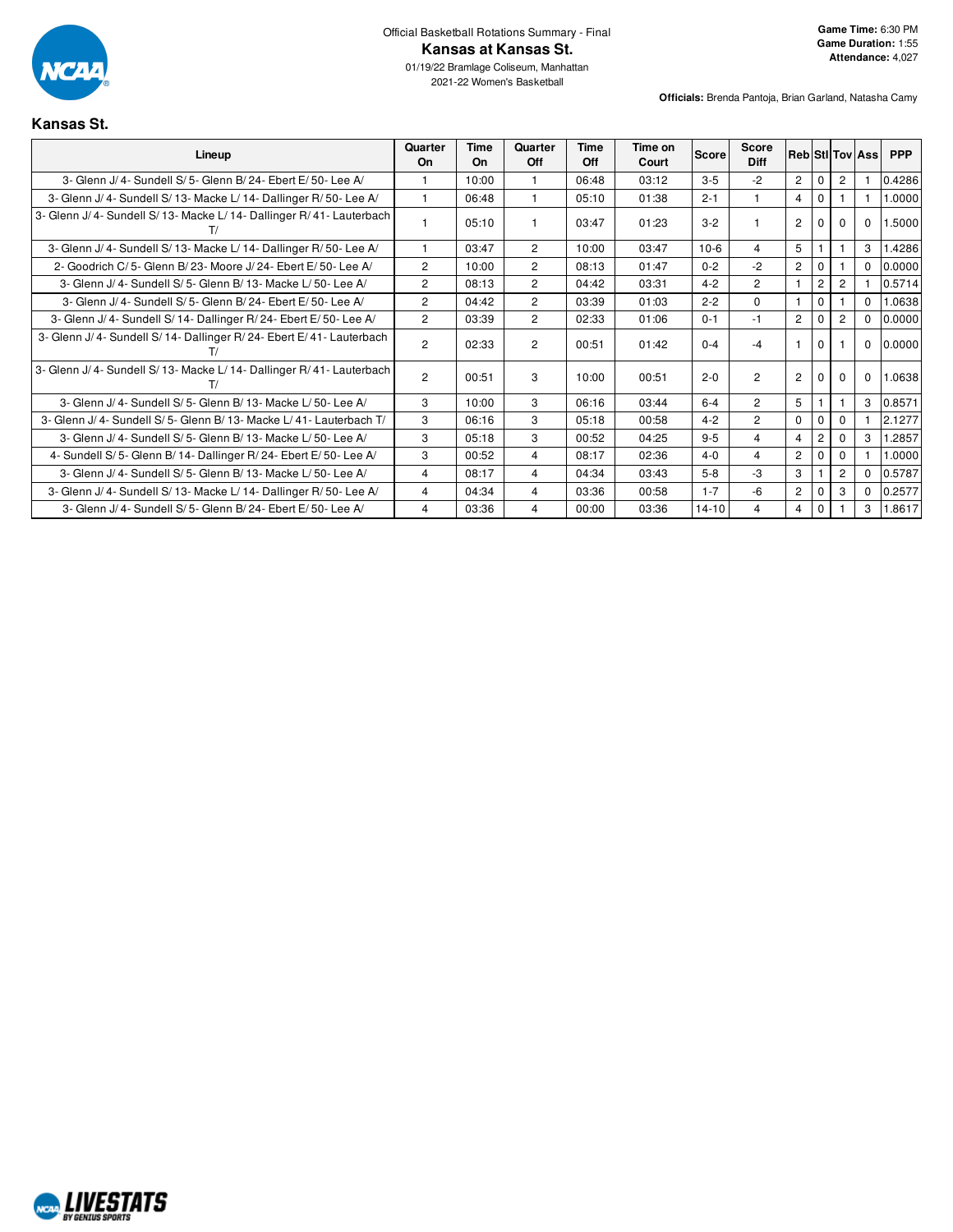

2021-22 Women's Basketball

| <b>Kansas</b>                                                                      |       |              |                   |         |                |                |                |                |            |
|------------------------------------------------------------------------------------|-------|--------------|-------------------|---------|----------------|----------------|----------------|----------------|------------|
| Lineup                                                                             |       | <b>Score</b> | <b>Score Diff</b> | Pts/Min | Reb            | Stl            | Tov            | Ass            | <b>PPP</b> |
| 1- Jackson T/5- Thomas A/10- Chatzileonti I/13- Kersgieter H/15- Franklin Z/       | 17:06 | $30 - 26$    | 4                 | 1.7544  | 17             | 6              | 7              | 9              | 0.9410     |
| 5- Thomas A/10- Chatzileonti I/13- Kersgieter H/15- Franklin Z/33- Eltayeb N/      | 04:39 | $7-6$        |                   | 1.5054  | $\overline{7}$ | $\overline{2}$ |                |                | 0.8883     |
| 1- Jackson T/10- Chatzileonti I/13- Kersgieter H/15- Franklin Z/20- Brosseau J/    | 03:47 | $6 - 10$     | $-4$              | 1.5859  |                | 0              |                | $\overline{2}$ | 0.8571     |
| 1- Jackson T/5- Thomas A/10- Chatzileonti I/15- Franklin Z/20- Brosseau J/         | 02:36 | $4 - 2$      | $\overline{c}$    | 1.5385  | $\Omega$       | 2              |                | $\Omega$       | 1.0309     |
| 1- Jackson T/5- Thomas A/13- Kersgieter H/15- Franklin Z/25- Prater C/             | 02:05 | $8 - 3$      | 5                 | 3.8400  | 3              | 2              | $\Omega$       | $\Omega$       | 1.3158     |
| 5- Thomas A/12- Jessen K/20- Brosseau J/25- Prater C/33- Eltayeb N/                | 01:23 | $2 - 3$      | $-1$              | 1.4458  |                | 0              | $\mathbf 0$    | 0              | 1.0000     |
| 5- Thomas A/ 12- Jessen K/ 13- Kersgieter H/ 15- Franklin Z/ 45- Ajekwu C/         | 01:02 | $0 - 2$      | $-2$              | 0.0000  | $\Omega$       | 0              |                | $\Omega$       | 0.0000     |
| 10- Chatzileonti I/ 13- Kersgieter H/ 20- Brosseau J/ 25- Prater C/ 33- Eltayeb N/ | 00:58 | $0 - 6$      | $-6$              | 0.0000  | $\Omega$       | 0              | $\overline{2}$ | 0              | 0.0000     |
| 1- Jackson T/5- Thomas A/12- Jessen K/15- Franklin Z/20- Brosseau J/               | 00:56 | $0 - 0$      | $\mathbf 0$       | 0.0000  | 3              | O.             | 3              | 0              | 0.0000     |
| 1- Jackson T/5- Thomas A/10- Chatzileonti I/15- Franklin Z/25- Prater C/           | 00:53 | $0 - 2$      | $-2$              | 0.0000  | $\Omega$       | 0              |                | $\Omega$       | 0.0000     |
| 5- Thomas A/ 12- Jessen K/ 13- Kersgieter H/ 15- Franklin Z/ 33- Eltayeb N/        | 00:51 | $0 - 2$      | $-2$              | 0.0000  |                | 0              | $\Omega$       | <sup>0</sup>   | 0.0000     |
| 1- Jackson T/10- Chatzileonti I/13- Kersgieter H/15- Franklin Z/25- Prater C/      | 00:46 | $0 - 2$      | $-2$              | 0.0000  |                | 0              | $\overline{c}$ | <sup>0</sup>   | 0.0000     |
| 5- Thomas A/10- Chatzileonti I/20- Brosseau J/25- Prater C/33- Eltayeb N/          | 00:44 | $0 - 0$      | $\Omega$          | 0.0000  |                | 0              |                | $\Omega$       | 0.0000     |
| 5- Thomas A/ 10- Chatzileonti I/ 13- Kersgieter H/ 20- Brosseau J/ 33- Eltayeb N/  | 00:40 | $0 - 0$      | $\Omega$          | 0.0000  |                | 0              | $\Omega$       | 0              | 0.0000     |
| 5- Thomas A/10- Chatzileonti I/13- Kersgieter H/15- Franklin Z/25- Prater C/       | 00:40 | $2 - 4$      | $-2$              | 3.0000  | $\Omega$       | O.             | $\Omega$       | <sup>0</sup>   | 1.0638     |
| 1- Jackson T/5- Thomas A/10- Chatzileonti I/20- Brosseau J/25- Prater C/           | 00:34 | $2 - 1$      |                   | 3.5294  | $\overline{c}$ | 0              | $\Omega$       | <sup>0</sup>   | 2.2727     |
| 5- Thomas A/13- Kersgieter H/15- Franklin Z/25- Prater C/33- Eltayeb N/            | 00:19 | $0 - 0$      | $\Omega$          | 0.0000  | $\Omega$       | 0              |                | $\Omega$       | 0.0000     |
| 5- Thomas A/ 10- Chatzileonti I/ 13- Kersgieter H/ 15- Franklin Z/ 45- Ajekwu C/   | 00:01 | $0 - 0$      | $\Omega$          | 0.0000  | $\Omega$       | 0              | $\Omega$       | <sup>0</sup>   | 0.0000     |